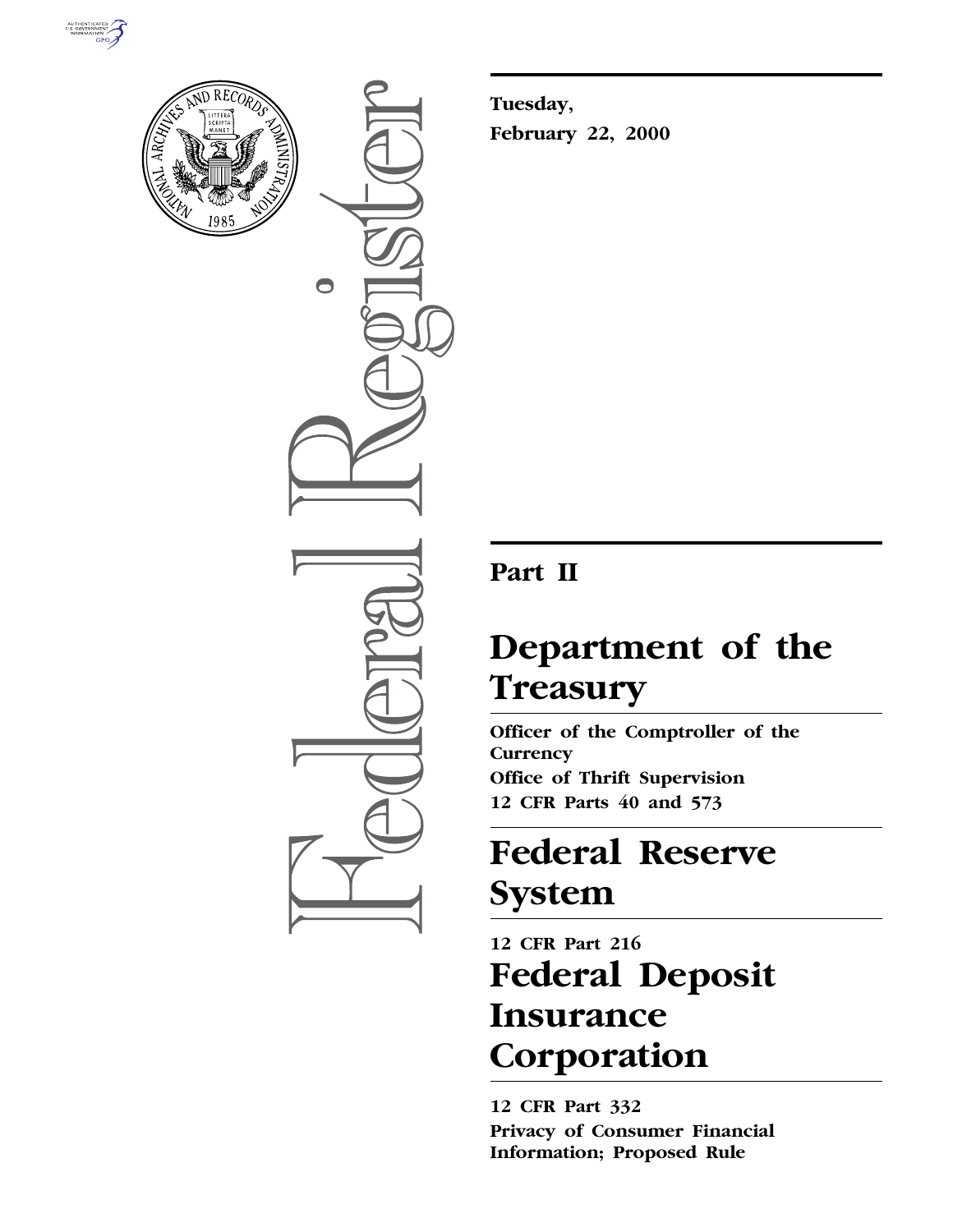#### **DEPARTMENT OF THE TREASURY**

**Office of the Comptroller of the Currency**

#### **12 CFR Part 40**

**[Docket No. 00–05 ]**

**RIN 1557–AB77**

#### **FEDERAL RESERVE SYSTEM**

#### **12 CFR Part 216**

**[Docket No. R–1058]**

#### **FEDERAL DEPOSIT INSURANCE CORPORATION**

**12 CFR Part 332**

**RIN 3064–AC32**

#### **DEPARTMENT OF THE TREASURY**

**Office of Thrift Supervision**

#### **12 CFR Part 573**

**[Docket No. 2000–13]**

**RIN 1550–AB36**

#### **Privacy of Consumer Financial Information**

**AGENCIES:** Office of the Comptroller of the Currency, Treasury; Board of Governors of the Federal Reserve System; Federal Deposit Insurance Corporation; and Office of Thrift Supervision, Treasury.

**ACTION:** Joint notice of proposed rulemaking.

**SUMMARY:** The Office of the Comptroller of the Currency, Board of Governors of the Federal Reserve System, Federal Deposit Insurance Corporation, and the Office of Thrift Supervision, (collectively, the Agencies) are requesting comment on proposed privacy rules published pursuant to section 504 of the Gramm-Leach-Bliley Act (the G-L-B Act or Act). Section 504 authorizes the Agencies to issue regulations as may be necessary to implement notice requirements and restrictions on a financial institution's ability to disclose nonpublic personal information about consumers to nonaffiliated third parties. Pursuant to section 503 of the G-L-B Act, a financial institution must provide its customers with a notice of its privacy policies and practices. Section 502 prohibits a financial institution from disclosing nonpublic personal information about a consumer to nonaffiliated third parties unless the institution satisfies various disclosure and opt-out requirements and the consumer has not elected to opt out

of the disclosure. These proposed rules implement the requirements outlined above.

**DATES:** Comments must be received by March 31, 2000.

**ADDRESSES:** Comments should be directed to: *Office of the Comptroller of the Currency (OCC):* Communications Division, Office of the Comptroller of the Currency, 250 E Street, SW., Washington, DC 20219, Attention: Docket No. 00–05; FAX number (202) 874–5274 or Internet address: regs.comments@occ.treas.gov. Comments may be inspected and photocopied at the same location.

*Board of Governors of the Federal Reserve System (Board):* Comments, which should refer to Docket No. R– 1058, may be mailed to Ms. Jennifer J. Johnson, Secretary, Board of Governors of the Federal Reserve System, 20th and C Streets, NW, Washington, DC 20551 or mailed electronically to regs.comments@federalreserve.gov. Comments addressed to Ms. Johnson also may be delivered to the Board's mail room between 8:45 a.m. and 5:15 p.m. and to the security control room outside of those hours. Both the mail room and the security control room are accessible from the courtyard entrance on 20th Street between Constitution Avenue and C Street, NW. Comments may be inspected in Room MP–500 between 9 a.m. and 5 p.m., pursuant to § 261.12, except as provided in § 261.14, of the Board's Rules Regarding the Availability of Information, 12 CFR 261.12 and 261.14.

*Federal Deposit Insurance Corporation (FDIC):* Send written comments to Robert E. Feldman, Executive Secretary, Attention: Comments/OES, Federal Deposit Insurance Corporation, 550 17th Street, NW., Washington, DC 20429. Comments may be hand delivered to the guard station at the rear of the 17th Street building (located on F Street) on business days between 7 a.m. and 5 p.m. (Fax number (202) 898–3838). Comments may be inspected and photocopied in the FDIC Public Information Center, Room 100, 801 17th Street, NW., Washington, DC 20429, between 9 a.m. and 4:30 p.m. on business days.

Comments may be submitted to the FDIC electronically over the Internet at *www.fdic.gov.* Further information concerning this option may be found below at ''FDIC's New Electronic Public Comment Site.'' Comments also may be mailed electronically to comments@fdic.gov.

*Office of Thrift Supervision (OTS):* Send comments to Manager,

Dissemination Branch, Information Management & Services Division, Office of Thrift Supervision, 1700 G Street, NW., Washington, DC 20552, Attention Docket No. 2000–13. Hand deliver comments to Public Reference Room, 1700 G Street, NW., lower level, from 9:00 A.M. to 5:00 P.M. on business days. Send facsimile transmissions to FAX Number (202) 906–7755 or (202) 906– 6956 (if the comment is over 25 pages). Send e-mails to

public.info@ots.treas.gov and include your name and telephone number. Interested persons may inspect comments at 1700 G Street, NW., from 9 a.m. until 4 p.m. on business days. **FOR FURTHER INFORMATION CONTACT:**

#### *0CC*

- Amy Friend, Assistant Chief Counsel (202) 874–5200
- Mark Tenhundfeld, Assistant Director, Legislative and Regulatory Activities Division (202) 874–5090
- Michael Bylsma, Director, Community and Consumer Law (202) 874–5750
- Steve Van Meter, Senior Attorney, Community and Consumer Law (202) 874–5750
- Karen Furst, Policy Analyst, Economic and Policy Analysis (202) 874–4509 Paul Utterback, National Bank
- Examiner, Bank Supervision Policy (202) 874–5461, or
- Jeffery Abrahamson, Attorney, Legislative and Regulatory Activities Division (202) 874–5090

*Board*

- Oliver I. Ireland, Associate General Counsel (202) 452–3625
- Stephanie Martin, Managing Senior Counsel (202) 452–3198, or
- Thomas Scanlon, Attorney (202) 452– 3594, Legal Division, or
- Adrienne D. Hurt, Assistant Director (202) 452–2412
- Jane J. Gell, Managing Counsel (202) 452–3667, or
- James H. Mann, Attorney (202) 452– 2412, Division of Consumer and Community Affairs.
- For the hearing impaired only, contact Diane Jenkins, Telecommunications Device for the Deaf (TDD) (202) 452– 3544, Board of Governors of the Federal Reserve System, 20th and C Streets, NW, Washington, DC 20551.

#### *FDIC*

- Deanna Caldwell, Community Affairs Officer, Division of Compliance and Consumer Affairs, (202) 736–0141
- James K. Baebel, Senior Review Examiner, Division of Compliance and Consumer Affairs, (202) 736–0229
- Robert A. Patrick, Counsel, Regulations and Legislation Section, (202) 898– 3757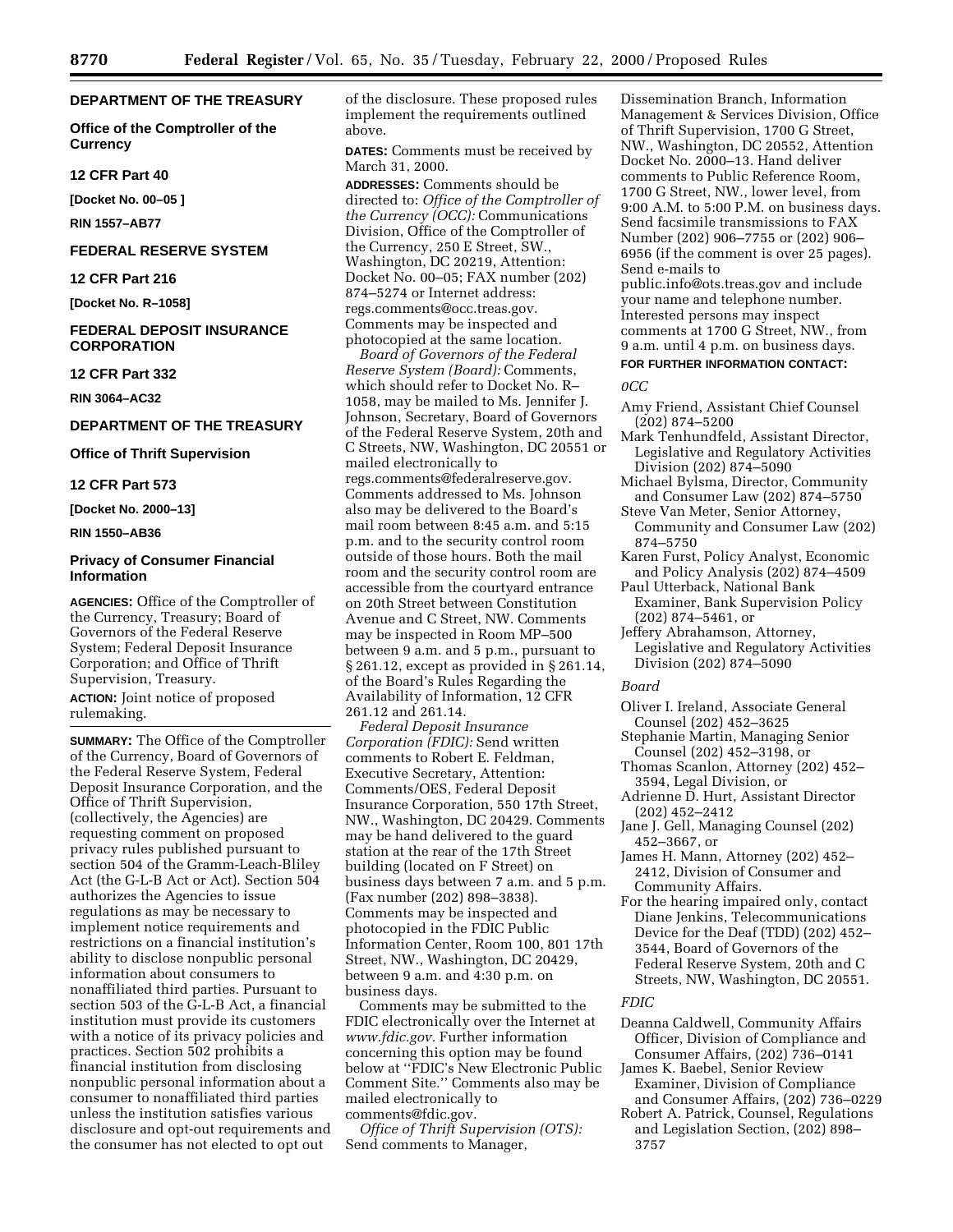- Marc J. Goldstrom, Counsel, Regulations and Legislation Section, (202) 898– 8807
- Marilyn E. Anderson, Senior Counsel, Regulations and Legislation Section, (202) 898–3522
- Nancy Schucker Recchia, Counsel, Regulations and Legislation Section, (202) 898–8885.

#### *OTS*

- Christine Harrington, Counsel (Banking and Finance), (202) 906–7957
- Paul Robin, Assistant Chief Counsel, (202) 906–6648, Regulations and Legislation Division; or
- Cindy Baltierra, Program Analyst, Compliance Policy (202) 906–6540, Office of Thrift Supervision, 1700 G Street, NW., Washington DC 20552.

#### **SUPPLEMENTARY INFORMATION:** The

contents of this preamble are listed in the following outline:

#### I. Background

- II. Section-by-Section Analysis
- III. FDIC's New Electronic Public Comment Site
- IV. Regulatory Analysis
	- A. Paperwork Reduction Act
	- B. Regulatory Flexibility Act
	- C. Executive Order 12866
- D. Unfunded Mandates Act of 1995
- V. Solicitation of Comments on Use of ''Plain Language''

#### **I. Background**

On November 12, 1999, President Clinton signed the G–L–B Act (Pub. L. 106–102, codified at 15 U.S.C. 6801 *et seq.*) into law. Subtitle A of Title V of the Act, captioned Disclosure of Nonpublic Personal Information, limits the instances in which a financial institution may disclose nonpublic personal information about a consumer to nonaffiliated third parties, and requires a financial institution to disclose to all of its customers the institution's privacy policies and practices with respect to information sharing with both affiliates and nonaffiliated third parties. Title V also requires the Agencies, the Secretary of the Treasury, the National Credit Union Administration (NCUA), the Federal Trade Commission (FTC), and the Securities and Exchange Commission (SEC), after consulting with representatives of State insurance authorities designated by the National Association of Insurance Commissioners, to prescribe such regulations as may be necessary to carry out the purposes of the provisions in Title V that govern disclosure of nonpublic personal information.

The Agencies have prepared proposed rules to implement Subtitle A that are consistent and comparable to the extent

possible, as is required by the statute.1 Except where noted in the discussion of the proposed definitions of ''nonpublic personal information,'' ''personally identifiable financial information,'' and ''publicly available information,'' the texts of the Agencies'' proposed regulations are substantively identical. The Agencies request comment on all aspects of the proposed rules as well as comment on the specific provisions and issues highlighted in the section-bysection analysis below.

#### **II. Section-by-Section Analysis**

The discussion that follows applies to each of the Agencies' proposed rules. Given that each agency will assign a different part to its privacy rule, the citations are to sections only, leaving citations to part numbers blank.

#### *§*l*.1 Purpose and Scope*

Proposed paragraph (a) of this section identifies three purposes of the rules. First, the rules require a financial institution to provide notice to consumers about the institution's privacy policies and practices. Second, the rules describe the conditions under which a financial institution may disclose nonpublic personal information about a consumer to a nonaffiliated third party. Third, the rules provide a method for a consumer to ''opt out'' of the disclosure of that information to nonaffiliated third parties, subject to the exceptions in proposed  $\S\S_0$ .9,...10, and<sub>11</sub>.11, as discussed below.

Proposed paragraph (b) sets out the scope of the banking agencies' rules and tracks the scope of enforcement set out in section 505(a) of the G–L–B Act. This paragraph notes that the rules apply only to information about individuals who obtain a financial product or service from a financial institution to be used for personal, family, or household purposes.

The G–L–B Act and the proposed rules apply to domestic offices of United States banks and domestic branches and agencies of foreign banks. The Agencies request comment on whether the rules should apply to foreign financial institutions that solicit business in the United States but that do not have an office in the United States.

#### *§*l*.2 Rule of Construction*

Proposed  $\S$  \_.2 of the rules sets out a rule of construction intended to clarify the effect of the examples used in the rules. Given the wide variety of transactions that Title V of the G–L–B

Act covers, the Agencies propose to adopt rules of general applicability and provide examples of conduct that would, and would not, comply with the rule. While the general rules are consistent among the Agencies' proposals to the extent possible, the examples used by the Federal banking agencies differ on occasion from those used by the other agencies in order to provide guidance that may be most meaningful to entities within a given agency's jurisdiction.

The examples are provided in furtherance of the Federal banking agencies' obligation under section 722 of the G–L–B Act to use ''plain language'' in all proposed and final rules published after January 1, 2000. These examples are not intended to be exhaustive; rather, they are intended to provide guidance about how the rules would apply in specific situations. The Agencies invite comment on whether including examples in the rule is useful and suggestions on additional or different examples that may be helpful in illustrating compliance with the rule.

#### *§*l*.3 Definitions*

a. *Affiliate*. The proposed rules adopt the definition of ''affiliate'' that is used in section 509(6) of the G–L–B Act. An affiliation will be found when one company ''controls'' (which is defined in  $\S$  \_\_.3(g), below), is controlled by, or is under common control with another company. The definition includes both financial institutions and entities that are not financial institutions.

b. *Clear and conspicuous*. Title V of the G–L–B Act and the proposed rules require that various notices be ''clear and conspicuous.'' The proposed rules define this term to mean that the notice is reasonably understandable and designed to call attention to the nature and significance of the information contained in the notice.

The proposed rules do not mandate the use of any particular technique for making the notices clear and conspicuous, but instead allow each financial institution the flexibility to decide for itself how best to comply with this requirement. Ways in which a notice may satisfy the clear and conspicuous standard would include, for instance, using a plain-language caption, in a type set easily seen, that is designed to call attention to the information contained in the notice. Other plain language principles are provided in the examples that follow the general rule.

c. *Collect.* The proposed rules define "collect" to mean obtaining any information that is organized or retrievable on a personally identifiable

<sup>&</sup>lt;sup>1</sup>The NCUA, FTC, SEC, and the Treasury Department also have participated in the rulemaking process, and the NCUA, FTC, and SEC will separately issue comparable proposed rules.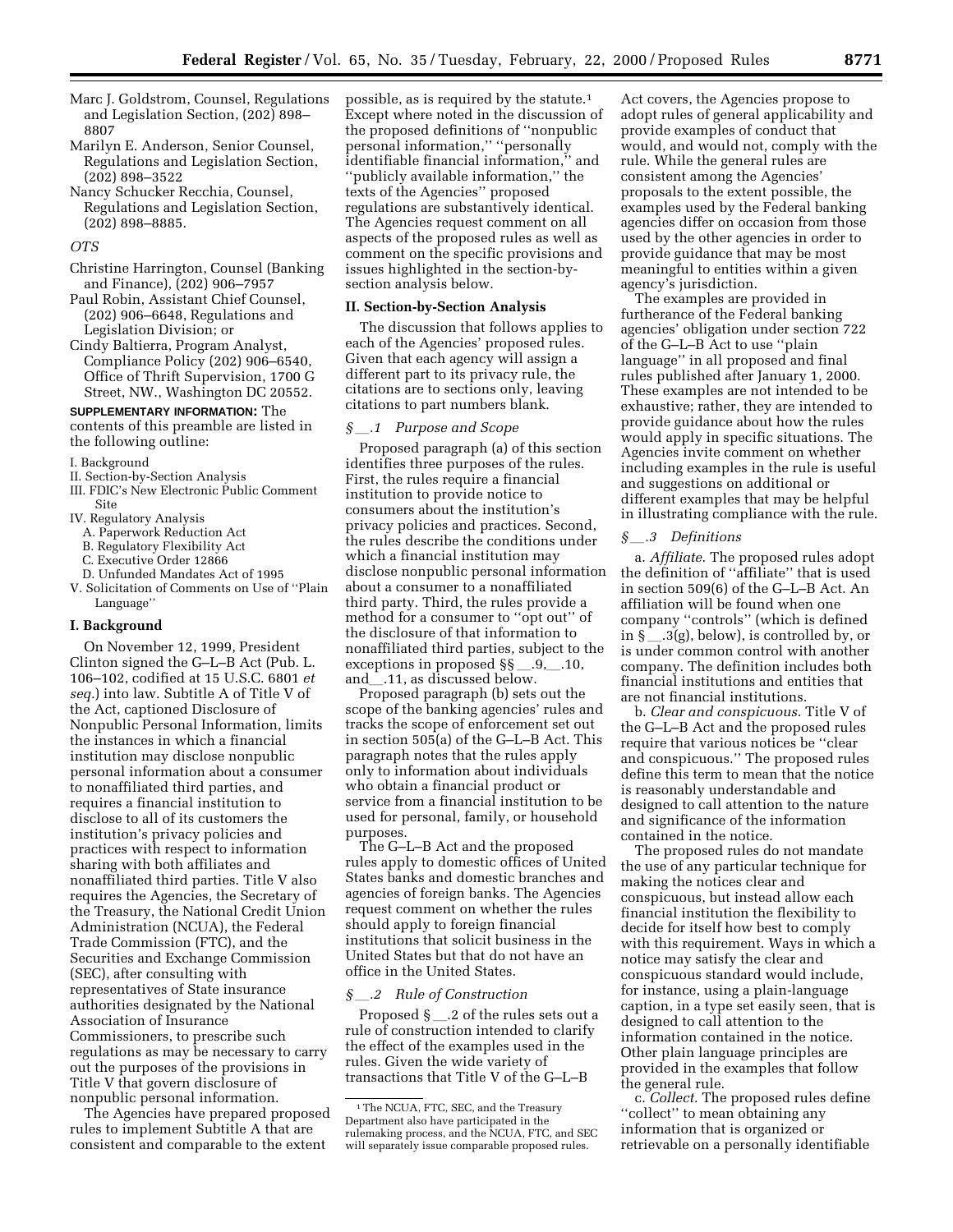basis, irrespective of the source of the underlying information. Several sections of the proposed rule (*see, e.g.,* §§ 6 and 7 mpose obligations that arise when a financial institution collects information about a consumer. This proposed definition clarifies that these obligations arise when the information enables the user to identify a particular consumer. It also clarifies that the obligations arise regardless of whether the financial institution obtains the information from a consumer or from some other source.

d. *Company.* The proposed rules define ''company,'' which is used in the definition of ''affiliate,'' as any corporation, limited liability company, business trust, general or limited partnership, association, or similar organization.

e. *Consumer.* The proposed rules define ''consumer'' to mean an individual who obtains, from a financial institution, financial products or services that are to be used primarily for personal, family, or household purposes. An individual also will be deemed to be a consumer for purposes of a financial institution if that institution purchases the individual's account from some other institution. The definition also includes the legal representative of an individual.

The G–L–B Act distinguishes ''consumers'' from ''customers'' for purposes of the notice requirements imposed by the Act. As explained more fully in the discussion of proposed §<sub>14</sub>, below, a financial institution is required to give a ''consumer'' the notices required under Title V only if the institution intends to disclose nonpublic personal information about the consumer to a nonaffiliated third party for a purpose that is not authorized by one of several exceptions set out in proposed  $\S\S$  \_.10 and \_.11. By contrast, a financial institution must give all ''customers,'' at the time of establishing a customer relationship and annually thereafter during the continuation of the customer relationship, a notice of the institution's privacy policy.

A person is a ''consumer'' under the proposed rules if he or she obtains a financial product or service from a financial institution. The definition of ''financial product or service'' in proposed  $\S$  \_ 3(k), below, includes, among other things, the evaluation by a financial institution of an application that a person submits to obtain a financial product or service. Thus, a financial institution that intends to share nonpublic personal information about a consumer with nonaffiliated third parties outside of the exceptions

described in §§\_.10 and\_.11 will have to give the requisite notices, even if the consumer does not enter into a customer relationship with the institution.

The examples that follow the definition of ''consumer'' clarify when someone is a consumer. They include situations where someone applies for a loan or provides information for the purpose of determining whether he or she prequalifies for a loan, a person providing information in connection with seeking to obtain financial advisory services, and a person who negotiates a workout of a loan. The examples also clarify the status of someone whose loan has been sold.

f. *Consumer reporting agency.* The proposed rules adopt the definition of ''consumer reporting agency'' that is used in section 603(f) of the Fair Credit Reporting Act (15 U.S.C. 1681a(f)). This term is used in proposed  $\S\S - .11$ and $\_\_13$ .

g. *Control.* The proposed rules define ''control'' using the tests applied in section 23A of the Federal Reserve Act (12 U.S.C. 371c). This definition is used to determine when companies are affiliated (*see* discussion of proposed §l.3(a), above), and would result in financial institutions being considered as affiliates regardless of whether the control is by a company or individual.

h. *Customer.* The proposed rules define ''customer'' as any consumer who has a ''customer relationship'' with a particular financial institution. As is explained more fully in the discussion of proposed  $\S$  \_\_.4, below, a consumer becomes a customer of a financial institution at the time of entering into a continuing relationship with the institution. Thus, for instance, a consumer would become a customer at the time the consumer executes the documents needed to open a deposit account or borrow money from a financial institution.

The distinction between consumers and customers determines what notices a financial institution must provide. If a consumer never becomes a customer, the institution is not required to provide any notices to the consumer unless the institution intends to disclose nonpublic personal information about that consumer to nonaffiliated third parties outside of the exceptions as set out in  $\S$ <sub>2</sub>.10 and \_\_.11. By contrast, if a consumer becomes a customer, the institution must provide a copy of its privacy policy prior to the time it establishes the customer relationship and at least annually thereafter during the continuation of the customer relationship.

i. *Customer relationship.* The proposed rules define ''customer relationship'' as a continuing relationship between a consumer and a financial institution whereby the institution provides a financial product or service that is to be used by the consumer primarily for personal, family, or household purposes.2 Because the G– L–B Act requires annual notices of the financial institution's privacy policies to its customers, the Agencies have interpreted the Act as requiring more than isolated transactions between a bank and a consumer to establish a customer relationship, unless it is reasonable to expect further contact about that transaction between the bank and consumer afterwards. Thus, the proposed rules define ''customer relationship'' as one that generally is of a continuing nature. As noted in the examples that follow the definition, this would include, for instance, maintaining a deposit, loan, trust, or investment account.

A one-time transaction may be sufficient to establish a customer relationship, depending on the nature of the transaction. The examples that follow the definition of ''customer relationship'' clarify, for instance, that a purchase of an insurance policy would be sufficient to establish a customer relationship because of the continuing nature of the product, whereas using an automated teller machine (ATM) at a bank at which a consumer transacts no other business, purchasing traveler's checks or money orders, or cashing a check would not. While a person engaging in one of these latter types of transactions would be a consumer under the regulation (thereby requiring the financial institution to provide notices *if* the institution intends to disclose nonpublic personal information about the consumer to nonaffiliated third parties outside of the exceptions), the consumer would not be a customer. A consumer would not necessarily become a customer simply by repeatedly engaging in isolated transactions, such as withdrawing funds at regular intervals from an ATM owned by an institution with whom the consumer has no account.

The examples also clarify that a consumer will have a customer relationship with a financial institution that makes a loan to the consumer and then sells the loan but retains the servicing rights. In that case, the person will be a customer of both the institution that sold the loan and the institution that bought it.

<sup>2</sup>A ''customer'' may be defined differently for purposes of other regulations. *See, e.g.,* 12 CFR 7.4002.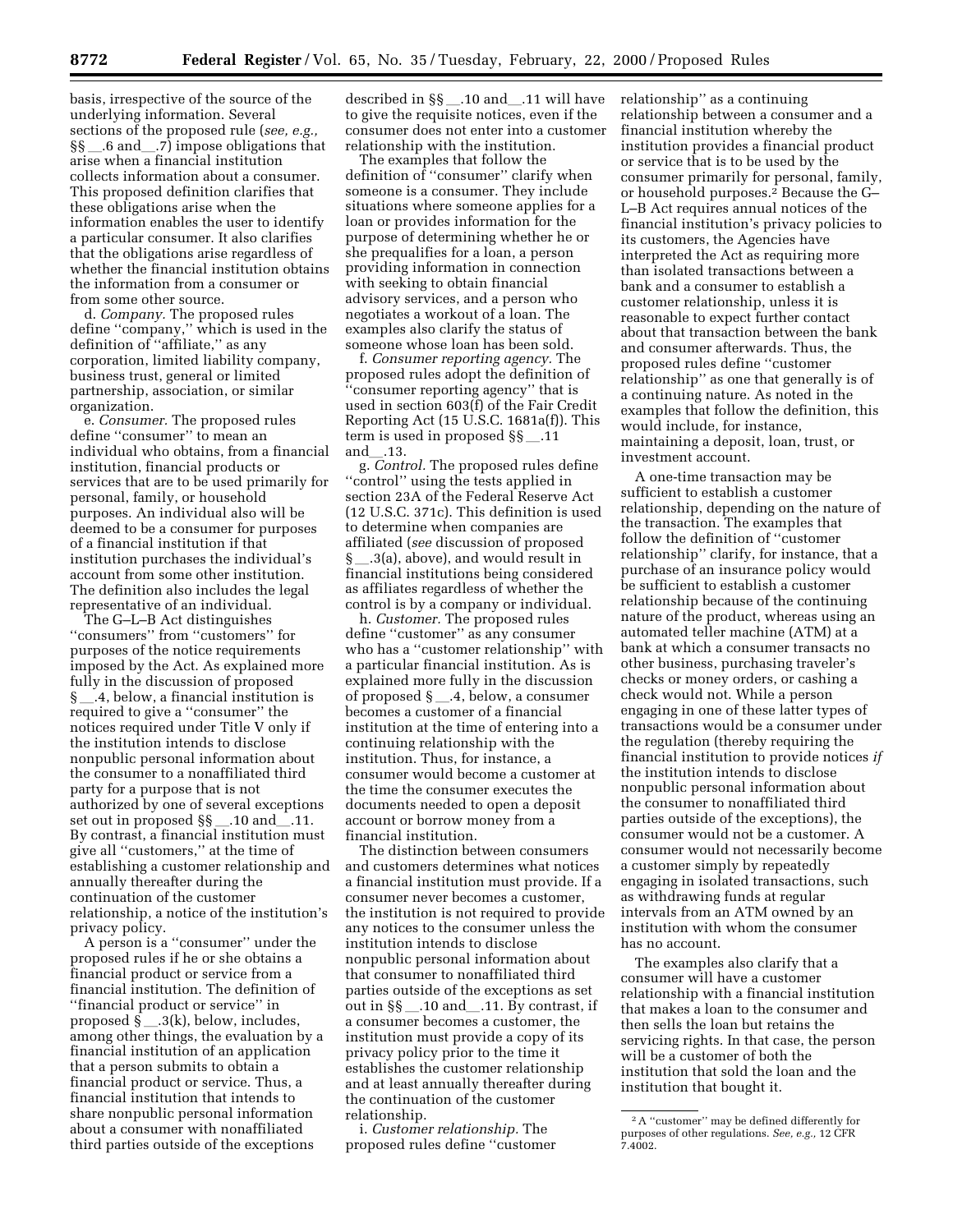j. *Financial institution.* The proposed rules define ''financial institution'' as any institution the business of which is engaging in activities that are financial in nature, or incidental to such financial activities, as described in section 4(k) of the Bank Holding Company Act of 1956 (12 U.S.C. 1843(k)). The proposed rules also exempt from the definition of ''financial institution'' those entities specifically excluded by the G–L–B Act.

k. *Financial product or service.* The proposed rules define ''financial product or service'' as a product or service that a financial institution could offer as an activity that is financial in nature, or incidental to such a financial activity, under section 4(k) of the Bank Holding Company Act of 1956, as amended. An activity that is complementary to a financial activity, as described in section 4(k), is not included in the definition of ''financial product or service'' under this part. The proposed rules' definition includes the financial institution's evaluation of information collected in connection with an application by a consumer for a financial product or service even if the application ultimately is rejected or withdrawn. It also includes the distribution of information about a consumer for the purpose of assisting the consumer to obtain a financial product or service.

l. *Government regulator.* The proposed rules adopt the definition of 'government regulator" that includes each of the Agencies participating in this rulemaking, the Secretary of the Treasury, the NCUA, FTC, SEC, and State insurance authorities under the circumstances identified in the definition. This term is used in the exception set out in proposed  $\S$  \_\_, 11(a)(4) for disclosures to law enforcement agencies, ''including government regulators.

m. *Nonaffiliated third party.* Paragraph (1) of the proposed definition of ''nonaffiliated third party'' provides that the term means any person (which includes natural persons as well as corporate entities such as corporations, partnerships, trusts, and so on) except: (1) An affiliate of a financial institution, and (2) a joint employee of a financial institution and a third party. This paragraph is intended to be substantively the same as the definition used in section 509(5) of the G–L–B Act. Paragraph (2) of the proposed definition provides that ''nonaffiliated third party'' includes any company that is an affiliate by virtue of the direct or indirect ownership or control of the company by the financial institution or one of its affiliates in conducting merchant banking or investment banking activities

of the type described in section  $4(k)(4)(H)$  or insurance company activities of the type described in section 4(k)(4)(I) of the Bank Holding Company Act, whether or not the financial institution is affiliated with a bank or is relying on the authority of those sections.

n. *Nonpublic personal information.* Section 509(4) of the G–L–B Act defines ''nonpublic personal information'' to mean ''personally identifiable financial information'' (which term is not defined in the Act) that is provided by a consumer to a financial institution, results from any transaction with the consumer or any service performed for the consumer, or is otherwise obtained by the financial institution. Any list, description, or other grouping of consumers—and ''publicly available information'' (which also is undefined in the G–L–B Act) pertaining to them that is derived using any nonpublic personal information other than publicly available information also is included in the definition of ''nonpublic personal information.''

The proposed rules implement this provision of the G–L–B Act by restating, in paragraph (1) of proposed  $\S$ . 3(n), the categories of information described above. However, the proposed rules present two alternatives concerning the treatment, for purposes of the definition of ''nonpublic personal information,'' of information that can be obtained from sources available to the general public. The alternatives are based on differences in the definitions of ''personally identifiable financial information'' and ''publicly available information'' which, when read together, result in more information being treated as ''nonpublic personal information'' under Alternative A than would be the case under Alternative B.

Alternative A excludes publicly available information from the scope of ''nonpublic personal information'' only in two circumstances. The first is when the information is part of a list, description, or other grouping of consumers that is derived without using personally identifiable financial information. The second is when information, not provided by a consumer and not resulting from a transaction with the consumer, is otherwise obtained by a financial institution in connection with providing a financial product or service to the consumer. However, in order for the information to be considered ''publicly available'' under Alternative A, the information must be obtained from government records, widely distributed media, or government-mandated disclosures. The fact that the

information is available from those sources is immaterial if the financial institution does not actually obtain the information from one of them.

Alternative  $B<sup>3</sup>$  similarly excludes publicly available information from the scope of ''nonpublic personal information'' when the information is part of a list, description, or other grouping of consumers that is derived without using personally identifiable financial information. However, Alternative B also excludes any other publicly available information, unless the information is part of a list, description, or other grouping of consumers that is derived using personally identifiable financial information. Under Alternative B, information need only be available from a public source for it to be considered ''publicly available.'' If the information is lawfully available to the general public, then it will be publicly available and excluded from the scope of ''nonpublic personal information'' regardless of whether the institution obtains it from a publicly available source (unless, as previously noted, it is part of a list of consumers that is derived using personally identifiable information). As a result of this approach, the fact that information has been given to a financial institution by a consumer does not automatically extend to that information the protections afforded to nonpublic personal information.

The two alternatives will produce the same results in many instances. Under Alternative A, a person's name, address, and other information that typically is thought of as publicly available is treated as *nonpublic* if that information is provided by the person to a bank in connection with obtaining a financial product or service. Thus, a bank would be unable to disclose such information under Alternative A to a nonaffiliated third party unless the bank complies with the notice and opt out requirements discussed below. Under Alternative B, if the person's name and address were available from public sources, they would be *publicly available* information. However, even under Alternative B, the bank would have to comply with the notice and opt out requirements before sharing that information with nonaffiliated third parties if the information was included on a customer list.

The two alternatives will produce different results, however, in the situation where a bank wants to disclose the name, address, or other information

<sup>3</sup>The Board's proposed rule sets out Alternative B only.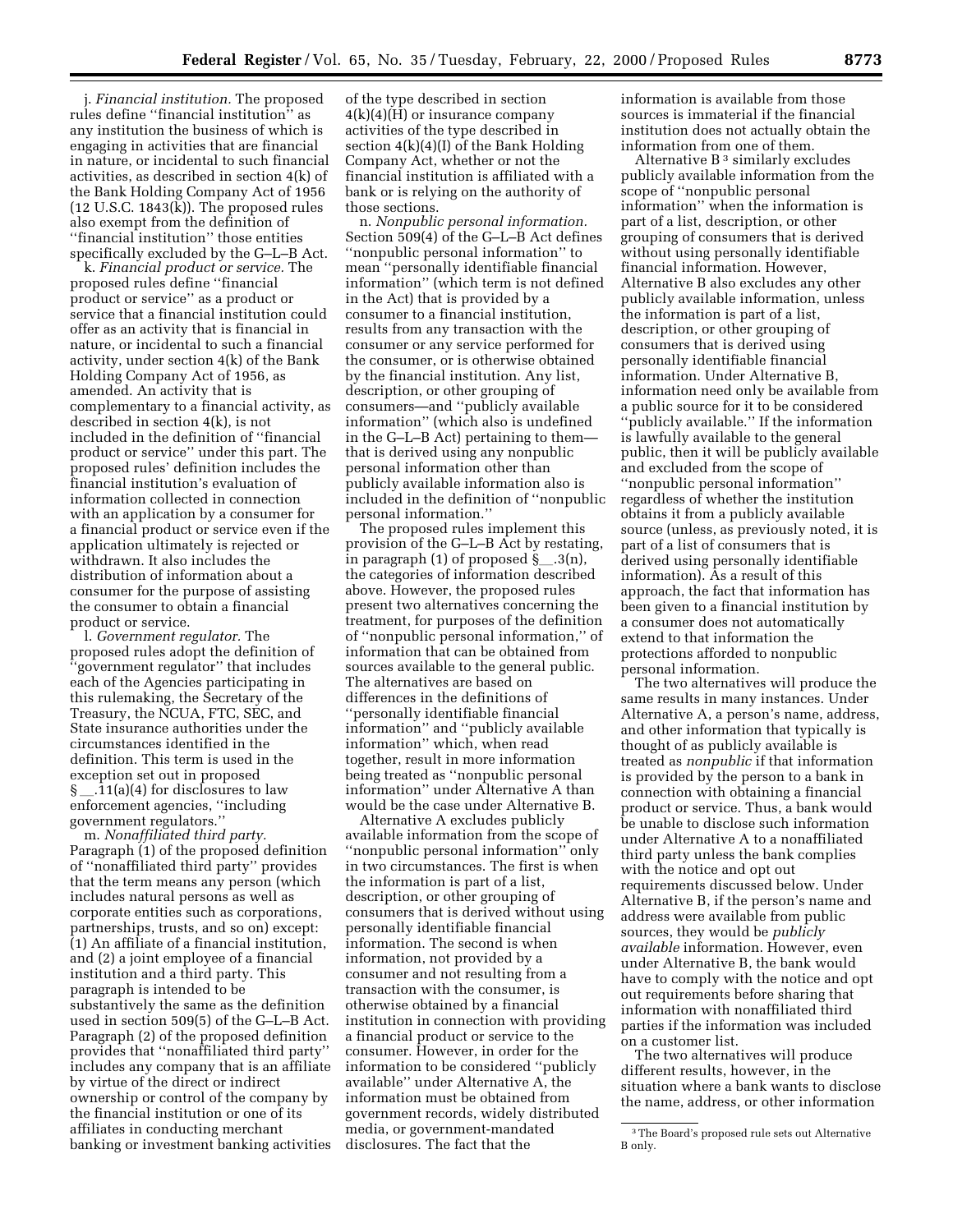available to the general public about an individual. In that situation, Alternative A would require compliance with the notice and opt out requirements. Alternative B would not, because the information would not be part of a list, description, or other grouping of consumers. The Agencies invite comment on both alternatives.

The Agencies also specifically invite comment on whether either definition of ''nonpublic personal information'' would cover information about a consumer that contains no indicators of a consumer's identity. For instance, if a mortgage lender provided information about its mortgage loans (such as loanto-value ratios, interest rates, census tracts of mortgaged property, payment history, credit scores, and income) to a nonaffiliated third party for the purpose of preparing market studies, would the lender, without notice or opt out to the consumer, be permitted to do so if the information contains no personal identifiers?

o. *Personally identifiable financial information.* As discussed above, the G–L–B Act defines ''nonpublic personal information'' to include, among other things, ''personally identifiable financial information'' but does not define the latter term.

As a general matter, the proposed rules treat any personally identifiable information as financial if it is obtained by a financial institution in connection with providing a financial product or service to a consumer. The Agencies believe that this approach reasonably interprets the word ''financial'' and creates a workable and clear standard for distinguishing information that is financial from other personal information. The Agencies recognize that this interpretation may result in certain information being covered by the rules that may not be considered intrinsically financial, such as health status, and specifically invite comment on the proposed definition of ''personally identifiable financial information.''

The proposed rules define ''personally identifiable financial information'' to include three categories of information. While these three categories are for the most part identical in both alternatives (see discussion of category 3, below, concerning a difference between the categories), the differences in how Alternatives A and B treat publicly available information result in different applications of what personally identifiable financial information is included within the definition of ''nonpublic personal information.''

The first category of information considered to be ''personally identifiable financial information'' is any information that a consumer provides a financial institution in order to obtain a financial product or service. As noted in the examples that follow the definition, this would include information provided on an application to obtain a loan, credit card, or other financial product or service. If, for instance, medical information is provided on an application to obtain a financial product or service (such as would be the case if a consumer applies for a life insurance policy), that information would be considered ''personally identifiable financial information'' for purposes of the proposed rules.

The second category of information covered by the proposed definition of ''personally identifiable financial information'' includes any information resulting from any transaction between the consumer and the financial institution involving a financial product or service. This would include, as noted in the examples following the definition, account balance information, payment or overdraft history, and credit or debit card purchase information.

The third category includes any financial information about a consumer otherwise obtained by the financial institution in connection with providing a financial product or service to the consumer. This would include, for example, information obtained from a consumer report or from an outside source to verify information a consumer provides on an application to obtain a financial product or service. There is a difference in the statement of the third category between Alternatives A and B. Alternative A expressly excludes from this category publicly available information, while Alternative B does not. However, given the definitions of ''nonpublic personal information'' and ''publicly available information'' in Alternative B, the result is that any of the three categories of personally identifiable information in Alternative B will exclude publicly available information from the personally identifiable financial information that is considered ''nonpublic personal information.''

The examples clarify that the definition of ''personally identifiable financial information'' does not include a list of names and addresses of people who are customers of an entity that is not a financial institution. Thus, the names and addresses of people who subscribe, for instance, to a particular magazine fall outside the definition. If, however, a financial institution includes

those names and addresses as part of a list of the institution's customers, then the names and addresses become nonpublic personal information.

The Agencies note that there are other laws that may impose limitations on disclosures of nonpublic personal information in addition to those imposed by the G-L-B Act and these proposed rules. For instance, the Fair Credit Reporting Act imposes conditions on the sharing of application information between affiliates and nonaffiliated third parties. The recently proposed Department of Health and Human Services regulations 4 that implement the Health Insurance Portability and Accountability Act of 1996 would, if adopted in final form, limit the circumstances under which medical information may be disclosed. There may be State laws that affect a financial institution's ability to disclose information. Thus, financial institutions will need to monitor and comply with applicable legislative and regulatory developments that affect the disclosure of consumer information.

The Agencies seek comment on whether further definition of ''personally identifiable financial information'' would be helpful.

p. *Publicly available information.* The proposed rules contain two versions of the definition of ''publicly available information.'' For the most part, the definitions are identical, and differ only in that Alternative A does not treat information as publicly available unless it is obtained from one of the public sources listed in the proposed rules. Alternative B, by contrast, treats information as publicly available if it *could* be obtained from one of the public sources listed in the rules, even if it was obtained from a source not listed in the definition. The Agencies invite comments on which alternative is more appropriate.

The remaining parts of the two alternative versions are identical. Thus, under either alternative, the definition of ''publicly available information'' includes information from official public records, such as real estate recordations or security interest filings. It also includes information from widely distributed media (such as a telephone book, television or radio program, or newspaper) and information that is required to be disclosed to the general public by Federal, State, or local law (such as securities disclosure documents). The proposed rules state that information obtained over the Internet will be considered publicly available information if the information

<sup>4</sup> 64 FR 59918 (Nov. 3, 1999).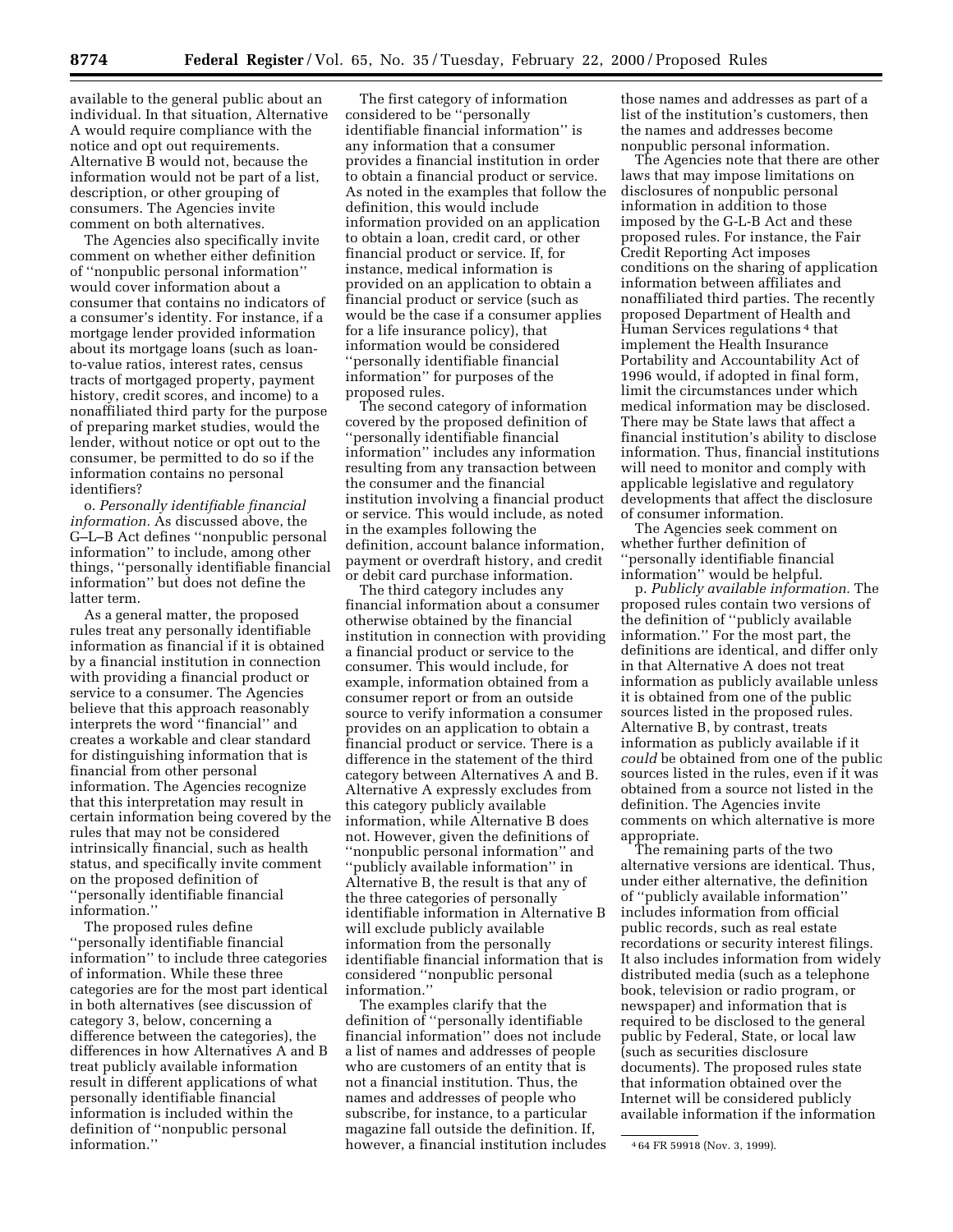is obtainable from a site available to the general public without requiring a password or similar restriction. The Agencies invite comment on what information is appropriately considered publicly available, particularly in the context of information available over the Internet.

q. *You.* For those Agencies that use the pronoun ''you'' to refer to entities within their primary jurisdiction,<sup>5</sup> the definition of this term will vary with each of the Agencies' regulations based upon the financial institutions under their jurisdictions.

#### *§*l*.4 Initial Notice to Consumers of Privacy Policies and Practices Required*

*Initial notice required.* The G–L–B Act requires a financial institution to provide an initial notice of its privacy policies and practices in two circumstances. For customers, the notice must be provided at the time of establishing a customer relationship. For consumers who do not become customers, the notice must be provided prior to disclosing nonpublic personal information about the consumer to a nonaffiliated third party.

Paragraph (a) of proposed  $\S$  4 states the general rule regarding these notices. Pursuant to that paragraph, a financial institution must provide a clear and conspicuous notice (*i.e.,* a notice that is reasonably understandable and designed to call attention to the nature and significance of the information it provides) that accurately reflects the institution's privacy policies and practices. Thus, a financial institution may not fail to maintain the protections that it represents in the notice that it will provide. The Agencies expect that financial institutions will take appropriate measures to adhere to their stated privacy policies and practices.

The proposed rules do not prohibit affiliated institutions from using a common initial, annual, or opt out notice, so long as the notice is delivered in accordance with the rule and is accurate for all recipients. Similarly, the rules do not prohibit an institution from establishing different privacy policies and practices for different categories of consumers, customers, or products, so long as each particular consumer or customer receives a notice that is accurate with respect to him or her.

*Notice to customers.* The proposed rules require that a financial institution provide an individual a privacy notice prior to the time that it establishes a customer relationship. Thus, the notices may be provided at the same time a

financial institution is required to give other notices, such as those required by the Board's regulations implementing the Truth in Lending Act (12 CFR 226.6). This approach is intended to strike a balance between: (1) Ensuring that consumers will receive privacy notices at a meaningful point along the continuum of ''establishing a customer relationship''; and (2) minimizing unnecessary burdens on financial institutions that may result if a financial institution is required to provide a consumer with a series of notices at different times in a transaction. Nothing in the proposed rules is intended to discourage a financial institution from providing an individual with a privacy notice at an earlier point in the relationship if the institution wishes to do so in order to make it easier for the individual to compare its privacy policies and practices with those of other institutions in advance of conducting transactions.

Paragraph (c) of proposed  $\S$ .4 identifies the time a customer relationship is established as the point at which a financial institution and a consumer enter into a continuing relationship. The examples that are provided after the statement of the general rule inform the reader that, for customer relationships that are contractual in nature (including, for instance, deposit accounts, loans, or purchases of a nondeposit product), a customer relationship is established upon the execution by the consumer of the contract that is necessary to conduct the transaction in question. In the case of a credit card account, the customer relationship is established when the consumer opens the account. A consumer opens a credit card account when he or she becomes obligated on the account, such as when he or she makes the first purchase, receives the first advance, or becomes obligated for any fee or charges under the account other than an application fee or refundable membership fee. For transactions that may not involve a contract (including, for instance, providing investment advisory services), a customer relationship will be established if the consumer pays or agrees to pay a fee or commission for the service.

*Notice to consumers.* For consumers who do not establish a customer relationship, the initial notice may be provided at any point before the financial institution discloses nonpublic personal information to nonaffiliated third parties. As provided in paragraph (b) of the proposed rule, if the institution does not intend to disclose the information in question or intends

to make only those disclosures that are authorized by one of the exceptions set out in  $\S$ .10 and .11 of the proposed rule, it is not required to provide the initial notice.

*How to provide notice.* Paragraph (d) of proposed  $\S$  \_4 sets out the rules governing how financial institutions must provide the initial notices. The general rule requires that the initial notice be provided so that each recipient can reasonably be expected to receive actual notice. The Agencies invite comment on who should receive a notice in situations where there is more than one party to an account.

The notice may be delivered in writing or, if the consumer agrees, electronically. Oral notices alone are insufficient. In the case of customers, the notice must be given in a way so that the customer may either retain it or access it at a later time. This requirement that the notice be given in a manner permitting access at a later time does not preclude a financial institution from changing its privacy policy. *See* proposed §\_\_.8(c), below. Rather, the rules are intended only to require that a customer be able to access the most recently adopted privacy policy.

Examples of acceptable ways the notice may be delivered include handdelivering a copy of the notice, mailing a copy to the consumer's last known address, or sending it via electronic mail to a consumer who obtains a financial product or service from the institution electronically. It would not be sufficient to provide only a posted copy of the notice in a lobby. Similarly, it would not be sufficient to provide the initial notice only on a Web page, unless the consumer is required to access that page to obtain the product or service in question. Electronic delivery generally should be in the form of electronic mail so as to ensure that a consumer actually receives the notice. In those circumstances where a consumer is in the process of conducting a transaction over the Internet, electronic delivery also may include posting the notice on a Web page as described above. If a financial institution and consumer orally agree to enter into a contract for a financial product or service over the telephone, the institution may provide the consumer with the option of receiving the initial notice after providing the product or service so as not to delay the transaction. The Agencies invite comment on the regulatory burden of providing the initial notices and on the methods financial institutions anticipate using to provide the notices.

<sup>5</sup>The OCC has used the term ''bank'' instead of "you" in its regulation.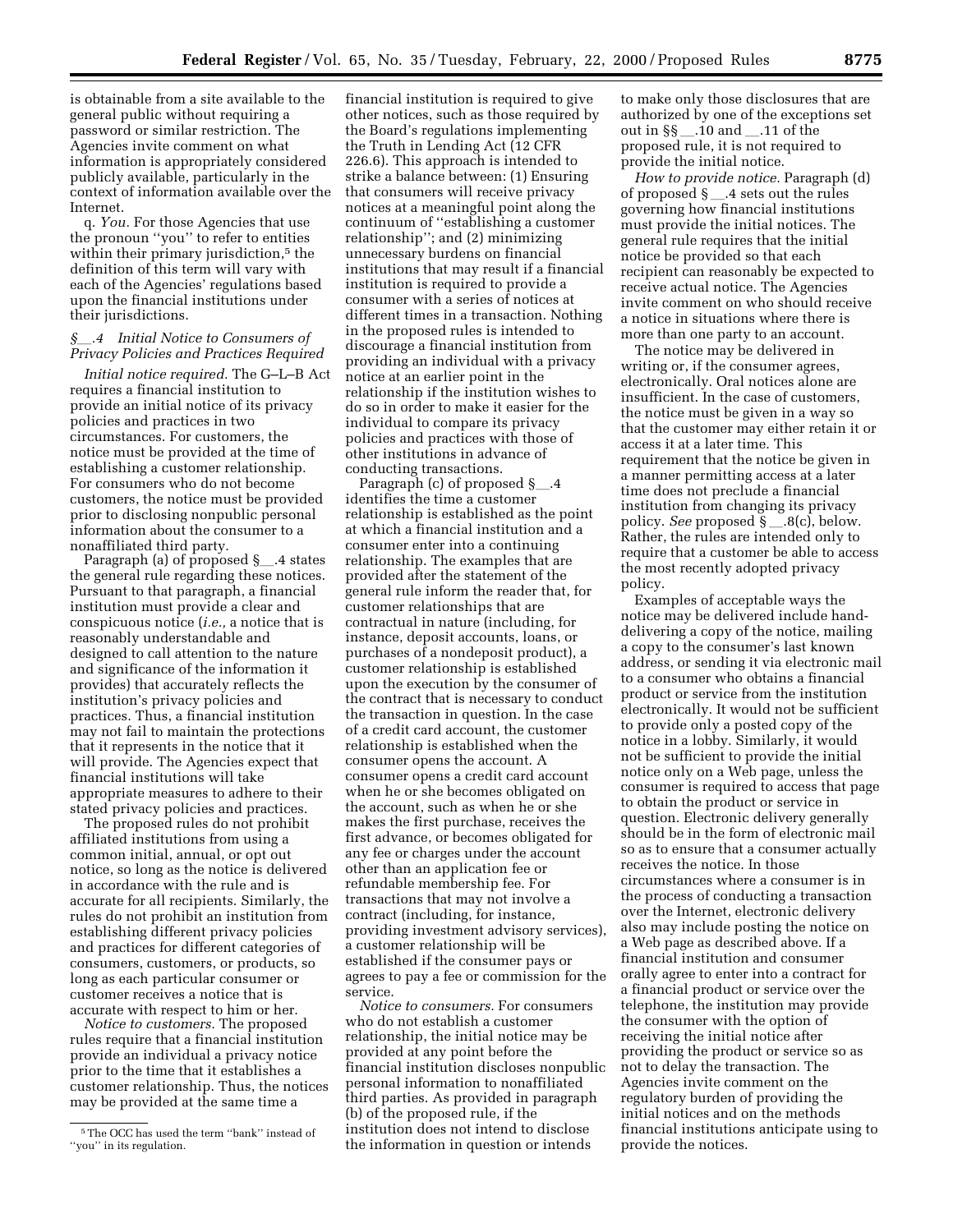The Agencies recognize that in some circumstances a customer does not have a choice as to the institution with which he or she has a customer relationship, such as when an institution purchases the customer's loan in the secondary market. In these situations, it may not be practicable for the institution to provide a notice prior to establishing the customer relationship. The proposed rules provide that if a financial institution purchases a loan or assumes a deposit liability from another financial institution or in the secondary market and the customer does not have a choice about the purchase or assumption, the acquiring financial institution may provide the initial notice within a reasonable time thereafter. The Agencies invite comment on whether there are other similar situations for which an exception is necessary.

The Agencies also recognize that certain consumers may have requested that a financial institution not send statements, notices, or other communications to them, such as in certain private banking relationships. The Agencies request comment on whether and how the rules should address these situations with respect to the notices required by these rules. The Agencies also request comment on whether there are other situations where providing notice by mail is impracticable.

#### *§*l*.5 Annual Notice to Customers Required*

Section 503 of the G–L–B Act requires a financial institution to provide notices of its privacy policies and practices at least annually to its customers. The proposed rules implement this requirement by requiring a clear and conspicuous notice that accurately reflects the privacy policies and practices then in effect to be provided at least once during any period of twelve consecutive months. The rules governing how to provide an initial notice also apply to annual notices.

Section 503(a) of the G–L–B Act requires that the annual notices be provided ''during the continuation'' of a customer relationship. To implement this requirement, the proposed rules state that a financial institution is not required to provide annual notices to a customer with whom it no longer has a continuing relationship. The examples that follow this general rule provide guidance on when there no longer is a continuing relationship for purposes of the rules. These include, for instance, deposit accounts that are treated as dormant by a financial institution, loans that are paid in full or charged off, or

assets sold without retaining servicing rights.

There will be certain customer relationships (such as obtaining investment advice from a stock broker) that do not present a clear event after which there is no longer a customer relationship. The proposed rules contain an example intended to cover these situations, stating that a relationship will no longer be deemed continuing for purposes of the proposed rules if the financial institution has not communicated with a customer, other than providing an annual privacy policy notice, for a period of 12 consecutive months.

The Agencies invite comment generally on whether the examples provided in proposed  $\S$ . 5 are adequate and on whether the proposed standard deeming an account relationship to have terminated after 12 months of no communication is appropriate. The Agencies specifically request comment on whether, in the example of dormant accounts, the applicable standard should be the institution's policies or applicable State law. The Agencies also invite comment on the regulatory burden of providing the annual notices and on the methods financial institutions anticipate using to provide the notices.

#### *§*l*.6 Information To Be Included in Initial and Annual Notices of Privacy Policies and Practices*

Section 503 of the G–L–B Act identifies the items of information that must be included in a financial institution's initial and annual notices. Section 503(a) of the G–L–B Act sets out the general requirement that a financial institution must provide customers with a notice describing the institution's policies and practices with respect to, among other things, disclosing nonpublic personal information to affiliates and nonaffiliated third parties. Section 503(b) of the Act identifies certain elements that must be addressed in that notice.

The required content is the same for both the initial and annual notices of privacy policies and practices. While the information contained in the notices must be accurate as of the time the notices are provided, a financial institution may prepare its notices based on current and anticipated policies and practices.

The information to be included is as follows:

1. Categories of Nonpublic Personal Information That a Financial Institution May Collect

Section 503(b)(2) requires a financial institution to inform its customers about the categories of nonpublic personal information that the institution collects. The proposed rules implement this requirement in  $\S$  6(a)(1) and provide an example of how to comply with this requirement that focuses the notice on the source of the information collected. As noted in the example, a financial institution will satisfy this requirement if it categorizes the information according to the sources, such as application information, transaction information, and consumer report information. Financial institutions may provide more detail about the categories of information collected but are not required to do so by the proposed rules.

2. Categories of Nonpublic Personal Information That a Financial Institution May Disclose

Section 503(a)(1) of the G–L–B Act requires the financial institution's initial and annual notice to provide information about the categories of nonpublic personal information that may be disclosed either to affiliates or nonaffiliated third parties.

The proposed rules implement this requirement in proposed  $\S$  6(a)(2). The examples of how to comply with this rule focus on the content of information to be disclosed. As stated in the relevant examples, a financial institution may satisfy this requirement by categorizing information according to source and providing illustrative examples of the content of the information. These categories might include application information (such as assets and income), identifying information (such as name, address, and social security number), transaction information (such as information about account activity, account balances, and purchases), and information from consumer reports (such as credit history).

Financial institutions are free to provide more detailed information in the initial and annual notices if they choose to do so. Conversely, if a financial institution does not disclose, and does not intend to disclose, nonpublic personal information to affiliates or nonaffiliated third parties, its initial and annual notices may simply state this fact without further elaboration about categories of information disclosed.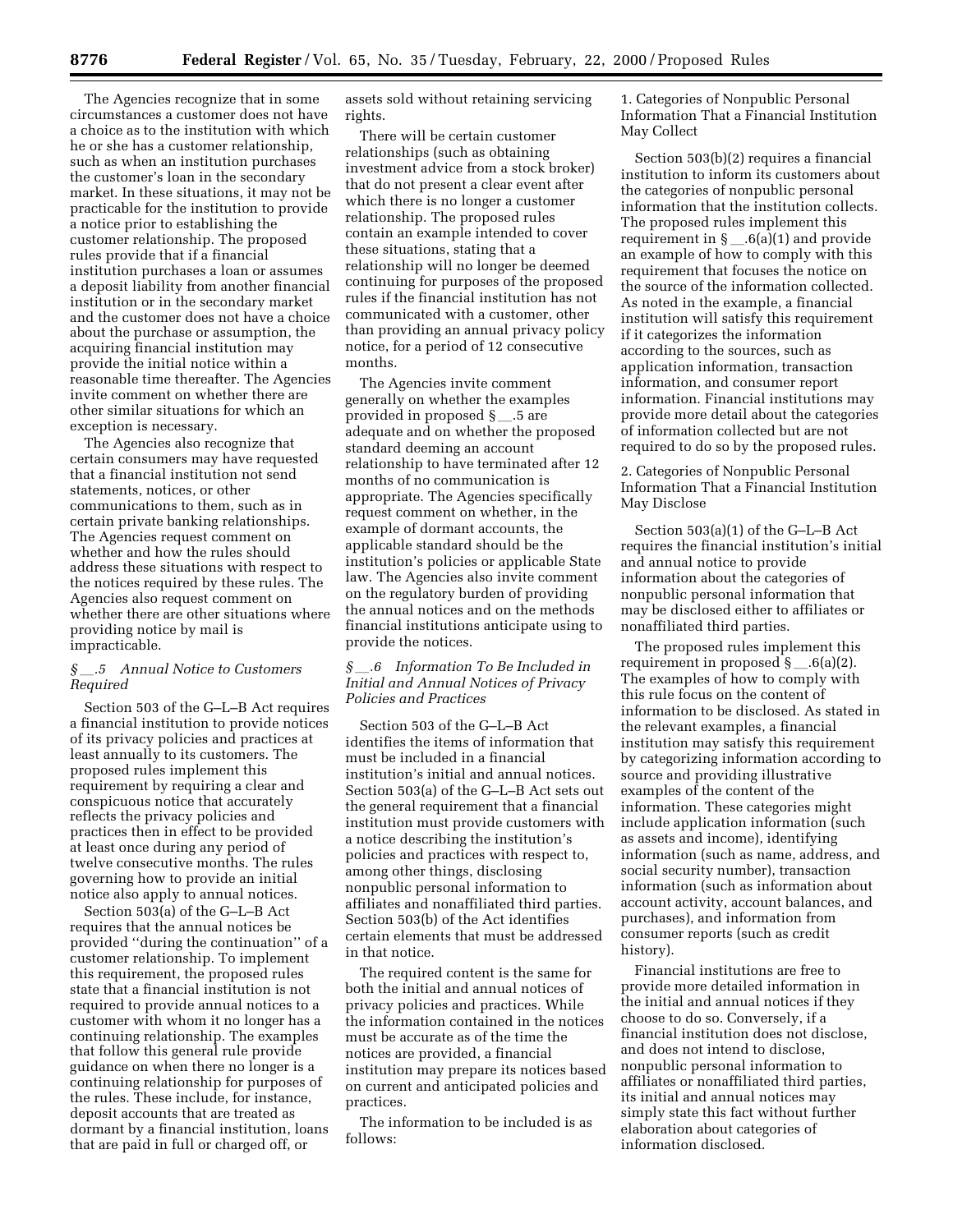3. Categories of Affiliates and Nonaffiliated Third Parties to Whom a Financial Institution Discloses Nonpublic Personal Information

As previously noted, section 503(a) includes a general requirement that a financial institution provide a notice to its customers of the institution's policies and practices with respect to disclosing nonpublic personal information to affiliates and nonaffiliated third parties. Section 503(b) states that the notice required by section 503(a) shall include certain specified items. Among those is the requirement, set out in section 503(b)(1), that a financial institution inform its customers about its policies and practices with respect to disclosing nonpublic personal information to nonaffiliated third parties. The Agencies believe that, when read together, sections 503(a) and 503(b) of the G–L– B Act require a financial institution's notice to address disclosures of nonpublic personal information to both affiliates and nonaffiliated third parties.

The proposed rules implement this requirement in  $\S$  6(a)(3). The example illustrating how a financial institution may comply with the rules states that a financial institution will adequately categorize the affiliates and nonaffiliated third parties to whom it discloses nonpublic personal information about consumers if it identifies the types of businesses in which they engage. Types of businesses may be described by general terms, such as financial products or services, if the financial institution provides illustrative examples of the significant lines of businesses of the recipient, such as retail banking, mortgage lending, life insurance, or securities brokerage.

The G–L–B Act does not require a financial institution to list the categories of persons to whom information may be disclosed pursuant to one of the exceptions set out in proposed  $\S\S$ . and \_\_\_.11. The proposed rules state that a financial institution is required only to inform consumers that it makes disclosures as permitted by law to nonaffiliated third parties in addition to those described in the notice. The Agencies invite comment on whether such a notice would be adequate.

If a financial institution does not disclose, and does not intend to disclose, nonpublic personal information to affiliates or nonaffiliated third parties, its initial and annual notices may simply state this fact without further elaboration about categories of third parties.

4. Information About Former Customers

Section 503(a)(2) of the Act requires the financial institution's initial and annual privacy notices to include the institution's policies and practices with respect to disclosing nonpublic personal information of persons who have ceased to be customers of the institution. Section 503(b)(1)(B) requires that this information be provided with respect to information disclosed to nonaffiliated third parties.

The Agencies have concluded that, when read together, sections 503(a)(2) and 503(b)(1)(B) require a financial institution to include in the initial and annual notices the institution's policies and practices with respect to sharing information about former customers with all affiliates and nonaffiliated third parties. This requirement is set out in the proposed rules at  $\S$  \_0.6(a)(4). This requirement does not require a financial institution to provide a notice and opportunity to opt out to a former customer before sharing nonpublic personal information about that former customer with an affiliate.

5. Information Disclosed to Service Providers

Section 502(b)(2) of the G–L–B Act permits a financial institution to disclose nonpublic personal information about a consumer to a nonaffiliated third party for the purpose of the third party performing services for the institution, including marketing financial products or services under a joint agreement between the financial institution and at least one other financial institution. In this case, a consumer has no right to opt out, but the financial institution must inform the consumer that it will be disclosing the information in question unless the service falls within one of the exceptions listed in section 502(e) of the Act.

The proposed rules implement these provisions, in  $\S$  6(a)(5), by requiring that, if a financial institution discloses nonpublic personal information to a nonaffiliated third party pursuant to the exception for service providers and joint marketing, the institution is to include in the initial and annual notices a separate description of the categories of information that are disclosed and the categories of third parties providing the services. A financial institution may comply with these requirements by providing the same level of detail in the notice as is required to satisfy the requirements in proposed  $\S\S$  \_.6(a)(2) and (3).

#### 6. Right to Opt Out

As previously noted, sections 503(a)(1) and 503(b)(1) of the G–L–B Act require a financial institution to provide customers with a notice of its privacy policies and practices concerning, among other things, disclosing nonpublic personal information consistent with section 502 of the Act.

The proposed rules implement this requirement, in proposed  $\S$  6(a)(6), by requiring the initial and annual notices to explain the right to opt out of disclosures of nonpublic personal information to nonaffiliated third parties, including the methods available to exercise that right.

7. Disclosures Made Under the Fair Credit Reporting Act (FCRA)

Section 503(b)(4) of the G–L–B Act requires a financial institution's initial and annual notice to include the disclosures required, if any, under section  $603(d)(2)(A)(iii)$  of the FCRA. Section 603(d)(2)(A)(iii) excludes from the definition of ''consumer report'' the communication of certain consumer information among affiliated entities if the consumer is notified about the disclosure of such information and given an opportunity to opt out of that information sharing. The information that can be shared among affiliates under this provision includes, for instance, information from consumer reports and applications for financial products or services. In general, this information represents personal information provided directly by the consumer to the institution, such as income and social security number, in addition to information contained within credit bureau reports.

The proposed rules implement section 503(b)(4) of the G–L–B Act by including the requirement that a financial institution's initial and annual notice include any disclosures a financial institution makes under section  $603(d)(2)(A)(iii)$  of the FCRA.

#### 8. Confidentiality, Security, and Integrity

Section 503(a)(3) of the G–L–B Act requires the initial and annual notices to provide information about a financial institution's policies and practices with respect to protecting the nonpublic personal information of consumers. Section 503(b)(3) of the Act requires the notices to include the policies that the institution maintains to protect the confidentiality and security of nonpublic personal information, in accordance with section 501 (which requires the Agencies to establish standards governing the administrative,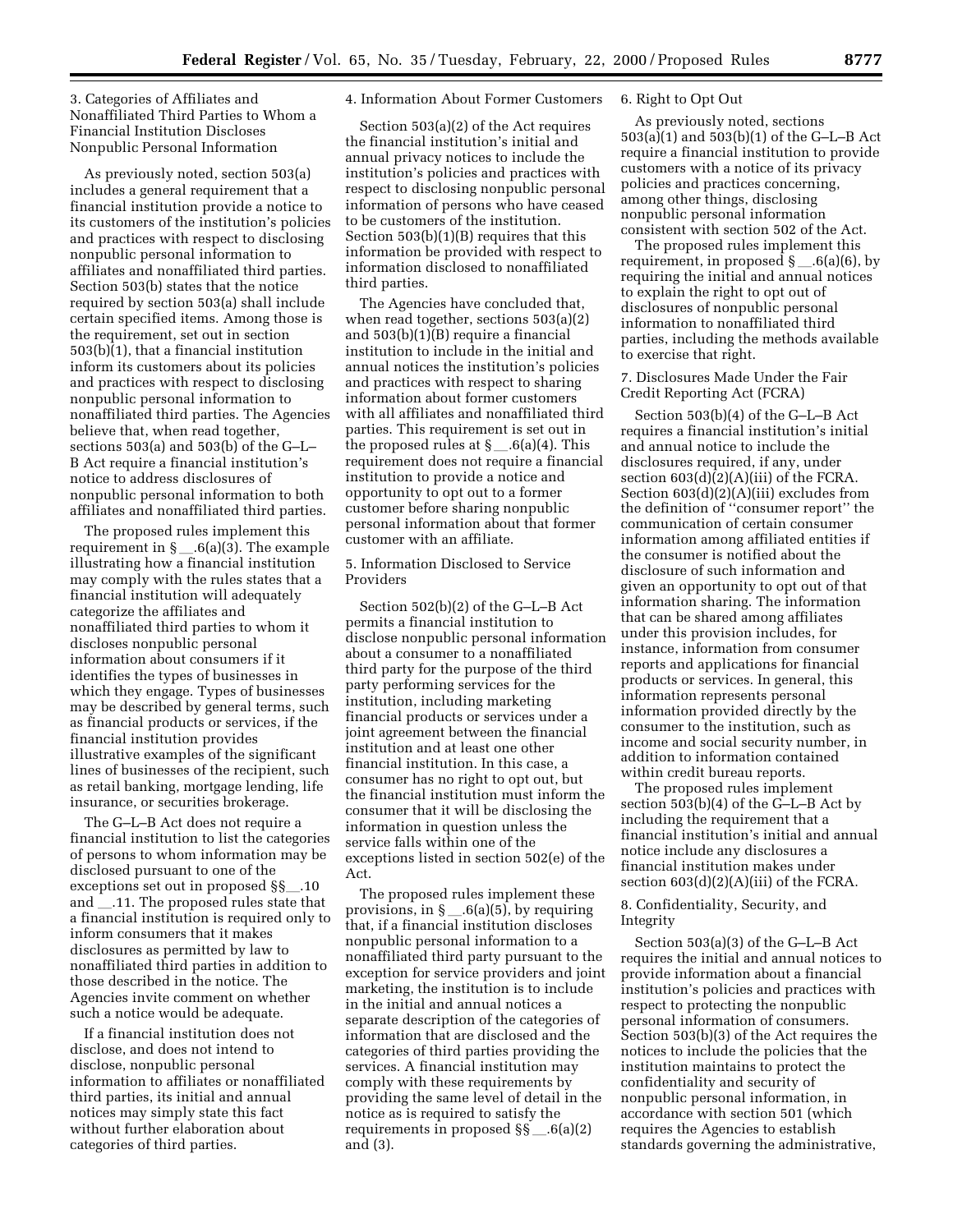technical, and physical safeguards of customer information).

The proposed rules implement these provisions by requiring a financial institution to include in the initial and annual notices the institution's policies and practices with respect to protecting the confidentiality, security, and integrity of nonpublic personal information. The relevant example in the proposed rules states that a financial institution may comply with the requirement as it concerns confidentiality and security if the institution explains matters such as who has access to the information and the circumstances under which the information may be accessed. The information about integrity should focus on the measures the institution takes to protect against reasonably anticipated threats or hazards. The proposed rules do not require a financial institution to provide technical or proprietary information about how it safeguards consumer information.

The Agencies are in the process of preparing the section 501 standards relating to administrative, technical, and physical safeguards, and anticipate having those standards in place at the time of the issuance of the final privacy rules. This will enable financial institutions to develop the initial and annual notices in light of those standards.

#### *§*l*.7 Limitation on disclosure of nonpublic personal information about consumers to nonaffiliated third parties.*

Section 502(a) of the G–L–B Act generally prohibits a financial institution from sharing nonpublic personal information about a consumer with a nonaffiliated third party unless the institution provides the consumer with a notice of the institution's privacy policies and practices. Section 502(b) further requires that the financial institution provide the consumer with a clear and conspicuous notice that the consumer's nonpublic personal information may be disclosed to nonaffiliated third parties, that the consumer be given an opportunity to opt out of that disclosure, and that the consumer be informed of how to opt out.

Section .7 of the proposed rules implements these provisions. Paragraph (a)(1) of  $\S$   $\ldots$  7 sets out the criteria that a financial institution must satisfy before disclosing nonpublic personal information to nonaffiliated third parties. As stated in the text of the proposed rules, these criteria apply to direct and indirect disclosures through an affiliate. The Agencies invite comment on how the right to opt out

should apply in the case of joint accounts. Should, for instance, a financial institution require all parties to an account to opt out before the opt out becomes effective? If not and only one of the parties opts out, should the opt out apply only to information about the party opting out or should it apply to information about all parties to the account? The Agencies also request comment on how the opt out right should apply to commingled trust accounts, where a trustee manages a single account on behalf of multiple beneficiaries.

Paragraph (a)(2) defines ''opt out'' in a way that incorporates the exceptions to the right to opt out stated in proposed  $\S\S - .9$ ,  $10$ , and  $11$ .

The proposed rules implement the requirement that a consumer be given an opportunity to opt out before information is disclosed by requiring that the opportunity be reasonable. The examples that follow the general rule provide guidance in situations involving notices that are mailed and notices that are provided in connection with isolated transactions. In the former case, a consumer will have a reasonable opportunity to opt out if the financial institution provides 30 days in which to opt out. In the latter case, an opportunity will be reasonable if the consumer must decide as part of the transaction whether to opt out before completing the transaction. The Agencies invite comment on whether 30 days is a reasonable opportunity to opt out in the case of notices sent by mail, and on whether an example in the context of transactions conducted using an electronic medium would be helpful.

The requirement that a consumer have a reasonable opportunity to opt out does not mean that a consumer forfeits that right once the opportunity lapses. The consumer always has the right to opt out (as discussed further in proposed  $\S$ .8, below). However, if an individual does not exercise that opt out right when first presented with an opportunity, the financial institution would be permitted to disclose nonpublic personal information to nonaffiliated third parties for the period of time necessary to implement the consumer's opt out direction.

Paragraph  $(b)$  of proposed  $\S$ .7 clarifies that the right to opt out applies regardless of whether a consumer has established a customer relationship with a financial institution. As noted above, all customers are consumers under the proposed rules. Thus, the fact that a consumer establishes a customer relationship with a financial institution does not change the institution's obligations to comply with the

requirements of proposed  $\S$ .7(a) before sharing nonpublic personal information about that consumer with nonaffiliated third parties. This also applies in the context of a consumer who had a customer relationship with a financial institution but then terminated that relationship. Paragraph (b) also clarifies that the consumer protections afforded by paragraph (a) of proposed §\_.7 apply to all nonpublic personal information collected by a financial institution, regardless of when collected. Thus, if a consumer elects to opt out of information sharing with nonaffiliated third parties, that election applies to all nonpublic personal information about that consumer in the financial institution's possession, regardless of when the information is obtained.

Paragraph (c) of proposed  $\S$ . 7 states that a financial institution may, but is not required to, provide consumers with the option of a partial opt out in addition to the opt out required by this section. This could enable a consumer to limit, for instance, the types of information disclosed to nonaffiliated third parties or the types of recipients of the nonpublic personal information about that consumer. If the partial opt out option is provided, a financial institution must state this option in a way that clearly informs the consumer about the choices available and consequences thereof.

#### *§*l*.8 Form and Method of Providing Opt Out Notice to Consumers*

Paragraph (a) of proposed  $\S$ .8 requires that any opt out notice provided by a financial institution pursuant to proposed  $\S$  .7 be clear and conspicuous and accurately explain the right to opt out. The notice must inform the consumer that the institution may disclose nonpublic personal information to nonaffiliated third parties, state that the consumer has a right to opt out, and provide the consumer with a reasonable means by which to opt out.

The examples that follow the general rule state that a financial institution will adequately provide notice of the right to opt out if it identifies the categories of information that may be disclosed and the categories of nonaffiliated third parties to whom the information may be disclosed and that the consumer may opt out of those disclosures. A financial institution that plans to disclose only limited types of information or to only a specific type of nonaffiliated third party may provide a correspondingly narrow notice to consumers. However, to minimize the number of opt out notices a financial institution must provide, the institution may wish to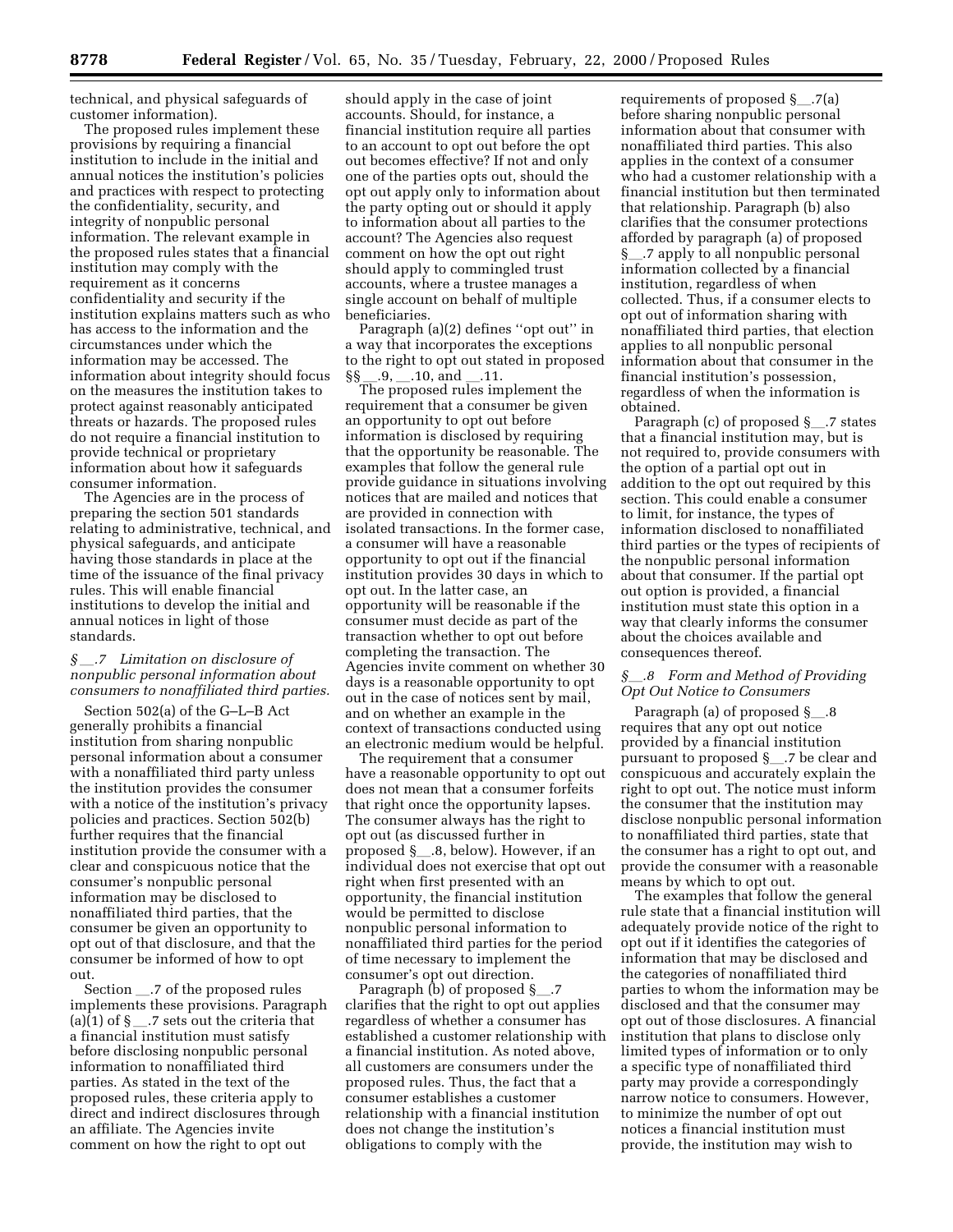base its notices on current and anticipated information sharing plans. A new opt out notice is not required for disclosures to different types of nonaffiliated third parties or of different types of information, provided that the most recent opt out notice is sufficiently broad to cover the entities or information in question. Nor is a financial institution required to provide subsequent opt out notices when a consumer establishes a new type of customer relationship with that financial institution, unless the institution's opt out policies differ depending on the type of customer relationship.

The examples also suggest several ways in which a financial institution may provide reasonable means to opt out, including check-off boxes, reply forms, and electronic mail addresses. A financial institution does not provide a reasonable means to opt out if the only means provided is for a consumer to write his or her own letter to the institution to exercise the right, although an institution may honor such a letter if received.

Paragraph (b) applies the same rules to delivery of the opt out notice that apply to delivery of the initial and annual notices. In addition, paragraph (b) clarifies that the opt out notice may be provided together with, or on the same form as, the initial and annual notices. However, if the opt out notice is provided after the initial notice, a financial institution must provide a copy of the initial notice along with the opt out notice. If a financial institution and consumer orally agree to enter into a customer relationship, the institution may provide the opt out notice within a reasonable time thereafter if the consumer agrees. The Agencies invite comment on whether a more specific time by which the notice must be given would be appropriate.

Paragraph (c) sets out the rules governing a financial institution's obligations in the event the institution changes its disclosure policies. As stated in that paragraph, a financial institution may not disclose nonpublic personal information to a nonaffiliated third party unless the institution first provides a revised notice and new opportunity to opt out. The institution must wait a reasonable period of time before disclosing information according to the terms of the revised notice in order to afford the consumer a reasonable opportunity to opt out. A financial institution must provide the revised notice of its policies and practices and opt out notice to a consumer using the means permitted for providing the initial notice and opt out

notice to that consumer under  $\S_4(c)$ and §\_.8(b), respectively, which require that the notices be given in a manner so that each consumer can reasonably be expected to receive actual notice in writing or, if the consumer agrees, in electronic form.

Paragraph (d) states that a consumer has the right to opt out at any time. The Agencies considered whether to include a time limit by which financial institutions must effectuate a consumer's opt out election, but decided that the wide variety of practices of financial institutions made one limit inappropriate. Instead, the Agencies' rules require that disclosures stop as soon as reasonably practicable.

Paragraph (e) states that an opt out will continue until a consumer revokes it. The rules require that such revocation be in writing, or, if the consumer has agreed, electronically.

The Agencies invite comment on the likely burden of complying with the requirement to provide opt out notices, the methods financial institutions anticipate using to deliver the opt out notices, and the approximate number of opt out notices they expect to deliver and process.

#### *§*l*.9 Exception to Opt Out Requirements for Service Providers and Joint Marketing*

Section 502(b) of the G–L–B Act creates an exception to the opt out rules for the disclosure of information to a nonaffiliated third party for use by the third party to perform services for, or functions on behalf of, the financial institution, including the marketing of the financial institution's own products or services or financial products or services offered pursuant to a joint agreement between two or more financial institutions. A consumer will not have the right to opt out of disclosing nonpublic personal information about the consumer to nonaffiliated third parties under these circumstances, if the financial institution satisfies certain requirements.

First, the institution must, as stated in section 502(b), "fully disclose" to the consumer that it will provide this information to the nonaffiliated third party before the information is shared. This disclosure should be provided as part of the initial notice that is required by § .4. The Agencies invite comment on whether the proposed rules appropriately implement the ''fully disclose'' requirement in section 502(b)(2).

Second, the financial institution must enter into a contract with the third party that requires the third party to maintain

the confidentiality of the information. This contract should be designed to ensure that the third party: (a) Will maintain the confidentiality of the information at least to the same extent as is required for the financial institution that discloses it; and (b) will use the information solely for the purposes for which the information is disclosed or as otherwise permitted by §§<sub>11</sub>.10 and 1.11 of the proposed rules. The Agencies invite comment on the application of proposed  $\S$  ....9(a)(2)(ii) in the context of financial institutions that contract with credit scoring vendors to evaluate borrower creditworthiness. Specifically, would that section prohibit the vendor from also using the consumers' information without the indicators of personal identity to help improve its scoring models?

The G–L–B Act allows the Agencies to impose requirements on the disclosure of information pursuant to the exception for service providers beyond those imposed in the statute. The Agencies have not done so in the proposed rules, but invite comment on whether additional requirements should be imposed, and, if so, what those requirements should address. The Agencies note, for instance, that joint agreements have the potential to create reputation risk and legal risk for a financial institution entering into such an agreement. The Agencies seek comment on whether the rules should require a financial institution to take steps to assure itself that the product being jointly marketed and the other participants in the joint marketing agreement do not present undue risks for the institution. These steps might include, for instance, ensuring that the financial institution's sponsorship of the product or service in question is evident from the marketing of that product or service. The Agencies also invite comments on any other requirements that would be appropriate to protect a consumer's financial privacy, and on whether the rules should provide examples of the types of joint agreements that are covered.

#### *§*l*.10 Exceptions to Notice and Opt Out Requirements for Processing and Servicing Transactions*

Section 502(e) of the G–L–B Act creates exceptions to the requirements that apply to the disclosure of nonpublic personal information to nonaffiliated third parties. Paragraph (1) of that section sets out certain exceptions for disclosures made, generally speaking, in connection with the administration, processing, servicing, and sale of a consumer's account.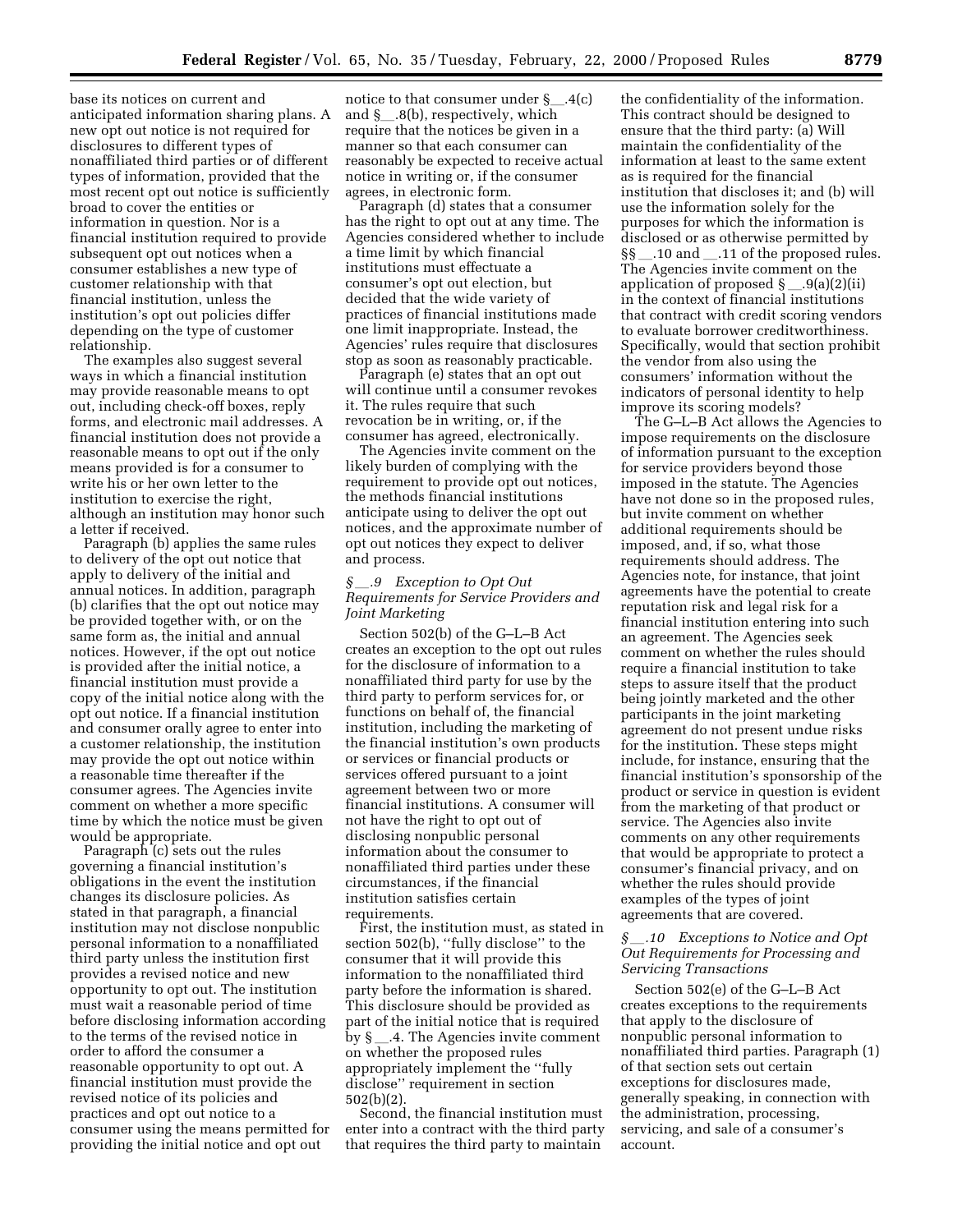Paragraph (a) of proposed  $\S$  \_ .10 sets out those exceptions, making only stylistic changes to the statutory text that are intended to make the exceptions easier to read. Paragraph (b) sets out the definition of ''necessary to effect, administer, or enforce'' that is contained in section 509(7) of the G–L–B Act, making only stylistic changes intended to clarify the definition.

The exceptions set out in proposed §<sub>1.10</sub>, and the exceptions discussed in proposed  $\S$  \_\_ .11, below, do not affect a financial institution's obligation to provide initial notices of its privacy policies and practices prior to the time it establishes a customer relationship and annual notices thereafter. Those notices must be provided to all customers, even if the institution intends to disclose the nonpublic personal information only pursuant to the exceptions in proposed §l.10.

#### *§*l*.11 Other exceptions to notice and opt out requirements.*

As noted above, section 502(e) contains several exceptions to the requirements that otherwise would apply to the disclosures of nonpublic personal information to nonaffiliated third parties. Proposed  $\S$  \_\_.11 sets out those exceptions that are not made in connection with the administration, processing, servicing, and sale of a consumer's account, and makes stylistic changes intended to clarify the exceptions.

One of the exceptions stated in proposed §\_.11 is for disclosures made with the consent or at the direction of the consumer, provided the consumer has not revoked the consent. Following the list of exceptions is an example of consent in which a financial institution that has received an application from a consumer for a mortgage loan informs a nonaffiliated insurance company that the consumer has applied for a loan so that the insurance company can contact the person about homeowner's insurance. Consent in such a situation would enable the financial institution to make the disclosure to the third party without first providing the initial notice required by §  $\_\!\_4$  or the opt out notice required by §  $\_\!\_$ .7, but the disclosure must not exceed the purposes for which consent was given. The example also states that consent may be revoked by a consumer at any time by the consumer exercising the right to opt out of future disclosures. The Agencies invite comment on whether safeguards should be added to the exception for consent in order to minimize the potential for consumer confusion. Such safeguards might include, for instance, a requirement that consent be written,

that it be indicated on a separate signature line in a relevant document or on a distinct Web page, or that it may be effective for only a limited period of time.

#### *§*l*.12 Limits on Redisclosure and Reuse of Information*

Section \_\_.12 of the proposed rules implements the Act's limitations on redisclosure and reuse of nonpublic personal information about consumers. Section 502(c) of the Act provides that a nonaffiliated third party that receives nonpublic personal information from a financial institution shall not, directly or indirectly through an affiliate, disclose the information to any person that is not affiliated with either the financial institution or the third party, unless the disclosure would be lawful if made directly by the financial institution. Paragraph (a)(1) sets out the Act's redisclosure limitation as it applies to a financial institution that receives information from another nonaffiliated financial institution. Paragraph (b)(1) mirrors the provisions of paragraph (a)(1), but applies the redisclosure limits to any nonaffiliated third party that receives nonpublic personal information from a financial institution.

The Act appears to place the institution that receives the information into the shoes of the institution that disclosed the information for purposes of determining whether redisclosures by the receiving institution are ''lawful.'' Thus, the Act appears to permit the receiving institution to redisclose the information to: (1) An entity to whom the original transferring institution could disclose the information pursuant to one of the exceptions in  $\S\S$ <sub>-8</sub>,  $\ldots$ .10, or ; $\ldots$ .11, or (2) an entity to whom the original transferring institution could have disclosed the information as described under its notice of privacy policies and practices, unless the consumer has exercised the right to opt out of that disclosure. Because a consumer can exercise the right to opt out of a disclosure at any time, the Act may effectively preclude third parties that receive information to which the opt out right applies from redisclosing the information, except pursuant to one of the exceptions in  $\S\S_{-.9, -.10, \text{ or }}$ 

l.11. The Agencies invite comment on whether the rules should require a financial institution that discloses nonpublic personal information to a nonaffiliated third party to develop policies and procedures to ensure that the third party complies with the limits on redisclosure of that information.

Sections 502(b)(2) and 502(e) (as implemented by  $\S\S$ <sub>-8</sub>,  $\_$ .10, and

.11 of the proposed rules) describe when a financial institution may disclose nonpublic personal information without providing the consumer with the initial privacy notice and an opportunity to opt out, but those exceptions apply only when the information is used for the specific purposes set out in those sections. Paragraph (a)(2) of proposed  $\S$ <sub>.</sub>12 clarifies this limitation on reuse as it applies to financial institutions. Paragraph (a)(2) provides that a financial institution may use nonpublic personal information about a consumer that it receives from a nonaffiliated financial institution in accordance with an exception under  $\S\S$  \_.9, \_.10, or l.11 only for the purpose of that exception. Paragraph (b)(2) applies the same limits on reuse to any nonaffiliated third party that receives nonpublic personal information from a financial institution. The Agencies request comment on whether proposed  $\S\S$ \_.12(a)(2) and \_.12(b)(2) would restrict a nonaffiliated third party from using information obtained in accordance with the exceptions in  $\S\S_{-.9,-.10, and-.11}$  for purposes beyond the scope of those exceptions if the information is not used in a personally identifiable form. This might occur, for example, in the case of a credit scoring vendor using information to improve its scoring models.

The Agencies invite comments on the meaning of the word ''lawful'' as that term is used in section 502(c). The Agencies specifically solicit comment on whether it would be lawful for a nonaffiliated third party to disclose information pursuant to the exception provided in proposed  $\S$  ...9 of the rules. Under that exception, a financial institution must comply with certain requirements before disclosing information to a nonaffiliated third party. Given that the statute and proposed rules impose those requirements on the financial institution making the initial disclosure, the Agencies invite comment on whether subsequent disclosures by the third party could satisfy the requirement that those disclosures be lawful when the financial institution is not party to the subsequent disclosure.

#### *§*l*.13 Limits on Sharing of Account Number Information for Marketing Purposes*

Section 502(d) of the G–L–B Act prohibits a financial institution from disclosing, other than to a consumer reporting agency, account numbers or similar form of access number or access code for a credit card account, deposit account, or transaction account of a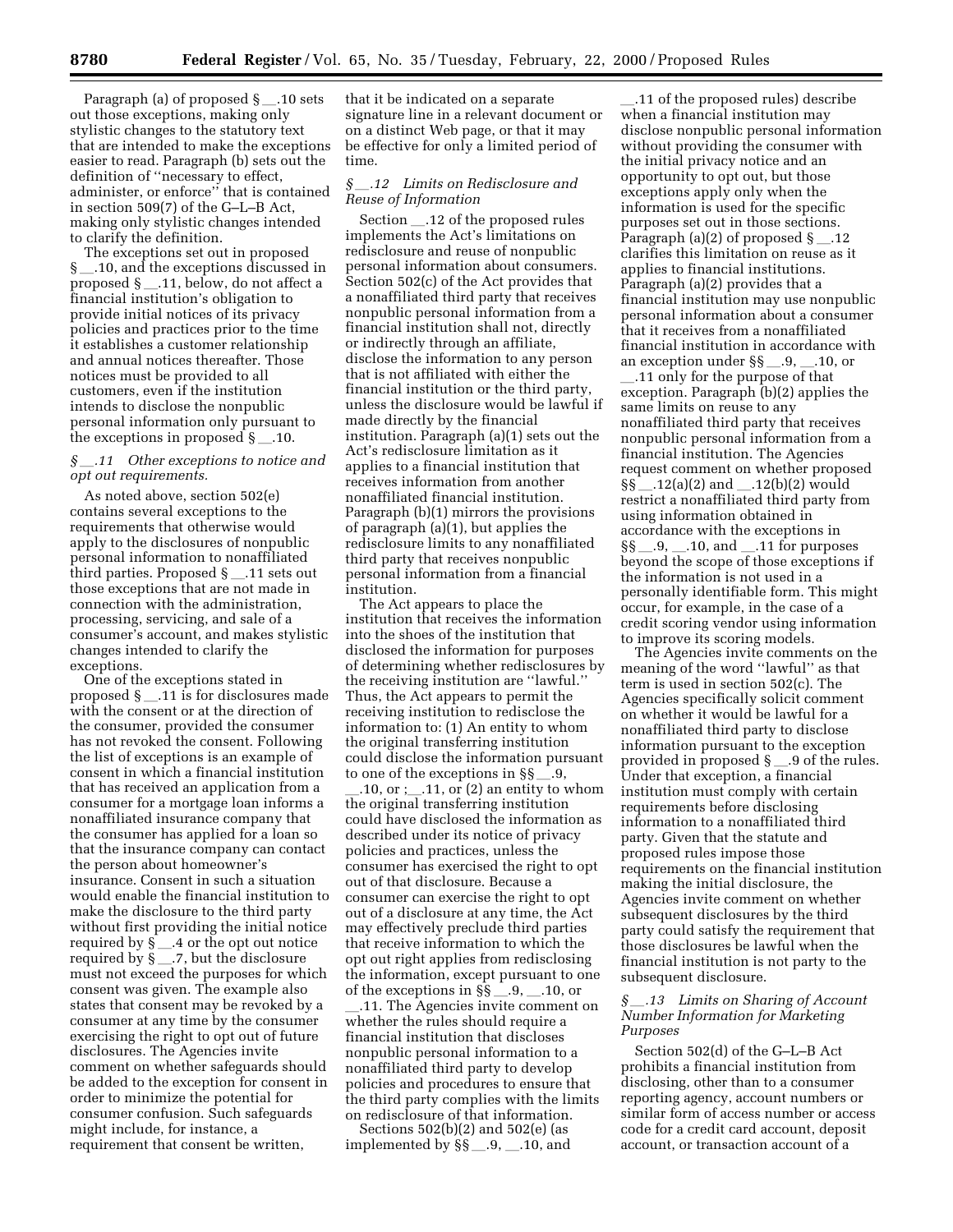consumer to any nonaffiliated third party for use in telemarketing, direct mail marketing, or other marketing through electronic mail to the consumer. Proposed  $\S$  \_ .13 applies this statutory prohibition to disclosures made directly or indirectly by a financial institution.

The Agencies note that there is no exception in Title V to the flat prohibition established by section 502(d). The Statement of Managers contained in the Conference Report to S. 900 encourages the Agencies to adopt an exception to section 502(d) to permit disclosures of account numbers in limited instances. It states:

In exercising their authority under section 504(b) [which vests the Agencies with authority to grant exceptions to section 502(a)–(d) beyond those set out in the statute], the agencies and authorities described in section 504(a)(1) may consider it consistent with the purposes of this subtitle to permit the disclosure of customer account numbers or similar forms of access numbers or access codes in an encrypted. scrambled, or similarly coded form, where the disclosure is expressly authorized by the customer and is necessary to service or process a transaction expressly requested or authorized by the customer.

Managers' Statement at 18. The Agencies have not proposed an exception to the prohibition of section 502(d) because of the risks associated with third parties' direct access to a consumer's account. The Agencies seek comment on whether an exception to the section 502(d) prohibition that permits third parties access to account numbers is appropriate, the circumstances under which an exception would be appropriate, and how such an exception should be formulated to provide consumers with adequate protection. The Agencies also seek comment on whether a flat prohibition as set out in section 502(d) might unintentionally disrupt certain routine practices, such as the disclosure of account numbers to a service provider who handles the preparation and distribution of monthly checking account statements for a financial institution coupled with a request by the institution that the service provider include literature with the statement about a product. In addition, the Agencies invite comment on whether a consumer ought to be able to consent to the disclosure of his or her account number, notwithstanding the general prohibition in section 502(d) and, if so, what standards should apply. The Agencies also seek comment on whether section 502(d) prohibits the disclosure by a financial institution to a marketing firm of encrypted account numbers if

the financial institution does not provide the marketer the key to decrypt the number.

#### *§*l*.14 Protection of Fair Credit Reporting Act*

Section 506 makes several amendments to the FCRA to vest rulemaking authority in various agencies and to restore the Agencies' regular examination authority. Paragraph (c) of section 506 states that, except for the amendments noted regarding rulemaking authority, nothing in Title V is to be construed to modify, limit, or supersede the operation of the FCRA, and no inference is to be drawn on the basis of the provisions of Title V whether information is transaction or experience information under section 603 of the FCRA.

Proposed  $\S$ . 14 implements section 506(c) of the G–L–B Act by restating the statute, making only minor stylistic changes intended to make the rule clearer.

#### *§*l*.15 Relation to State Laws*

Section 507 of the G–L–B Act states, in essence, that Title V does not preempt any State law that provides greater protections than are provided by Title V. Determinations of whether a State law or Title V provides greater protections are to be made by the Federal Trade Commission (FTC) after consultation with the agency that regulates either the party filing a complaint or the financial institution about whom the complaint was filed. Determinations of whether State or Federal law afford greater protections may be initiated by any interested party or on the FTC's own motion.

Proposed  $\S$  \_ .15 is substantively identical to section 507, noting that the proposed rules (as opposed to the statute) do not preempt State laws that provide greater protection for consumers than do the rules.

#### *§*l*.16 Effective Date; Transition Rule*

Section 510 of the G–L–B Act states that, as a general rule, the relevant provisions of Title V take effect 6 months after the date on which rules are required to be prescribed. However, section 510(1) authorizes the Agencies to prescribe a later date in the rules enacted pursuant to section 504.

Proposed  $\S$  \_ .16 states, in paragraph (a), an effective date of November 13, 2000. This assumes that a final rule will be adopted within the time frame prescribed by section 504(a)(3). The Agencies intend to provide at least six months following the adoption of a final rule for financial institutions to bring their policies and procedures into

compliance with the requirements of the final rule. The Agencies invite comment on whether six months following adoption of final rules is sufficient to enable financial institutions to comply with the rules.

Paragraph (b) of proposed  $\S$  \_\_ .16 provides a transition rule for consumers who were customers as of the effective date of the rules. Since those customer relationships already will have been established as of the rules' effective date (thereby making it inappropriate to require a financial institution to provide those customers with a copy of the institution's initial notice at the time of establishing a customer relationship), the rules require instead that the initial notice be provided within 30 days of the effective date. The Agencies invite comment on whether 30 days is enough time to permit a financial institution to deliver the required notices, bearing in mind that the G–L–B Act contemplates at least a six-month delayed effective date from the date the rules are adopted.

If a financial institution intends to disclose nonpublic personal information about someone who was a consumer before the effective date, the institution must provide the notices required by  $\S\S$  \_\_.4 and \_\_.7 and provide a reasonable opportunity to opt out before the effective date. If, in this instance, the institution already is disclosing information about such a consumer, it may continue to do so without interruption until the consumer opts out, in which case the institution must stop disclosing nonpublic personal information about that consumer to nonaffiliated third parties as soon as reasonably practicable.

#### **III. FDIC's New Electronic Public Comment Site**

The FDIC has developed a new page on its web site to facilitate the submission of electronic comments in response to this general solicitation (the EPC site). The EPC site provides an alternative to the written letter and may be a more convenient way for you to submit your comments. Commenting through the EPC site will assist the FDIC to more accurately and efficiently analyze comments submitted electronically. If you submit your comments through the EPC site your comments will receive the same consideration that they would receive if submitted in hard copy to the FDIC's street address. Information provided through the EPC site will be used by the FDIC only to assist in its analysis of the proposed regulation. The FDIC will not use an individual's name or any other personal identifier of an individual to retrieve records or information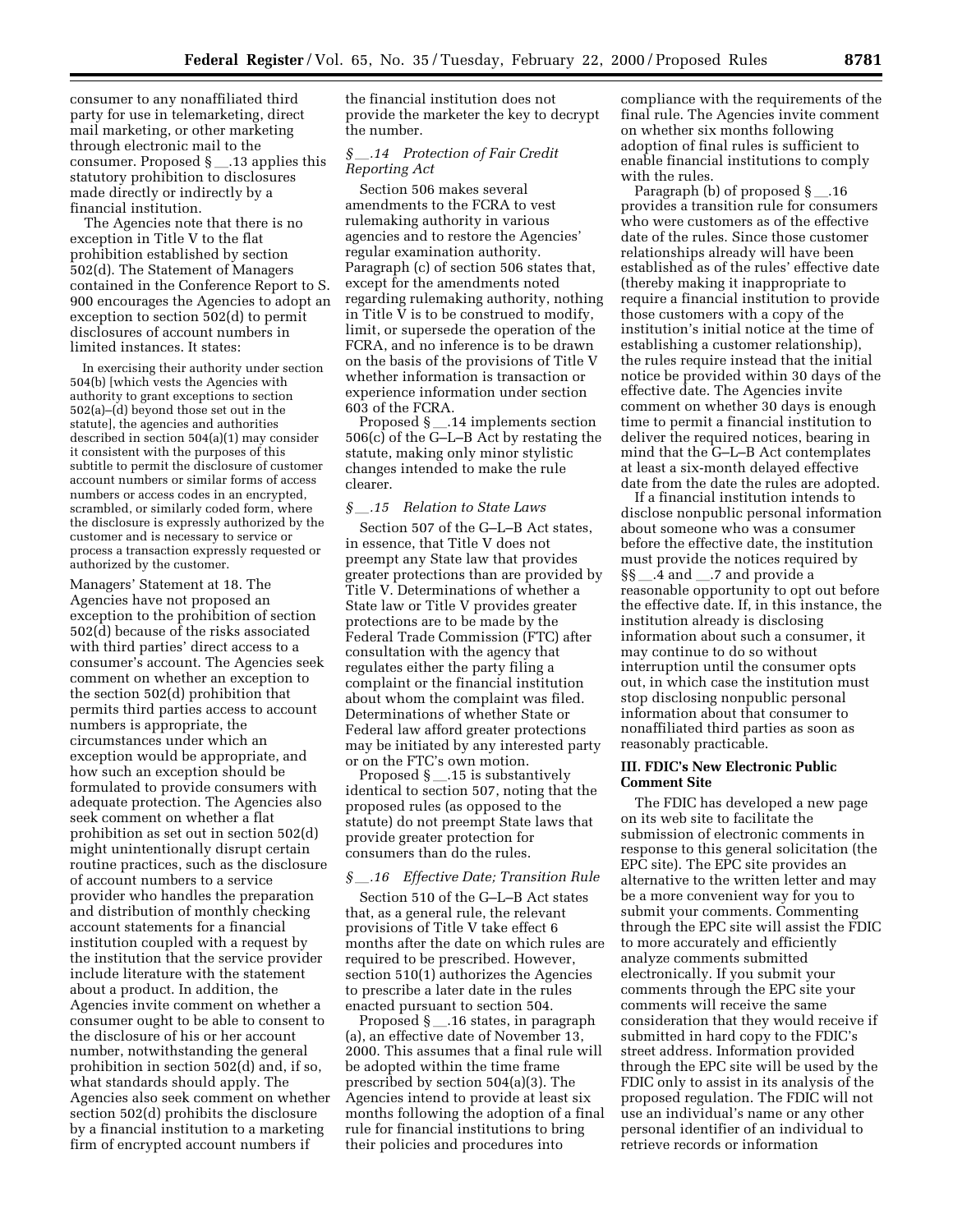submitted through the EPC site. Like comments submitted in hard copy to the FDIC's street address, EPC site comments will be made available in their entirety (including the commenter's name and address if the commenter chooses to provide them) for public inspection.

The EPC site will be available on the FDIC's home page at http://www.fdic. gov. You will be able to provide general comments or comments on any specific sections of, or questions on, the proposed rule. You will also be able to view the regulation and Supplementary Information sections that relate to your comments directly on the site. Once you have finished commenting on the sections of interest to you, you may indicate your general approval or disapproval of the proposed regulation by answering the following question: Does the proposed regulation appropriately implement the G–L–B Act to provide the full extent of privacy protections intended by the Act? [Yes/No].

If you choose to answer this question, your response will be used in the FDIC's analysis of public comment on the regulation. The FDIC encourages you to provide written comments in the spaces provided in addition to responding to this specific question. Written comments enable the FDIC to thoughtfully consider possible changes to the proposed regulation.

The FDIC is also interested in your feedback on the EPC site. We have provided a space for you to comment on the site itself. Answers to this question will help the FDIC evaluate the EPC site for use in future rulemaking.

At the conclusion of the EPC site you will have an opportunity to provide us with your name, indicate whether you are an individual, bank, trade association, or government agency, and provide the name of the organization you represent, if applicable. Whether you choose to respond to these questions is entirely up to you. Any responses received may help the FDIC to better understand the public comments it receives.

#### **IV. Regulatory Analysis**

#### *A. Paperwork Reduction Act*

The Agencies invite comment on: (1) Whether the collections of information contained in this notice of proposed rulemaking are necessary for the proper performance of each Agency's functions, including whether the information has practical utility;

(2) The accuracy of each Agency's estimate of the burden of the proposed information collections;

(3) Ways to enhance the quality, utility, and clarity of the information to be collected;

(4) Ways to minimize the burden of the information collections on respondents, including the use of automated collection techniques or other forms of information technology; and

(5) Estimates of capital or start-up costs and costs of operation, maintenance, and purchases of services to provide information.

Recordkeepers are not required to respond to these collections of information unless they display a currently valid Office of Management and Budget (OMB) control number. The agencies are currently requesting their respective control numbers for these information collections from OMB.

This proposed regulation contains several disclosure requirements. The respondents must prepare and provide the initial notice to all current customers and all new customers at the time of establishing a customer relationship (proposed  $\S$  \_4(a)). Subsequently, an annual notice must be provided to all customers at least once during a twelve-month period during the continuation of the customer relationship (proposed §l.5(a)). The opt out notice (and partial opt out notice, if applicable; *see* proposed  $\S$  \_ .7(a)(1)(iii)) must be provided prior to disclosing nonpublic personal information to certain nonaffiliated third parties. If a financial institution wishes to disclose information in a way that is inconsistent with the notices previously given to a consumer, the institution must provide consumers with revised notices (proposed §l.8(c)).

The proposed regulation also contains consumer reporting requirements. In order for consumers to opt out, they must respond to the institution's opt out notice (proposed  $\S\S$ <sub>...</sub>7(a)(2), (a)(3)(i), and (c)). At any time during their continued relationship with the institution, consumers have the right to change or update their opt out status with the institution (proposed  $\S\S$  \_8(d) and (e)). The Agencies request public comment on all aspects of the collections of information contained in this proposed rule, including consumer responses to the opt-out notice and consumer changes to their opt-out status with an institution. In light of the uncertainty regarding what institutions will do to comply with the opt-out requirements and how consumers will react, the Agencies estimate a nominal burden stemming from consumer responses of one hour per institution,

and will revisit this estimate in light of the comments received.

*OCC:* The collection of information requirements contained in this notice of proposed rulemaking have been submitted to the Office of Management and Budget for review in accordance with the Paperwork Reduction Act of 1995 (44 U.S.C. 3507(d)). Comments on the collections of information should be sent to the Office of Management and Budget, Paperwork Reduction Project (1557—to be assigned), Washington, DC 20503, with copies to the Legislative and Regulatory Activities Division (1557—to be assigned), Office of the Comptroller of the Currency, 250 E Street, SW, Washington, DC 20219.

The likely respondents are national banks, District of Columbia banks, and Federal branches and agencies of foreign banks.

*Estimated average annual burden hours per bank respondent:* 45.

*Estimated number of bank respondents:* 2,400.

*Estimated total annual reporting burden:* 108,000 hours.

*Board:* In accordance with section 3506 of the Paperwork Reduction Act of 1995 (44 U.S.C. Ch. 35; 5 CFR 1320, appendix A.1), the Board reviewed the notice of proposed rulemaking under the authority delegated to the Board by the OMB. Comments on the collections of information should be sent to Mary M. West, Chief, Financial Reports Section, Division of Research and Statistics, Mail Stop 97, Board of Governors of the Federal Reserve System, Washington, DC 20551, with a copy to the Office of Management and Budget, Paperwork Reduction Project (7100—to be assigned), Washington, DC 20503.

The likely respondents are state member banks, bank holding companies, affiliates and certain nonbank subsidiaries of bank holding companies, uninsured state agencies and branches of foreign banks, commercial lending companies owned or controlled by foreign banks, and Edge and agreement corporations.

*Estimated number of respondents:* 9500.

*Estimated average annual burden hours per respondent:* 45 hours. *Estimated total annual reporting and disclosure burden:* 427,500.

*FDIC:* The collections of information contained in the notice of proposed rulemaking will be submitted to the OMB in accordance with the Paperwork Reduction Act of 1995. 44 U.S.C. 3507. The FDIC will use any comments received to develop its new burden estimates. Comments on the collections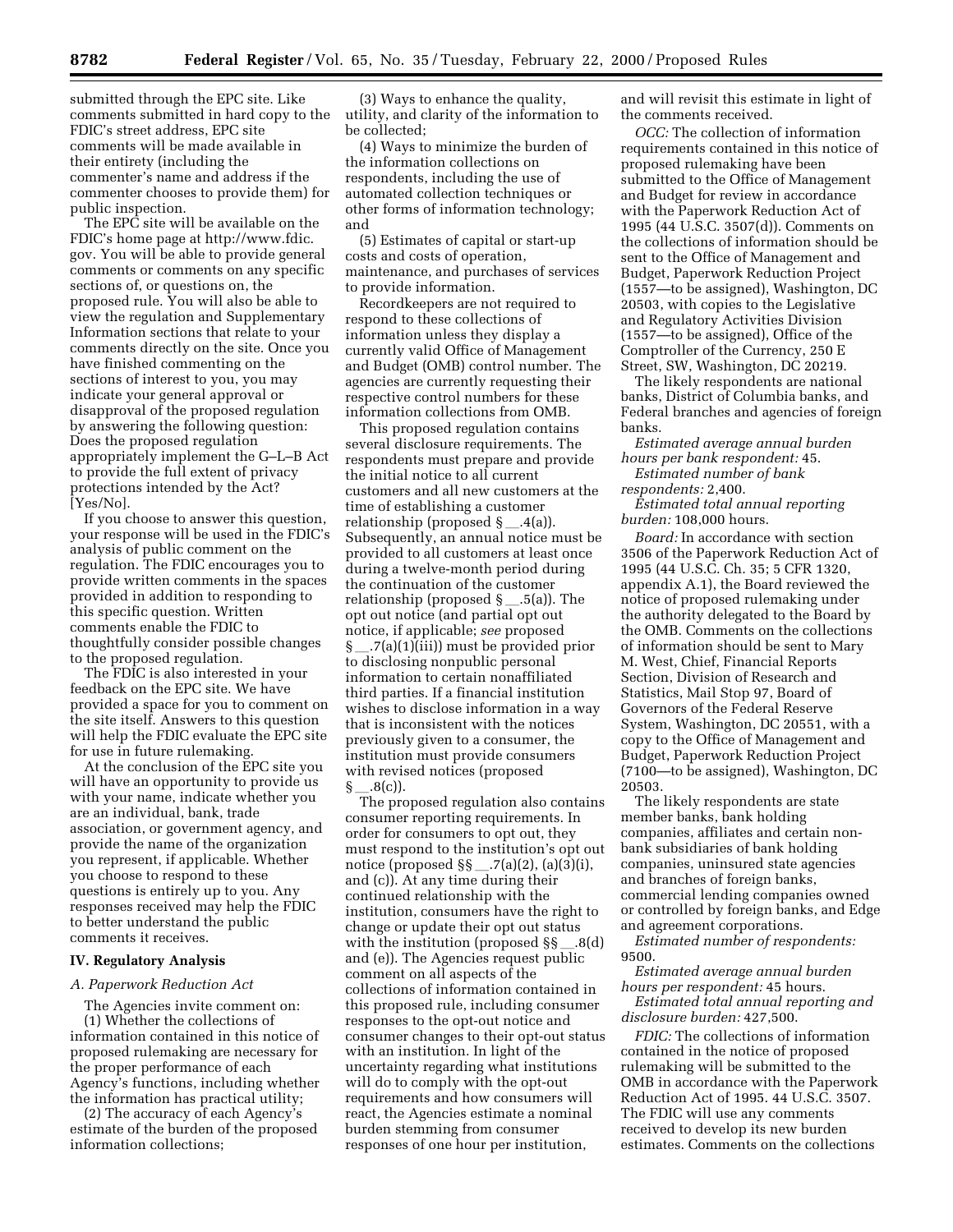of information should be sent to Steven F. Hanft, Office of the Executive Secretary, Federal Deposit Insurance Corporation, 550 17th Street, NW, Washington, DC 20429, with a copy to the Office of Management and Budget, Paperwork Reduction Project (3064—to be assigned), Washington, DC 20503.

The likely respondents are insured nonmember banks.

*Estimated number of respondents:* 5,764.

*Estimated average annual burden hours per respondent:* 45 hours.

*Estimated total annual reporting and disclosure burden:* 259,380 hours.

*OTS:* The collection of information requirements contained in the notice of proposed rulemaking will be submitted to the OMB in accordance with the Paperwork Reduction Act of 1995. 44 U.S.C. 3507. The OTS will use any comments received to develop its new burden estimates. Comments on the collection of information should be sent to the Dissemination Branch (1550– AB36), Office of Thrift Supervision, 1700 G Street, NW, Washington, DC 20552, with a copy to the Office of Management and Budget, Paperwork Reduction Project (1550–AB36), Washington, DC 20503.

The likely respondents are savings associations.

*Estimated number of respondents:* 1,104.

*Estimated average annual burden hours per respondent:* 45 hours.

*Estimated total annual disclosure and recordkeeping burden:* 49,680 hours.

#### *B. Regulatory Flexibility Act*

*OCC:* Under the Regulatory Flexibility Act (RFA), the OCC must either provide an Initial Regulatory Flexibility Analysis (IRFA) with a proposed rule or certify that the proposed rule would not have a significant economic impact on a substantial number of small entities. The OCC has decided to publish the following analysis and invites the public's comments on the propose rule's impact on small entities (*i.e.*, for purposes of RFA, small entities include banks with less than \$100 million in assets).

A. Reasons for and Objectives of the Proposed Rule; Legal Basis for Rule

The proposed rule implements provisions of Title V, Subtitle A of the G–L–B Act addressing consumer privacy. In general, these statutory provisions require banks to provide notice to consumers about an institution's privacy policies and practices, restrict the ability of a bank to share nonpublic personal information about consumers to nonaffiliated third

parties, and permit consumers to prevent the institution from disclosing nonpublic personal information about them to certain non-affiliated third parties by ''opting out'' of that disclosure.

The notice and opt out requirements are imposed by Title V, Subtitle A of the G–L–B Act, and are to become effective within one year from the date the Act was signed into law. Section 504 of the G–L–B Act authorizes the OCC to prescribe ''such regulations as may be necessary'' to carry out the purposes of Title V, Subtitle A. The OCC believes that a regulatory promulgation gives the private sector greater certainty on how to comply with the statute and clearer guidance regarding how it will be enforced.

B. Requirements of the Proposed Rule; Description of Small Entities to Whom Rule Would Apply

Subject to certain exceptions explained below, the proposed rule generally requires that a bank provide all of its *customers* the following notices: (1) An initial privacy notice (prior to the time the customer relationship is established or, for existing customers, within 30 days of the rule's effective date); (2) an opt out notice (prior to the disclosing of the individual's nonpublic personal information to nonaffiliated third parties); and (3) an annual privacy notice for the duration of the customer relationship. A bank's ''customer'' is a consumer with whom the bank has a ''continuing relationship'' (*e.g.*, an ongoing deposit or loan relationship but does not include a transient relationship, such as the mere purchase of traveler's checks from the bank).

The proposed rule also requires a bank to provide its *consumers* an initial privacy notice and an opt out notice prior to disclosing the individual's nonpublic personal information with nonaffiliated third parties. If the bank does not intend to share such information about its consumers, then no privacy or opt out notice need be given. A bank's ''consumer,'' which is a broader concept than ''customer,'' includes: (1) Individuals who have applied to the bank for a financial service or product; and (2) individuals who have purchased a product or service that results in a transient (as opposed to continuing) relationship (*e.g.*, mere purchase of traveler's checks from a bank).

There are a host of exceptions to the general rules stated above. A bank may share a consumer's nonpublic personal information with nonaffiliated third parties without having to give a privacy and opt out notice if, for example, such sharing is necessary: (1) To effect, administer, or enforce a transaction requested or authorized by the consumer; (2) to protect the security of records pertaining to the consumer, service, product, or transaction; (3) to protect against or prevent actual or potential fraud, unauthorized transactions, claims or other liability; or (4) to provide information to rating agencies or the bank's attorneys, auditors, and accountants. Also, in cases where a bank enters into a contract with a nonaffiliated third party to undertake joint marketing or to have the third party perform certain functions on behalf of the bank, no opt out notice must be given. In such an instance, the bank must disclose to the consumer that it is providing the information and enter into a contract with the third party that restricts the third party's use of the information and requires the third party to maintain confidentiality of the information.

Because the relevant statute did not provide a general exception for small banks, the proposed rule would apply to all banks, regardless of size, including those with assets of \$100 million or less. As of September 30, 1999, 1213 (of 2,383 total) national banks had assets of \$100 million or less.

Compliance requirements will vary depending, for example, upon a bank's information sharing practices, whether the bank already has or discloses a privacy policy, and whether the bank already has an opt-out mechanism in place pursuant to the Fair Credit Reporting Act.

As part of the requirement to provide a privacy notice, a bank's practices regarding its collection, sharing, and safeguarding of certain nonpublic personal information must be summarized in writing in a form that is required or permitted by the proposed regulation. However, if the bank does not share such information (or shares only to the extent permitted under the exceptions), its privacy notice may be streamlined. Various surveys suggest that a majority of banks already have privacy policies in place as part of usual and customary business practices. For these institutions, the costs for translating that policy into a notice format should be minimal.

Further, to minimize the burden and costs of distributing privacy policies, the proposed regulation allows each bank to choose the method by which it will distribute required notices. For example, banks may include an annual privacy notice with periodic account statements that the bank already sends to the customer. Also, the initial privacy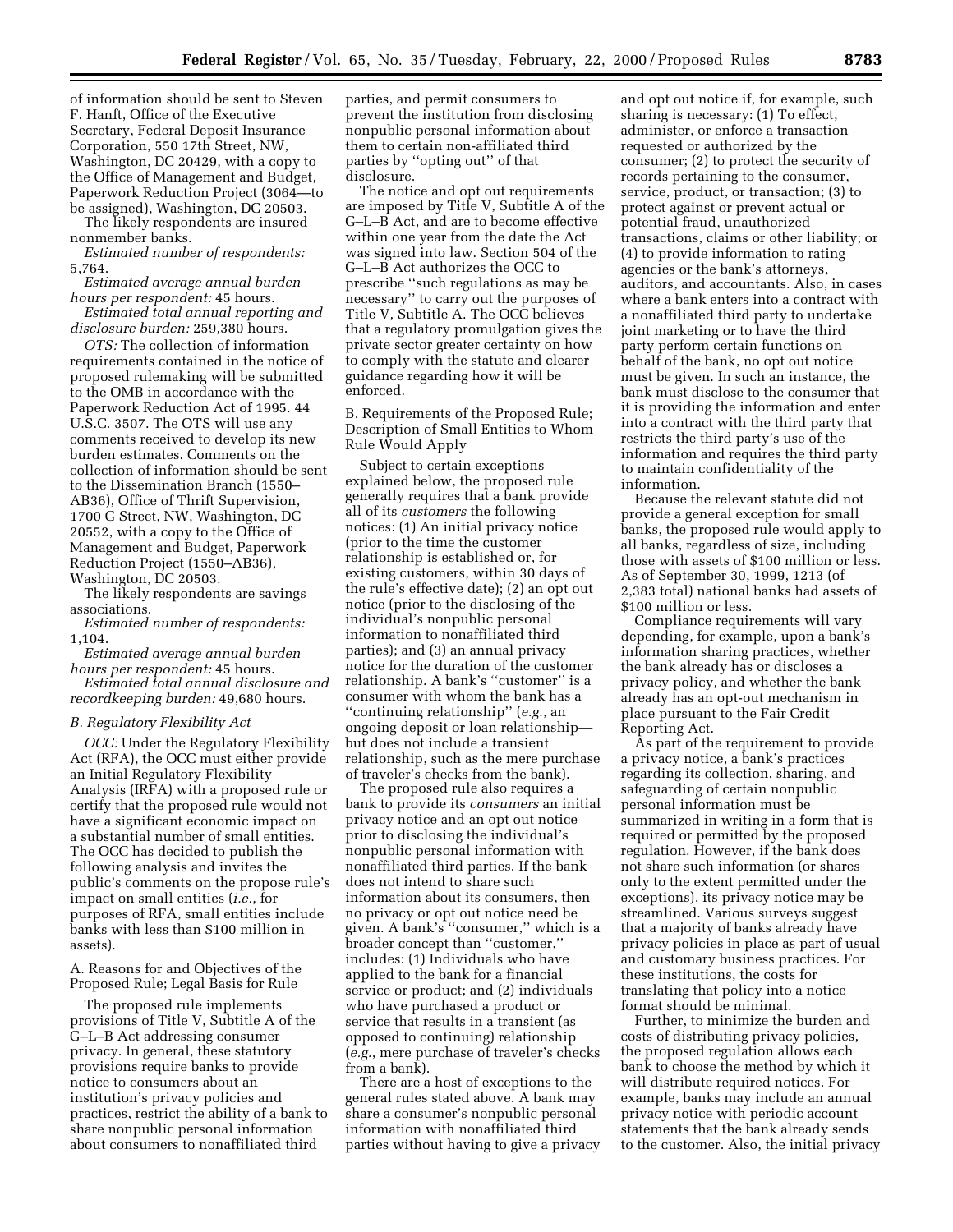notice may be provided with other already-required disclosure statements, such as those required under the Truth in Lending Act.

The OCC believes that the burden imposed by the opt out requirement will be minimized to the extent that a bank must give opt out notices under the FCRA. Under the FCRA, a bank must have an opt out mechanism in place if the bank: (1) Shares certain consumer information (*i.e.*, application or credit report information) with its affiliates, and (2) does not want to be treated as a consumer reporting agency (as will usually be the case). For a bank that gives FCRA notices and that wants to share nonpublic personal information with nonaffiliated third parties, the bank should be able to adapt its existing opt out mechanism to accommodate the requirements of the proposed rule. Of course, a bank need not provide any opt-out notices or set up any opt-out mechanism if it will only be sharing nonpublic information with nonaffiliated third parties to the extent permitted by one of the many exceptions permitted in the proposed rule.

Professional skills needed to comply with the proposed rule may include clerical, computer systems, personnel training, as well as legal drafting and advice. The information collection requirements imposed by the G–L–B Act and the proposed rule are further addressed in the section titled, ''Paperwork Reduction Act.''

C. Relevant Federal Rules Which May Duplicate, Overlap or Conflict With the Proposed Rule

While the scope of the proposed regulation (pursuant to the G–L–B Act) is unique, there may be some overlap in certain circumstances with the following: As noted above, the Fair Credit Reporting Act requires a bank that: (1) Does not want to be treated as a consumer reporting agency; and (2) desires to share certain consumer information (*i.e.*, application or credit report information) with its affiliates, to provide the consumer with a clear and conspicuous notice and an opportunity to opt out of such information sharing. Also, at the time a consumer contracts for an electronic fund transfer service, the Electronic Funds Transfer Act requires the terms and conditions of such transfer to be disclosed, including under what circumstances the bank will in the ordinary course of business disclose information concerning the consumer's account to third persons. The recently proposed Department of Health and Human Services

regulations 6 that implement the Health Insurance Portability and Accountability Act of 1996 would, if adopted in final form, limit the circumstances under which medical information may be disclosed. Finally, the Children's Online Privacy Protection Act (under which the Federal banking agencies are charged with enforcement of implementing regulations promulgated by the Federal Trade Commission) generally requires online service operators collecting personal information from a child to obtain parental consent and post a privacy notice on the web site. The OCC seeks comment on additional Federal rules that may duplicate, overlap, or conflict with the proposal.

D. Significant Alternatives to the Proposed Rule That Minimize the Impact on Small Entities

As previously noted, the proposed rule's requirements are expressly mandated by the G–L–B Act. The proposed rule attempts to clarify, consolidate, and simplify the statutory requirements for all covered entities, including small entities. The proposed rule also provides substantial flexibility so that any bank, regardless of size, may tailor its practices to its individual needs. While the OCC may grant exceptions to the opt out requirements set out in sections 502 (a) through (d), section 504(b) of the G–L–B Act requires such exceptions to be ''consistent with the purposes of this subtitle [*i.e.*, Subtitle A of Title V].'' As stated in section 501(a) of the Act, ''It is the policy of the Congress that *each* financial institution has an affirmative and continuing obligation to respect the privacy of its customers and to protect the security and confidentiality of those customers' nonpublic personal information.'' (Emphasis added.) The OCC believes that an exception that would create different levels of protections for consumers based on the size of the institution with whom they conduct business would not be consistent with the purposes of Subtitle A. The OCC welcomes comment on any significant alternatives, consistent with the G–L–B Act, that would minimize the impact on small entities.

*Board:* The Regulatory Flexibility Act (5 U.S.C. 603) requires an agency to publish an initial regulatory flexibility analysis with any notice of proposed rulemaking. A description of the reasons why action by the agency is being considered and a statement of the objectives of, and legal basis for, the proposed rule, are contained in the

supplementary material above. The Board's proposed rule will apply to the following institutions (numbers approximate):

| Type of institution                                          | Approx.<br>Ňο. |
|--------------------------------------------------------------|----------------|
| State member banks<br>Bank holding companies                 | 1,000<br>5.900 |
| Bank holding company subsidi-                                | 2.100          |
| U.S. branches and agencies of<br>foreign banks               | 400            |
| Edge/Agreement corporations,<br>commercial lending companies | 100            |
| Total                                                        | 9.5            |

The Board estimates that over 4,500 of the respondents could be considered small institutions with assets less than \$100 million.

*Overlap with other Federal rules.* While the scope of the proposed regulation (pursuant to the G–L–B Act) is unique, it may, in certain circumstances, overlap with the following statutes and regulations:

1. The Fair Credit Reporting Act (15 U.S.C. 1681a(d)(2)) requires a bank that: (1) Does not want to be treated as a consumer reporting agency; and (2) desires to share certain consumer information (that is, application or credit report information) with its affiliates, to provide the consumer with a clear and conspicuous notice and an opportunity to opt out of such information sharing.

2. At the time a consumer contracts for an electronic fund transfer service, the Electronic Funds Transfer Act (15 U.S.C. 1693c(a)(9)) requires the terms and conditions of such transfer to be disclosed, including under what circumstances the bank will in the ordinary course of business disclose information concerning the consumer's account to third persons.

3. The recently proposed Department of Health and Human Services regulations 7 that implement the Health Insurance Portability and Accountability Act of 1996 (42 U.S.C. 3120d–1 *et seq.*) would, if adopted in final form, limit the circumstances under which medical information may be disclosed.

4. The Children's Online Privacy Protection Act of 1998 (15 U.S.C. 6502) (under which the Federal banking agencies are charged with enforcement of implementing regulations promulgated by the Federal Trade Commission) generally requires online service operators collecting personal information from a child to obtain

<sup>6</sup> 64 FR 59918 (Nov. 3, 1999). 7 64 FR 59918 (Nov. 3, 1999).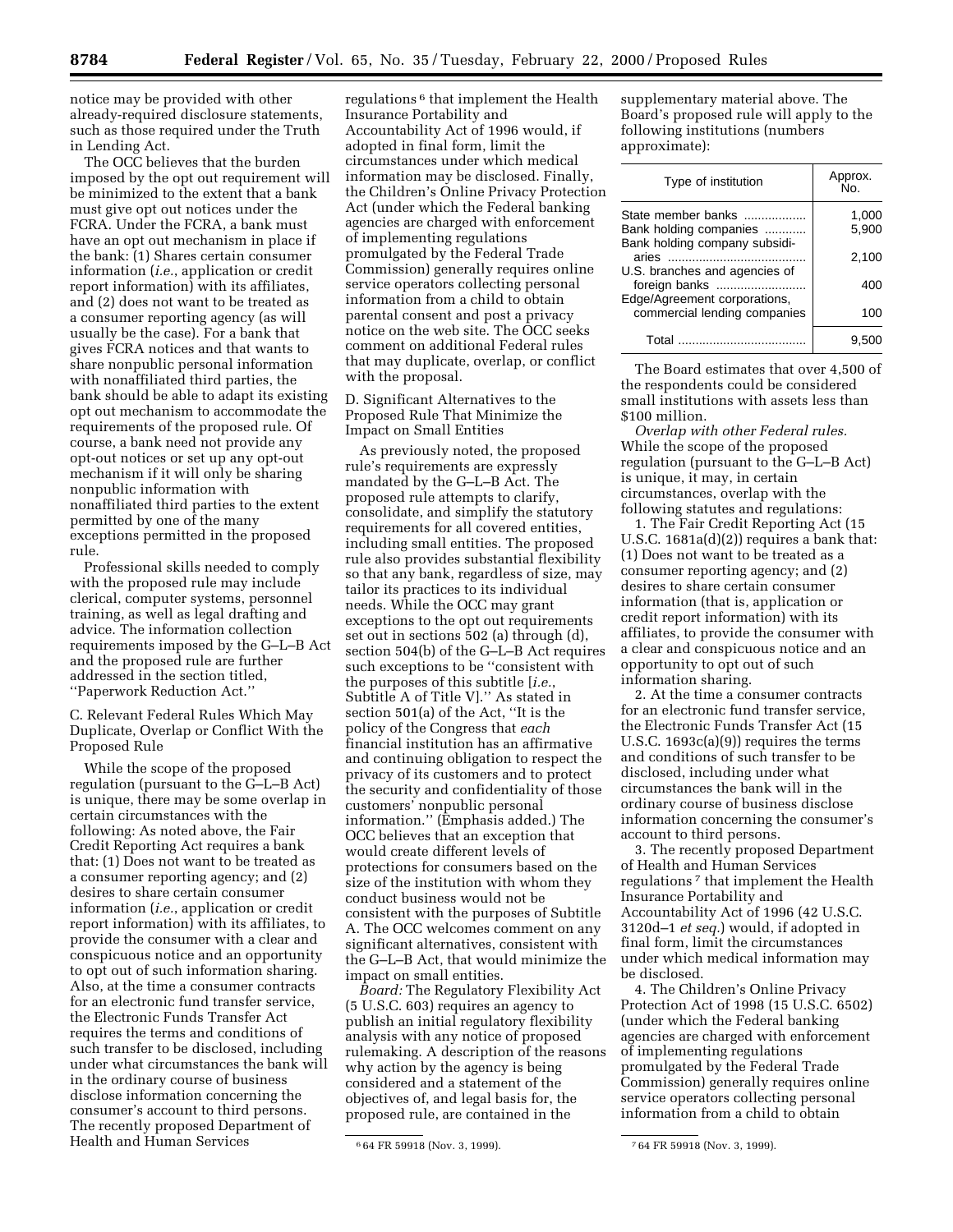parental consent and post a privacy notice on the web site.

*New compliance requirements.* The proposed rule contains new compliance requirements for all covered institutions, most of which are required by the G–L–B Act. The institutions will be required to prepare notices of their privacy policies and practices and provide those notices to consumers as specified in the rule. Institutions that disclose nonpublic personal information about consumers to nonaffiliated third parties will be required to provide opt out notices to consumers as well as a reasonable opportunity to opt out of certain disclosures. These institutions will have to develop systems for keeping track of consumers' opt out directions. Some institutions, particularly those that disclose nonpublic information about consumers to nonaffiliated third parties, will likely need the advice of legal counsel to ensure that they comply with the rule, and may also require computer programming changes and additional staff training. The Board does not have a practicable or reliable basis for quantifying the costs of the proposed rule or any alternatives, but seeks comment on the potential costs.

*Exemptions for small institutions.* The Board believes the requirements of the Act and this rule will create additional burden for covered institutions, particularly those that disclose nonpublic personal information about consumers to nonaffiliated third parties. The rule applies to all covered institutions, regardless of size. The Act does not provide the Board with the authority to exempt a small institution from the requirement to provide a notice of its privacy policies and practices to a consumer with whom it establishes a customer relationship. Although the Board could exempt small institutions from providing a notice and opportunity for consumers to opt out of certain information disclosures, the Board does not believe that such an exemption would be appropriate, given the purpose of the Act to protect the confidentiality and security of nonpublic personal information about consumers. The Board believes that the burden is relatively small for institutions that do not disclose nonpublic personal information about consumers to nonaffiliated third parties. These institutions may provide relatively simple initial and annual notices to consumers with whom they establish customer relationships.

The Board recognizes that the Congressional Conferees on the Act wished to ensure that smaller financial institutions are not placed at a

competitive disadvantage by a statutory regime that permits certain information to be shared freely within an affiliate structure while limiting the ability to share that same information with nonaffiliated third parties. The Conferees stated that, in prescribing regulations, the federal regulatory agencies should take into consideration any adverse competitive effects upon small commercial banks, thrifts, and credit unions.8 At this time, it is not clear the extent to which small institutions will be placed at a disadvantage by information-sharing among affiliates in large institutional families. The Board believes that further experience under the regulation would be appropriate before considering any exemptions in this area for small institutions.

The Board requests comment on the burdens associated with the proposed rule and whether any exemptions for small institutions would be appropriate.

*FDIC:* The Regulatory Flexibility Act (5 U.S.C. 601–612) (RFA) requires an agency to publish an initial regulatory flexibility analysis with this proposed rule, except to the extent provided in the RFA, whenever the agency is required to publish a general notice of proposed rulemaking for a proposed rule. The FDIC cannot at this time determine whether the proposed rule would have a significant economic impact on a substantial number of small entities as defined by the RFA.9 Therefore, pursuant to subsections 603 (b) and (c) of the RFA, the FDIC provides the following initial regulatory flexibility analysis.

#### Reasons for Proposed Rule

The FDIC is requesting comment on proposed privacy rules published pursuant to section 504 of the G–L–B Act. Section 504 requires the Agencies in consultation with representatives of State insurance authorities to issue regulations implementing notice requirements and restrictions on a financial institution's ability to disclose nonpublic personal information about consumers to nonaffiliated third parties. These requirements are expressly mandated by the G–L–B Act. It is the view of the FDIC that the G–L–B Act's requirements account for most, if not, all of the economic impact of the proposed rule.

### Statement of Objectives and Legal Basis

The **SUPPLEMENTARY INFORMATION** section above contains this information. The legal basis for the proposed rule is the G–L–B Act.

#### Description/Estimate of the Small Entities to Which the Rule Applies

The proposed rule would apply to all FDIC-insured State nonmember banks, approximately 3,700 of which are small entities as defined by the RFA.

Projected Reporting, Recordkeeping and Other Compliance Requirements

The information collection requirements imposed by G–L–B Act and the proposed rule are discussed above in the section titled, ''Paperwork Reduction Act.''

#### General Requirements

Pursuant to section 503 of the G–L– B Act and §§ 332.4—332.6 of the regulation, a financial institution must provide its customers with a notice of its privacy policies and practices. Section 502 of the G–L–B Act and §§ 332.7–332.12 of the regulation prohibit a financial institution from disclosing nonpublic personal information about a consumer to nonaffiliated third parties unless the institution satisfies various disclosure requirements and the consumer has elected not to opt out of the disclosure.

The statute and proposed rule require a financial institution to disclose to all of its customers the institution's privacy policies and practices with respect to information sharing with both affiliates and non-affiliated third parties. Institutions are required to provide this notice at the time of establishing a customer relationship and annually thereafter. Recent experience has shown that it is a usual and customary business practice of financial institutions. KPMG reported in a recent industry survey of large and small banks that 71% of bankers said their institutions already had privacy policies in place either company-wide or in some selected units.10 Another recent survey of Internet banking sites conducted by federal banking regulators concluded that over 62% of financial institutions that collected personal information online provided a privacy policy or information practice statement.<sup>11</sup> Furthermore, a number of industry groups have developed model privacy policies that are available as part of their

<sup>8</sup>H. R. Conf. Rep. No. 106–434, at 173 (1999). 9The RFA defines the term ''small entity'' in 5 U.S.C. 601 by reference to definitions published by the Small Business Administration (SBA). The SBA has defined a ''small entity for banking purposes as a national or commercial bank, savings institution or credit union with less than \$100 million in assets.'' *See* 13 CFR 121.201.

<sup>10</sup> ''KPMG Analysis Consumer Privacy Policies: Write Now.'' Online *Reuters* 19 Jan. 2000.

<sup>11</sup> ''Interagency Financial Institution Web Site Privacy Survey Report.'' *FDIC Press Release* 9 November 1999.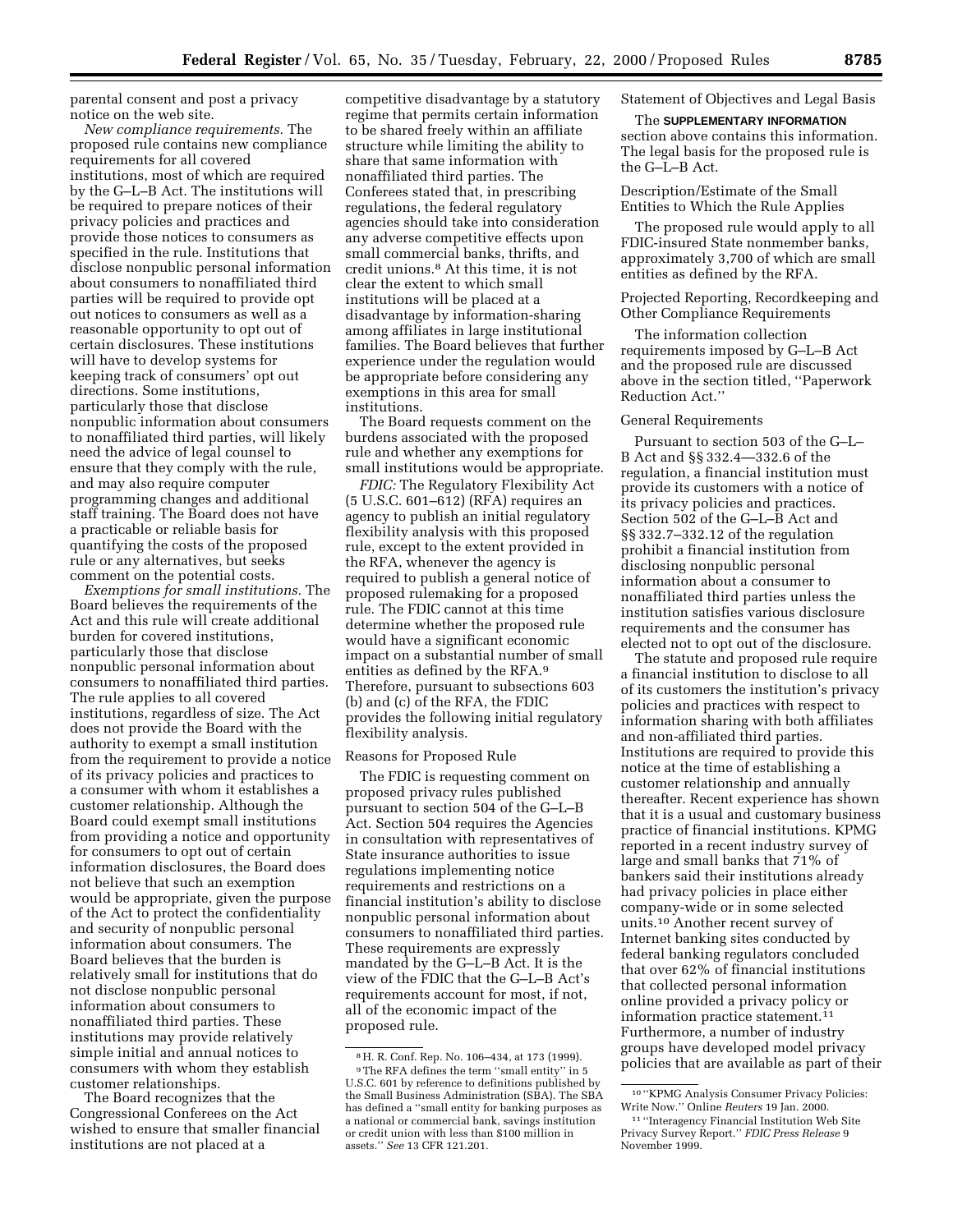self-regulatory efforts in the privacy area.12 The FDIC believes the establishment of a privacy policy is a usual and customary business practice and the costs for translating that policy into a disclosure format should be minimal. The FDIC seeks any information or comment on the costs for creating privacy policy disclosures. To minimize the burden and costs to

financial institutions of distributing privacy policies, the proposed regulation allows each bank to choose the method by which it will distribute required disclosure statements. Institutions may provide customers with a privacy disclosure statement with periodic statements, with other required disclosure statements, via electronic mail to consumers who obtain a financial product or service electronically, and other acceptable means described in the proposed regulation. The FDIC believes that the cost of distributing privacy disclosure statements will be minimal and seeks any information or comment on the costs for distributing privacy policy disclosures.

The statute and proposed rule describe the conditions under which a financial institution may disclose nonpublic personal information about a consumer to a nonaffiliated third party. A number of exceptions are provided for nonaffiliated third parties performing services for the institution. The rules require institutions to develop a method to allow customers to opt out of nonaffiliated third party information sharing. Only those institutions that intend to share nonpublic personal information with third parties outside of the exemptions provided are required to establish ''opt out'' disclosure and processing procedures. Furthermore, only those institutions that share nonpublic personal information with third parties outside of the exemptions provided could be expected to encounter any reduction in revenue as a result of the diminished value of information sales. The FDIC informally surveyed its regional offices to determine the costs of implementing the opt out provisions of the proposed regulation. Based on the observations by FDIC examiners, the FDIC believes that the costs to implement opt out provisions of the regulation for small insured nonmember banks will be minimal. Few nonaffiliated third party information sharing arrangements could be identified that would fall outside the exceptions provided in the regulation. Congress recognized the lack of

12 ''Banks Should Tell Customers of Policies to Protect Privacy, Banking Groups Say.'' Online *BNA Electronic Commerce & Law* 16 September 1998.

information available on affiliate information sharing practices by requiring the regulators to conduct a ''Study of Information Sharing Among Financial Affiliates'' that focuses on the practice of institutions sharing confidential customer information with affiliates and non-affiliated third parties. This study is due subsequent to release of this regulation. The FDIC seeks further comment on the information sharing practices and actual costs of implementing the opt out disclosure and processing requirements of the proposed regulation.

Identification of Duplicative, Overlapping, or Conflicting Federal Rules

While the scope of the proposed regulation (pursuant to the G–L–B Act) is unique, there may be some overlap in certain circumstances with the following: As noted above, the FCRA requires a bank that: (1) Does not want to be treated as a consumer reporting agency; and (2) desires to share certain consumer information (*i.e.,* application or credit report information) with its affiliates, to provide the consumer with a clear and conspicuous notice and an opportunity to opt out of such information sharing. Also, at the time a consumer contracts for an electronic fund transfer service, the Electronic Funds Transfer Act requires the terms and conditions of such transfer to be disclosed, including under what circumstances the bank will in the ordinary course of business disclose information concerning the consumer's account to third persons. Finally, the Children's Online Privacy Protection Act (under which the Federal banking agencies are charged with enforcement of implementing regulations promulgated by the Federal Trade Commission) generally requires online service operators collecting personal information from a child to obtain parental consent and post a privacy notice on the web site. The FDIC seeks comments and information about any such rules, as well as any other state, local, or industry rules or policies that require financial institutions to implement business practices that would comply with the requirements of the proposed rule.

Discussion of Significant Alternatives

As previously noted, the proposed rule's requirements are expressly mandated by the G–L–B Act. The proposed rule attempts to clarify, consolidate, and simplify the statutory requirements for all covered entities, including small entities. The proposed rule also provides substantial flexibility so that any bank, regardless of size, may

tailor its practices to its individual needs. While the FDIC may grant exceptions to the opt out requirements set out in sections 502(a) through (d), section 504(b) of the G–L–B Act requires such exceptions to be ''consistent with the purposes of this subtitle [*i.e.,* Subtitle A of Title V].'' As stated in section 501(a) of the Act, ''It is the policy of the Congress that *each* financial institution has an affirmative and continuing obligation to respect the privacy of its customers and to protect the security and confidentiality of those customers' nonpublic personal information.'' (Emphasis added.) The FDIC believes that an exception that would create different levels of protections for consumers based on the size of the institution with whom they conduct business would not be consistent with the purposes of Subtitle A. The FDIC welcomes comment on any significant alternatives, consistent with the G–L–B Act, that would minimize the impact on small entities.

*OTS:* The Regulatory Flexibility Act requires federal agencies to either prepare an initial regulatory flexibility analysis (IRFA) with this proposed rule or certify that the proposed rule would not have a significant economic impact on a substantial number of small entities. 13 The OTS cannot, at this time, determine whether the proposed rule would have a significant economic impact on a substantial number of small institutions. Therefore, OTS includes the following IRFA.

A description of the reasons why OTS is considering this action, and a statement of the objectives of, and legal basis for, the proposed rule are in the supplementary material above.

A. Small Entities to Which the Proposed Rule Would Apply

The proposed rule would apply to all financial institutions, without regard to the institutions' size. Small depository institutions are generally defined, for Regulatory Flexibility Act purposes, as those with assets under \$100 million. 14 This proposed rule would apply to approximately 500 small savings associations.

#### B. Requirements of the Proposed Rule

As described more fully above, the proposed rule contains new compliance requirements for all savings associations. Most of the requirements are mandated by the G–L–B Act. Savings associations will be required to prepare

<sup>13</sup> 5 U.S.C. 605(b).

<sup>14</sup> 13 CFR 121.201, Division H (1999).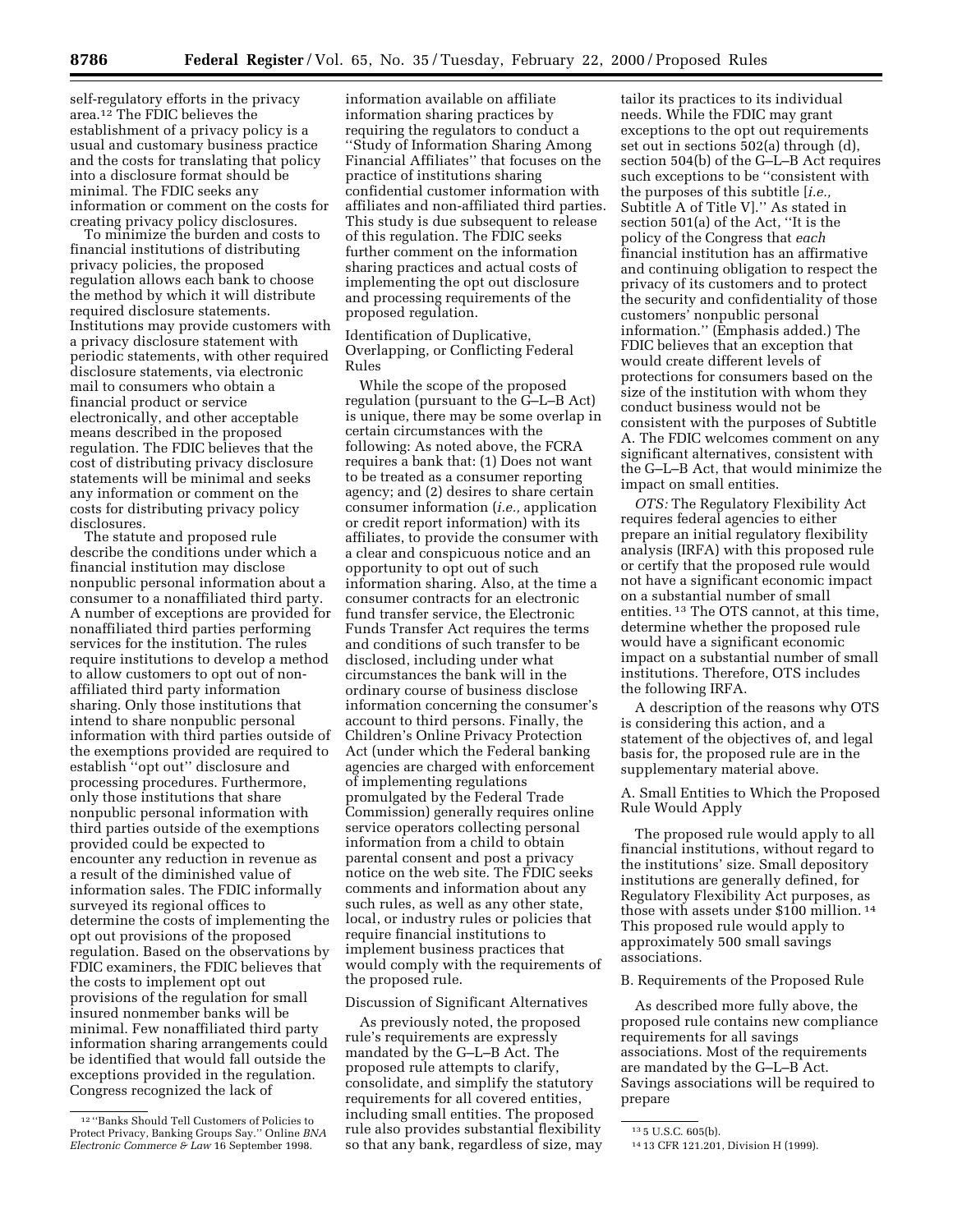notices of their privacy policies and practices and provide those notices to consumers. Savings associations that disclose nonpublic personal information about consumers to nonaffiliated third parties will be required to provide opt out notices to consumers as well as a reasonable opportunity to opt out of certain disclosures. These savings associations will have to develop systems for keeping track of consumers' opt out directions.

C. Reporting, Recordkeeping, and Other Compliance Requirements

The proposed rule would require savings associations to disclose their privacy policies to consumers, and to keep track of any opt out notices the consumers submit.

Many financial institutions may already have established privacy policies and practices and may already be partly or fully prepared to meet the requirements of this proposed rule. Additionally, OTS anticipates that trade associations and others will prepare compliance materials and guidance that financial institutions can use to meet the requirements of this proposed rule. To the extent that existing practices

and available resources are insufficient, financial institutions would need professional skills to comply with this proposed rule. To prepare the required privacy disclosures and opt out notices, financial institutions may need legal or other professional advice and drafting. This would be true for the initial disclosures and notices, and for any subsequent changes to those documents. For financial institutions that publish privacy notices electronically or accept electronic opt outs, computer expertise would be necessary to convert the documents to the appropriate electronic form.

The proposed regulation would allow financial institutions to share consumers' nonpublic personal information with a nonaffiliated third party to perform services for the financial institution. However, § 573.9(a)(2) of the regulation would require institutions in that event to contractually require the third party recipient to maintain the privacy of shared information. In these cases, financial institutions may require legal advice and drafting to ensure that their contracts meet the requirements of the proposed rule. Financial institutions may further

need professional skills to process opt out notices that consumers submit. Some financial institutions may use clerical or computer programmer skills to perform these tasks. Some degree of personnel training may be necessary, such as to train staff on the procedures

for entering opt out data into a computer database.

OTS does not have a practicable or reliable basis for quantifying the costs of this proposed rule, or of any alternative to the rule. OTS cannot predict how savings associations would comply with the proposed notice requirements, or how many opt out notices savings associations would receive and need to process. Some savings associations may currently derive revenue from selling information about their customers, and this rule may decrease the amount of that revenue. OTS has no reliable basis for determining the amount of this decrease in revenue at savings associations. The costs of this proposed rule or any alternative to the rule are unpredictable for two reasons. First, Congress has required this regulation to be finalized within six months after G–L–B's enactment. This short time period makes it difficult to survey savings associations or trade organizations for reliable information. Second, and more importantly, the G–L–B Act and this rulemaking are so new that the industry has not had enough time to learn what the law requires and decide how to proceed. Rather than merely guess at the regulatory burden of this proposed rule, OTS solicits comment on the burden and on ways to minimize it, consistent with the G–L–B Act.

#### D. Significant Alternatives

The requirements in the proposed rule parallel those in the G–L–B Act. The proposed regulation would clarify the statutory requirements in certain areas, and would restate the requirements in a more understandable manner, but would not impose any substantially different requirements. Congress has decided that ''each''

financial institution must protect consumers' privacy, without regard to the size of the financial institutions with which consumers interact. 15 OTS believes it does not have authority to exempt small entities from Subtitle V of the G–L–B Act.

Although OTS could exempt small savings associations from providing a notice and opportunity for consumers to opt out of certain information disclosures, OTS does not believe that such an exemption would be appropriate, given the purpose of the G–L–B Act to protect the confidentiality and security of nonpublic personal information about consumers. Savings associations that do not disclose nonpublic personal information about

consumers to nonaffiliated third parties may provide relatively simple initial and annual notices to their customers.

OTS recognizes that the Congressional Conferees on the Act wished to ensure that smaller financial institutions are not placed at a competitive disadvantage by a statutory regime that permits certain information to be shared freely within an affiliate structure while limiting the ability to share that same information with nonaffiliated third parties. The Conferees stated that, in prescribing regulations, the federal regulatory agencies should take into consideration any adverse competitive effects upon small commercial banks, thrifts, and credit unions. 16 At this time, it is not clear the extent to which small institutions will be placed at a disadvantage by information-sharing among affiliates in large institutional families. OTS believes that further experience under the regulation would be appropriate before considering any exemptions in this area for small institutions.

To reduce regulatory burden, consistent with the statutory requirements, this proposed regulation would provide financial institutions with substantial flexibility to use privacy practices tailored to their individual needs. For example, the Agencies considered setting a certain time within which financial institutions that receive opt out notices must comply with them. Because the Agencies thought a certain time limit might impose undue regulatory burden, the proposed rule would require compliance with opt out notices ''as soon as reasonably practicable.'' § 573.8(e). Similarly, the proposed rule would become effective on November 13, 2000. This is designed to allow financial institutions one year after G–L–B was enacted, and six months after this rule's expected effective date, to come into compliance. § 573.16(a). The Agencies are soliciting comments on whether these time limits would allow financial institutions sufficient time to comply with the rules.

OTS requests comment on the burdens associated with the proposed rule and whether any exceptions for small institutions would be appropriate.

#### E. Other Matters

While the scope of the proposed regulation (pursuant to the G–L–B Act) is unique, there may be some overlap in certain circumstances with certain Federal rules. As noted above, the Fair Credit Reporting Act requires a savings

<sup>15</sup> G–L–B Act, Pub. Law. No. 106–102, 113 Stat. 1338, § 501(a) (1999) (to be codified at 15 USC

<sup>16</sup> H. R. Conf. Rep. No. 106-434, at 173 (1999).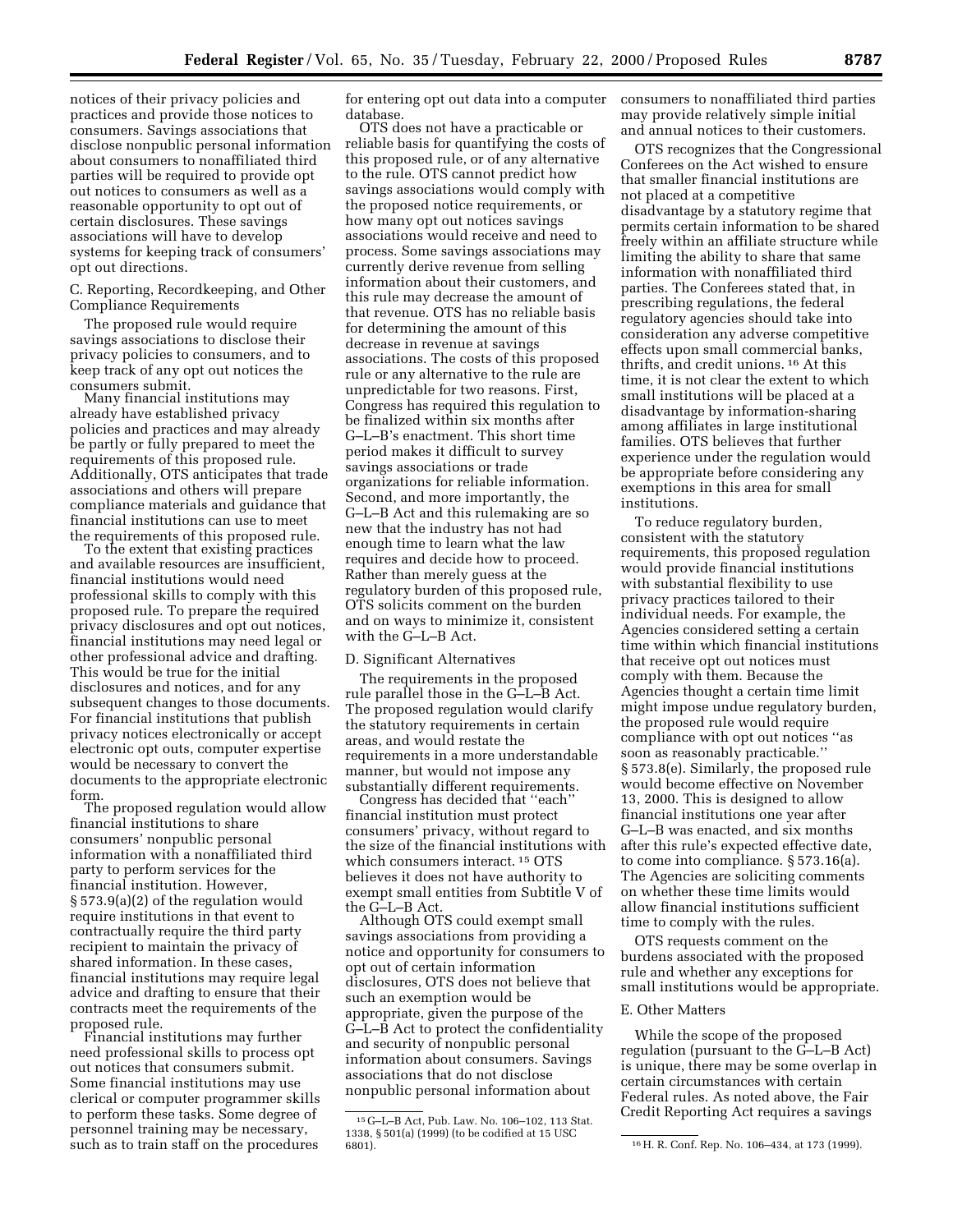association that (1) does not want to be treated as a consumer reporting agency and (2) desires to share certain consumer information (*i.e.,* application or credit report information) with its affiliates, to provide the consumer with a clear and conspicuous notice and an opportunity to opt out of such information sharing. Also, at the time a consumer contracts for an electronic fund transfer service, the Electronic Funds Transfer Act requires the terms and conditions of such transfer to be disclosed, including under what circumstances the bank will in the ordinary course of business disclose information concerning the consumer's account to third persons. Finally, the Children's Online Privacy Protection Act (under which the Federal banking agencies are charged with enforcement of implementing regulations promulgated by the Federal Trade Commission) generally requires online service operators collecting personal information from a child to obtain parental consent and post a privacy notice on the web site. OTS seeks comment on additional Federal rules that may duplicate, overlap or conflict with the proposal.

#### *C. Executive Order 12866*

*OCC:* The Comptroller of the Currency has determined that this proposed rule, if adopted as a final rule, does not constitute a ''significant regulatory action'' for the purposes of Executive Order 12866. The rule follows closely the requirements of title V, subtitle A of the G–L–B Act. Since, the G–L–B Act establishes the minimum requirements for this activity, the OCC has little discretion to propose regulatory options that might significantly reduce costs or other burdens. However, even absent the requirements of the G–L–B Act, if the OCC issued the rule under its own authority, the rule would not constitute a ''significant regulatory action'' for the purposes of Executive Order 12866.

Nevertheless, the OCC acknowledges that the rule would impose costs on national banks by requiring them to make notifications and take other actions impacting their day to day operations. Therefore, the OCC invites national banks and the public to provide any cost estimates and related data that they think would be useful to the agency in evaluating the overall costs of the rule. The OCC will review carefully the comments and cost data that you provide and will revisit the cost aspects of the G–L–B Act as implemented by this proposal in developing the final rule.

*OTS:* OTS has determined that this proposed rule, if adopted as a final rule,

would not constitute a ''significant regulatory action'' for the purposes of Executive Order 12866. The rule follows closely the requirements of title V, subtitle A of the G–L–B Act. Since the G–L–B Act establishes the minimum requirements for this activity, OTS has little discretion to propose regulatory options that might significantly reduce costs or other burdens.

Nevertheless, OTS acknowledges that the rule would impose costs on the thrift industry by requiring savings associations to make notifications and take other actions impacting their day to day operations. Therefore, OTS invites the thrift industry and the public to provide any cost estimates and related data that they think would be useful to the agency in evaluating the overall costs of the rule. OTS will review carefully the comments and cost data that you provide and will revisit the cost aspects of the G–L–B Act as implemented by this proposal in developing the final rule.

#### *D. Unfunded Mandates Act of 1995*

Section 202 of the Unfunded Mandates Reform Act of 1995, 2 U.S.C. 1532 (Unfunded Mandates Act), requires that an agency prepare a budgetary impact statement before promulgating any rule likely to result in a Federal mandate that may result in the expenditure by State, local, and tribal governments, in the aggregate, or by the private sector, of \$100 million or more in any one year. If a budgetary impact statement is required, section 205 of the Unfunded Mandates Act also requires the agency to identify and consider a reasonable number of regulatory alternatives before promulgating the rule. However, an agency is not required to assess the effects of its regulatory actions on the private sector to the extent that such regulations incorporate requirements specifically set forth in law. 2 U.S.C. 1531. Most of the proposed rule's provisions are already mandated by the applicable provisions in Title V of the G–L–B Act, which would become effective and binding on the private sector without a regulatory promulgation. Therefore, the OCC and OTS have determined that this proposed regulation will not result in expenditures by State, local, and tribal governments, in the aggregate, or by the private sector, of \$100 million or more in any one year. Accordingly, the OCC and OTS have not prepared a budgetary impact statement or specifically addressed the regulatory alternatives considered.

#### **V. Solicitation of Comments on Use of ''Plain Language''**

Section 722 of the G–L–B Act requires the Federal banking agencies to use ''plain language'' in all proposed and final rules published after January 1, 2000. We invite your comments on how to make this proposed rule easier to understand. For example:

• Have we organized the material to suit your needs? If not, how could the material be better organized?

• Are the requirements in the rule clearly stated? If not, how could the rule be more clearly stated?

• Does the rule contain technical language or jargon that isn't clear? If not, which language requires clarification? For example, is the phrase ''opt out'' confusing to the average reader? Should the Agencies require financial institutions to use a different phrase in their notices, such as ''choose not to have information shared''?

• Would a different format (grouping and order of sections, use of headings, paragraphing) make the rule easier to understand? If so, what changes to the format would make the rule easier to understand?

• Would more (but shorter) sections be better? If so, which sections should be changed?

• What else could we do to make the rule easier to understand?

• The Agencies solicit comment on whether the inclusion of examples in the regulation is appropriate. Elevating the fact patterns to safe harbors in the rule may generate certain problems over time. For example, changes in technology or practices may ultimately impact the fact patterns contained in the examples and require changes to the regulation. Are there alternative methods to offer illustrative guidance of the concepts portrayed by the examples?

#### **List of Subjects**

#### *12 CFR Part 40*

Banks, banking, Consumer protection, National banks, Privacy, Reporting and recordkeeping requirements.

#### *12 CFR Part 216*

Banks, banking, Consumer protection, Federal Reserve System, Foreign banking, Holding companies, Information, Privacy, Reporting and recordkeeping requirements.

#### *12 CFR Part 332*

Banks, banking, Privacy.

#### *12 CFR Part 573*

Consumer protection, Privacy, Savings associations.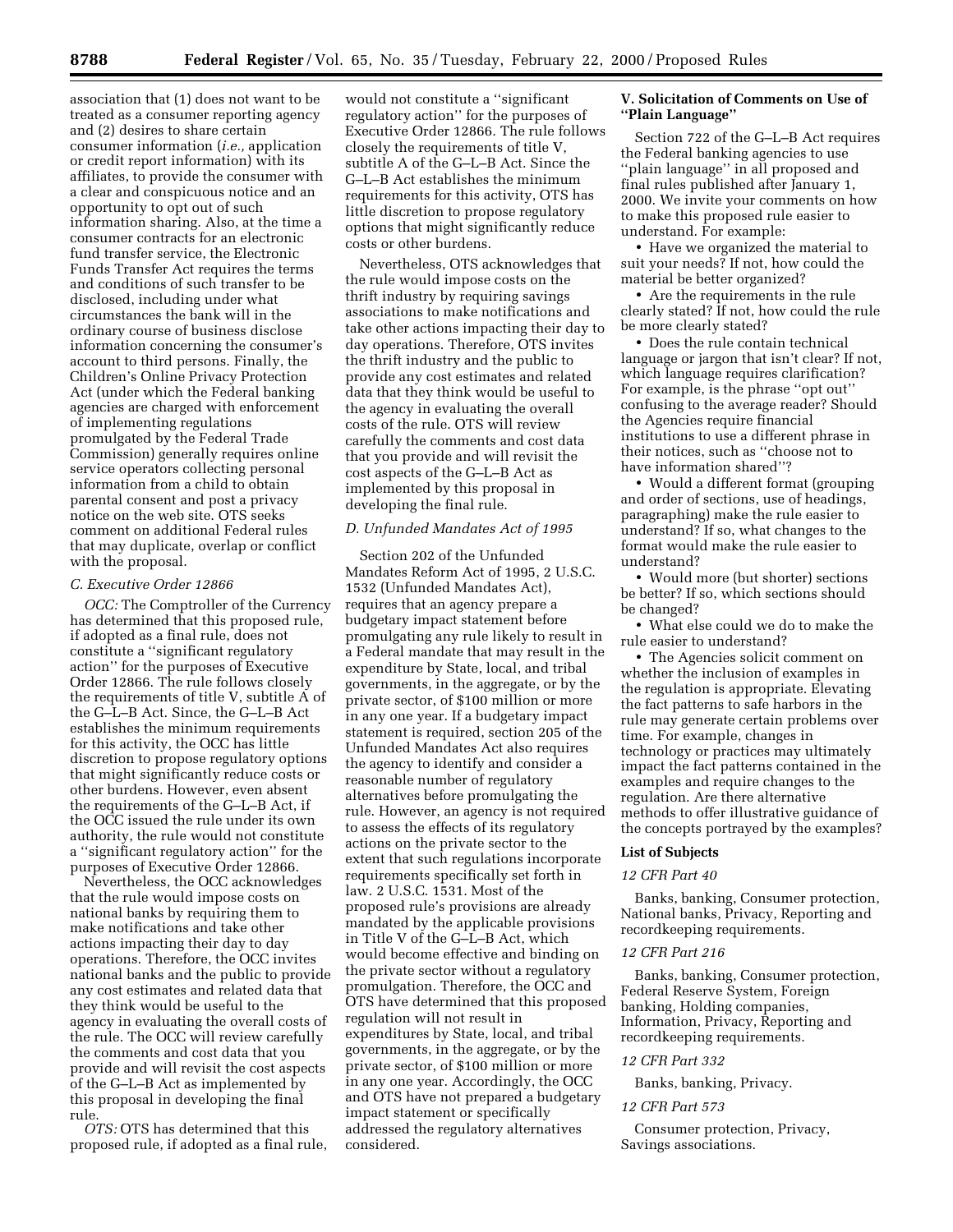#### **Office of the Comptroller of the Currency**

#### *12 CFR Chapter I*

#### *Authority and Issuance*

For the reasons set out in the joint preamble, the OCC proposes to amend chapter I of title 12 of the Code of Federal Regulations by adding a new part 40 to read as follows:

#### **PART 40—PRIVACY OF CONSUMER FINANCIAL INFORMATION**

- Sec.<br>40.1 Purpose and scope.
- 40.2 Rule of construction.
- 40.3 Definitions.
- 40.4 Initial notice to consumers of privacy policies and practices required.<br>40.5 Annual notice to customers re
- Annual notice to customers required. 40.6 Information to be included in initial and annual notices of privacy policies
- and practices.<br>40.7 Limitation c Limitation on disclosure of nonpublic personal information about consumers to nonaffiliated third parties.
- 40.8 Form and method of providing opt out notice to consumers.
- 40.9 Exception to opt out requirements for service providers and joint marketing.
- 40.10 Exceptions to notice and opt out requirements for processing and servicing transactions.
- 40.11 Other exceptions to notice and opt out requirements.
- 40.12 Limits on redisclosure and reuse of information.
- 40.13 Limits on sharing of account number information for marketing purposes.
- 40.14 Protection of Fair Credit Reporting Act.
- 40.15 Relation to State laws.
- 40.16 Effective date; transition rule.

**Authority:** 12 U.S.C. 93a; 15 U.S.C. 6801 *et seq.*

#### **§ 40.1 Purpose and scope.**

(a) *Purpose.* This part governs the treatment of nonpublic personal information about consumers by the financial institutions listed in paragraph (b) of this section. This part:

(1) Requires a financial institution to provide notice to consumers about its privacy policies and practices;

(2) Describes the conditions under which a financial institution may disclose nonpublic personal information about consumers to nonaffiliated third parties; and

(3) Provides a method for consumers to prevent a financial institution from disclosing that information to certain nonaffiliated third parties by ''opting out'' of that disclosure, subject to the exceptions in §§ 40.9, 40.10, and 40.11.

(b) *Scope.* The rules established by this part apply only to nonpublic personal information about individuals who obtain financial products or services for personal, family or

household purposes from the institutions listed below. This part does not apply to information about companies or about individuals who obtain financial products or services for business purposes. This part applies to entities for which the Office of the Comptroller of the Currency has primary supervisory authority. They are referred to in this part as ''the bank.'' These are national banks, District of Columbia banks, Federal branches and Federal agencies of foreign banks, and any subsidiaries of such entities except a broker or dealer that is registered under the Securities Exchange Act of 1934, a registered investment adviser (with respect to the investment advisory activities of the adviser and activities incidental to those investment advisory activities), an investment company registered under the Investment Company Act of 1940, an insurance company that is subject to supervision by a State insurance regulator (with respect to insurance activities of the company and activities incidental to those insurance activities), and an entity that is subject to regulation by the Commodity Futures Trading Commission.

#### **§ 40.2 Rule of construction.**

The examples in this part are not exclusive. Compliance with an example, to the extent applicable, constitutes compliance with this part.

#### **§ 40.3 Definitions.**

As used in this part, unless the context requires otherwise:

(a) *Affiliate* means any company that controls, is controlled by, or is under common control with another company.

(b)(1) *Clear and conspicuous* means that a notice is reasonably understandable and designed to call attention to the nature and significance of the information contained in the notice.

(2) *Examples.* (i) The bank makes it notice reasonably understandable if, to the extent applicable, the bank:

(A) Presents the information contained in the notice in clear, concise sentences, paragraphs and sections;

(B) Uses short explanatory sentences and bullet lists, whenever possible;

(C) Uses definite, concrete, everyday words and active voice, whenever possible;

(D) Avoids multiple negatives;

(E) Avoids legal and highly technical business terminology; and

(F) Avoids boilerplate explanations that are imprecise and readily subject to different interpretations.

(ii) The bank designs its notice to call attention to the nature and significance

of the information contained in the notice if, to the extent applicable, the bank:

(A) Uses a plain-language heading to call attention to the notice;

(B) Uses a typeface and type size that are easy to read; and

(C) Provides wide margins and ample line spacing.

(iii) If the bank provides a notice on the same form as another notice or other document, the bank designs its notice to call attention to the nature and significance of the information contained in the notice if the bank uses:

(A) Larger type size(s), boldface or italics in the text;

(B) Wider margins and line spacing in the notice; or

(C) Shading or sidebars to highlight the notice, whenever possible.

(c) *Collect* means to obtain information that is organized or retrievable on a personally identifiable basis, irrespective of the source of the underlying information.

(d) *Company* means any corporation, limited liability company, business trust, general or limited partnership, association or similar organization.

(e) (1) *Consumer* means an individual who obtains or has obtained a financial product or service from the bank that is to be used primarily for personal, family or household purposes, and that individual's legal representative.

(2) *Examples.* (i) An individual who applies to a bank for credit for personal, family or household purposes is a consumer of a financial service, regardless of whether the credit is extended.

(ii) An individual who provides nonpublic personal information to a bank in order to obtain a determination about whether he or she may qualify for a loan to be used primarily for personal, family, or household purposes is a consumer of a financial service, regardless of whether the loan is extended by the bank or another financial institution.

(iii) An individual who provides nonpublic personal information to a bank in connection with obtaining or seeking to obtain financial, investment or economic advisory services is a consumer regardless of whether the bank establishes an ongoing advisory relationship.

(iv) An individual who negotiates a workout with a bank for a loan that the bank owns is a consumer regardless of whether the bank originally extended the loan to the individual.

(v) An individual who has a loan from a bank is the bank's consumer even if the bank:

(A) Hires an agent to collect on the loan;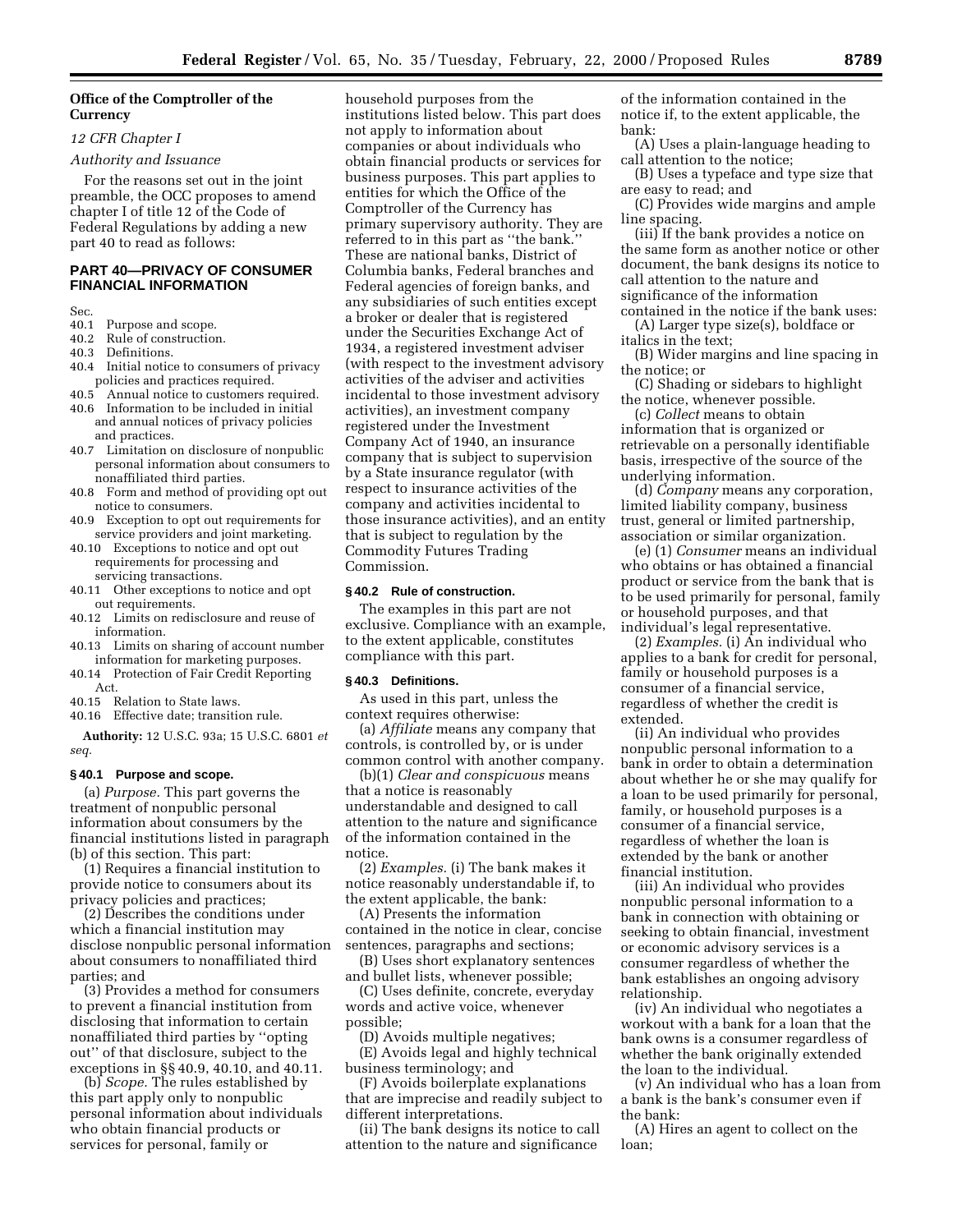(B) Sells the rights to service the loan; or

(C) Bought the loan from the financial institution that originated the loan.

(vi) An individual is not a bank's consumer solely because the bank processes information about the individual on behalf of a financial institution that extended the loan to the individual.

(f) *Consumer reporting agency* has the same meaning as in section 603(f) of the Fair Credit Reporting Act (15 U.S.C. 1681a(f)).

(g) *Control* of a company means:

(1) Ownership, control, or power to vote 25 percent or more of the outstanding shares of any class of voting security of the company, directly or indirectly, or acting through one or more other persons;

(2) Control in any manner over the election of a majority of the directors, trustees or general partners (or individuals exercising similar functions) of the company; or

(3) The power to exercise, directly or indirectly, a controlling influence over the management or policies of the company, as determined by the OCC.

(h) *Customer* means a consumer who has a customer relationship with a bank.

(i) (1) *Customer relationship* means a continuing relationship between a consumer and a bank under which the bank provides one or more financial products or services to the consumer that are to be used primarily for personal, family, or household purposes.

(2) *Examples.* (i) A consumer has a continuing relationship with a bank if the consumer:

(A) Has a deposit, credit, trust or investment account with the bank;

(B) Purchases an insurance product from the bank;

(C) Holds an investment product through the bank;

(D) Enters into an agreement or understanding with the bank whereby the bank undertakes to arrange or broker a home mortgage loan for the consumer;

(E) Has a loan that the bank services where the bank owns the servicing rights;

(F) Enters into a lease of personal property with the bank; or

(G) Obtains financial, investment or economic advisory services from the bank for a fee.

(ii) A consumer does not, however, have a continuing relationship with a bank if:

(A) The consumer only obtains a financial product or service in an isolated transaction, such as withdrawing cash from the bank's automated teller machine (ATM) or purchasing a cashier's check or money order;

(B) The bank sells the consumer's loan and does not retain the rights to service that loan; or

(C) The bank sells the consumer airline tickets, travel insurance or traveler's checks in an isolated transaction.

(j) (1) *Financial institution* means any institution the business of which is engaging in activities that are financial in nature or incidental to such financial activities as described in section 4(k) of the Bank Holding Company Act of 1956  $(12 \text{ U.S.C. } 1843 \text{ (k)})$ .

(2) *Financial institution* does not include:

(i) Any person or entity with respect to any financial activity that is subject to the jurisdiction of the Commodity Futures Trading Commission under the Commodity Exchange Act (7 U.S.C. 1 *et seq.*);

(ii) The Federal Agricultural Mortgage Corporation or any entity chartered and operating under the Farm Credit Act of 1971 (12 U.S.C. 2001 *et seq.*); or

(iii) Institutions chartered by Congress specifically to engage in securitizations, secondary market sales (including sales of servicing rights) or similar transactions related to a transaction of a consumer, as long as such institutions do not sell or transfer nonpublic personal information to a nonaffiliated third party.

(k) (1) *Financial product or service* means any product or service that a financial holding company could offer by engaging in an activity that is financial in nature or incidental to such a financial activity under section 4(k) of the Bank Holding Company Act of 1956  $(12 \text{ U.S.C. } 1843(\bar{k})).$ 

(2) *Financial service* includes a bank's evaluation, brokerage or distribution of information that the bank collects in connection with a request or an application from a consumer for a financial product or service.

(l) *Government regulator* means: (1) The Board of Governors of the

Federal Reserve System;

(2) The Office of the Comptroller of the Currency;

(3) The Board of Directors of the Federal Deposit Insurance Corporation;

(4) The Director of the Office of Thrift Supervision; (5) The National Credit Union

Administration Board;

(6) The Securities and Exchange Commission;

(7) The Secretary of the Treasury, with respect to 31 U.S.C. Chapter 53, Subchapter II (Records and Reports on Monetary Instruments and Transactions) and 12 U.S.C. Chapter 21 (Financial Recordkeeping);

(8) A State insurance authority, with respect to any person domiciled in that insurance authority's State that is engaged in providing insurance; and

(9) The Federal Trade Commission. (m) (1) *Nonaffiliated third party*

means any person except: (i) A bank's affiliate; or

(ii) A person employed jointly by a bank and any company that is not the bank's affiliate (but *nonaffiliated third party* includes the other company that jointly employs the person).

(2) *Nonaffiliated third party* includes any company that is an affiliate by virtue of the direct or indirect ownership or control of the company by the financial institution or any affiliate of the financial institution in conducting merchant banking or investment banking activities of the type described in section  $4(k)(4)(H)$  or insurance company investment activities of the type described in section  $4(k)(4)(I)$  of the Bank Holding Company Act (12 U.S.C. 1843(k)(4)(H) and (I)).

#### **Alternative A**

(n) (1) *Nonpublic personal information* means:

(i) Personally identifiable financial information; and

(ii) Any list, description or other grouping of consumers (and publicly available information pertaining to them) that is derived using any personally identifiable financial information.

(2) *Nonpublic personal information* does not include any list, description, or other grouping of consumers (and publicly available information pertaining to them) that is derived without using any personally identifiable financial information.

(3) *Example.* Nonpublic personal information includes any list of individuals' street addresses and telephone numbers that is derived using any information consumers provide to you on an application for a financial product or service.

(o) (1) *Personally identifiable financial information* means any information:

(i) Provided by a consumer to a bank to obtain a financial product or service from the bank;

(ii) Resulting from any transaction involving a financial product or service between a bank and a consumer; or

(iii) The bank otherwise obtains about a consumer in connection with providing a financial product or service to that consumer, other than publicly available information.

(2) *Examples.* (i) Personally identifiable financial information includes: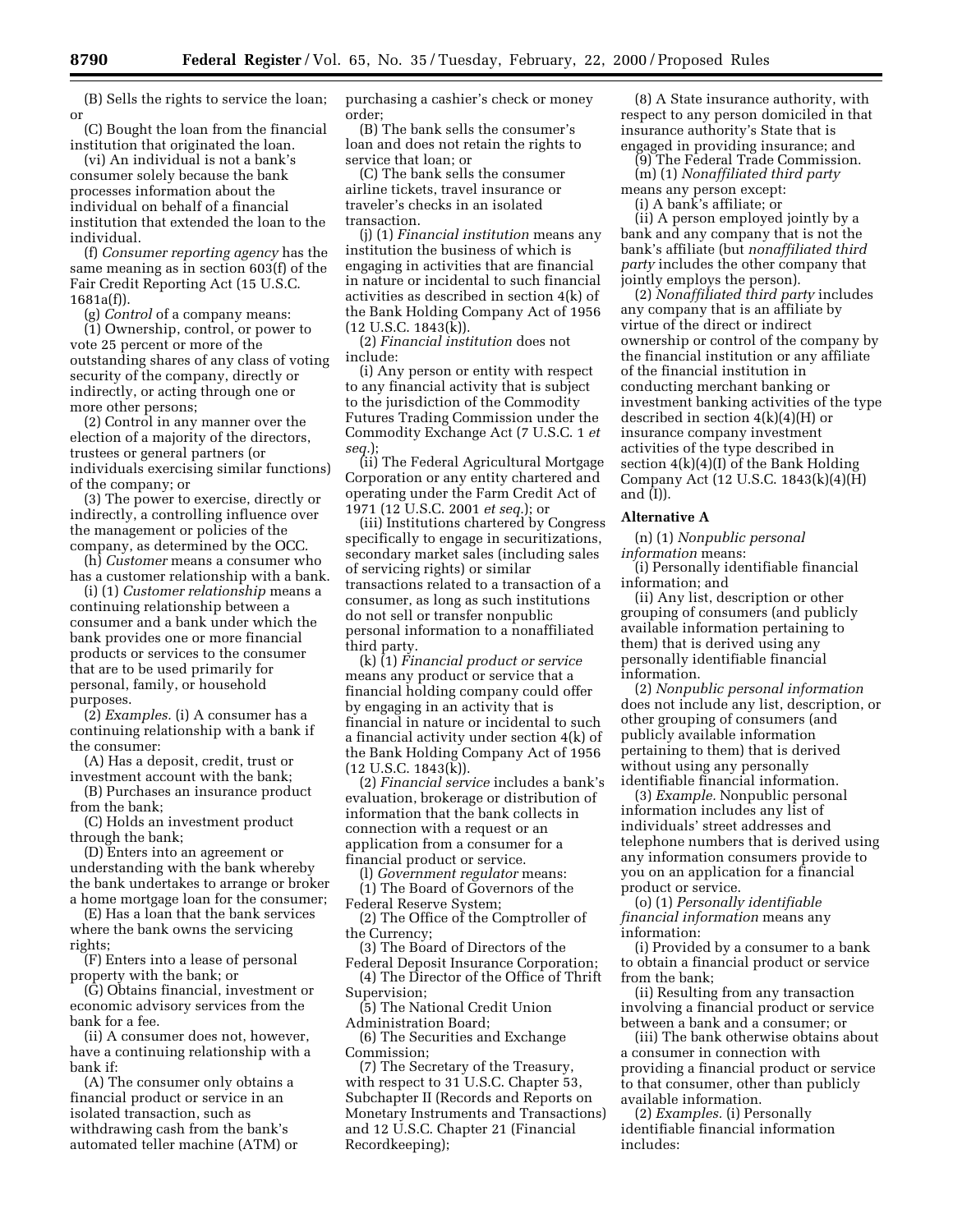(A) Information a consumer provides to a bank on an application to obtain a loan, credit card, insurance or other financial product or service, including, among other things, medical information;

(B) Account balance information, payment history, overdraft history, and credit or debit card purchase information;

(C) The fact that an individual is or has been one of a bank's customers or has obtained a financial product or service from the bank, unless that fact is derived using only publicly available information, such as government real estate records or bankruptcy records;

(D) Other information about a bank's consumer if it is disclosed in a manner that indicates the individual is or has been the bank's consumer;

(E) Any information provided by a consumer or otherwise obtained by the bank or its agent in connection with collecting on a loan or servicing a loan; and

(F) Information from a consumer report.

(ii) Personally identifiable financial information does not include a list of names and addresses of customers of an entity that is not a financial institution.

(p) (1) *Publicly available information* means any information that is lawfully made available to the general public that is obtained from:

(i) Federal, State or local government records;

(ii) Widely distributed media; or

(iii) Disclosures to the general public that are required to be made by Federal, State or local law.

(2) *Examples*—(i) *Government records.* Publicly available information contained in government records includes information contained in government real estate records and security interest filings.

(ii) *Widely distributed media.* Publicly available information from widely distributed media includes information from a telephone book, a television or radio program, a newspaper or an Internet site that is available to the general public without requiring a password or similar restriction.

#### **Alternative B**

(n) (1) *Nonpublic personal information* means:

(i) Personally identifiable financial information; and

(ii) Any list, description or other grouping of consumers (and publicly available information pertaining to them) that is derived using any personally identifiable financial information.

(2) *Nonpublic personal information* does not include any:

(i) Publicly available information, except as provided in paragraph (n)(1)(ii) of this section; or

(ii) List, description, or other grouping of consumers (and publicly available information pertaining to them) that is derived without using any personally identifiable financial information.

(3) *Example.* Nonpublic personal information includes any list of individuals' street addresses and telephone numbers that is derived using personally identifiable financial information, such as account numbers.

(o) (1) *Personally identifiable financial information* means any information:

(i) Provided by a consumer to a bank to obtain a financial product or service from the bank;

(ii) About a consumer resulting from any transaction involving a financial product or service between the bank and a consumer; or

(iii) The bank otherwise obtains about a consumer in connection with providing a financial product or service to that consumer.

(2) *Examples.* (i) Personally identifiable financial information includes:

(A) Information a consumer provides to a bank on an application to obtain a loan, credit card, insurance or other financial product or service, including, among other things, medical information;

(B) Account balance information, payment history, overdraft history, and credit or debit card purchase information;

(C) The fact that an individual is or has been one of the bank's customers or has obtained a financial product or service from the bank, unless that fact is derived using only publicly available information, such as government real estate records or bankruptcy records;

(D) Other information about a bank's consumer if it is disclosed in a manner that indicates the individual is or has been the bank's consumer;

(E) Any information provided by a consumer or otherwise obtained by a bank or its agent in connection with collecting on a loan or servicing a loan; and

(F) Information from a consumer report.

(ii) Personally identifiable financial information does not include a list of names and addresses of customers of an entity that is not a financial institution.

(p) (1) *Publicly available information* means any information that is lawfully made available to the general public from:

(i) Federal, State or local government records;

(ii) Widely distributed media; or (iii) Disclosures to the general public that are required to be made by Federal, State or local law.

(2) *Examples*—(i) *Government records.* Publicly available information contained in government records includes information contained in government real estate records and security interest filings.

(ii) *Widely distributed media.* Publicly available information from widely distributed media includes information from a telephone book, a television or radio program, a newspaper or an Internet site that is available to the general public without requiring a password or similar restriction.

#### **§ 40.4 Initial notice to consumers of privacy policies and practices required.**

(a) *When initial notice is required.* A bank must provide a clear and conspicuous notice that accurately reflects the bank's privacy policies and practices to:

(1) An individual who becomes the bank's customer, prior to the time that the bank establishes a customer relationship, except as provided in paragraph (d)(2) of this section; and

(2) A consumer, prior to the time that a bank discloses any nonpublic personal information about the consumer to any nonaffiliated third party, if the bank makes such a disclosure other than as authorized by §§ 40.10 and 40.11.

(b) *When initial notice to a consumer is not required.* The bank is not required to provide an initial notice to a consumer under paragraph (a)(1) of this section if:

(1) The bank does not disclose any nonpublic personal information about the consumer to any nonaffiliated third party, other than as authorized by §§ 40.10 and 40.11; and

(2) The bank does not have a customer relationship with the consumer.

(c) *When the bank establishes a customer relationship*—(1) *General rule.* A bank establishes a customer relationship at the time the bank and the consumer enter into a continuing relationship.

(2) *Examples.* The bank establishes a customer relationship when the consumer:

(i) Opens a credit card account with the bank;

(ii) Executes the contract to open a deposit account with the bank, obtains credit from the bank, or purchases insurance from the bank;

(iii) Agrees to obtain financial, economic or investment advisory services from the bank for a fee; or

(iv) Becomes the bank's client for the purpose of the bank providing credit counseling or tax preparation services.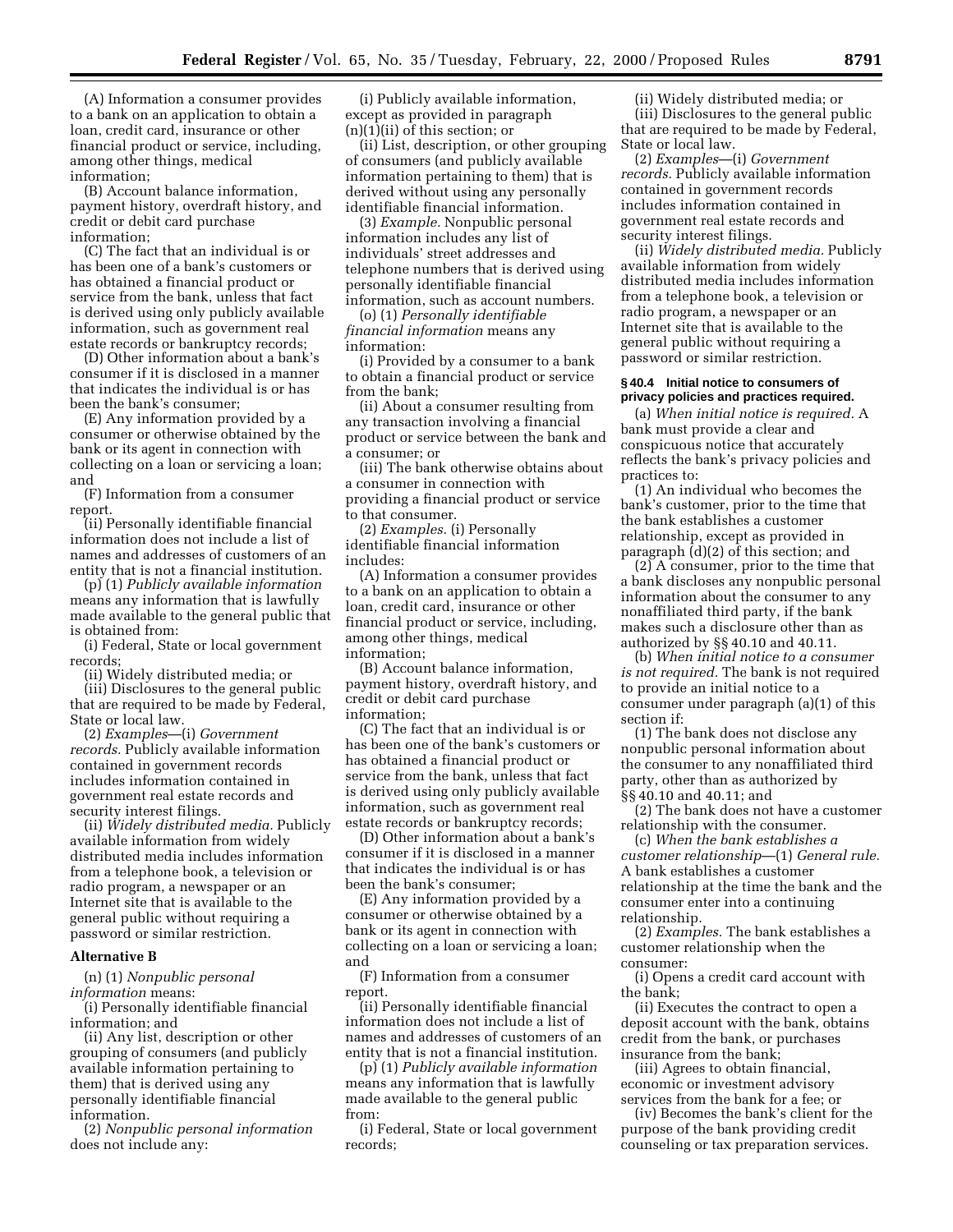(d) *How to provide notice*—(1) *General rule.* A bank must provide the privacy notice required by paragraph (a) of this section so that each consumer can reasonably be expected to receive actual notice in writing or, if the consumer agrees, in electronic form.

(2) *Exceptions to allow subsequent delivery of notice.* The bank may provide the initial notice required by paragraph (a)(1) of this section within a reasonable time after it establishes a customer relationship if:

(i) The bank purchases a loan or assumes a deposit liability from another financial institution and the customer of that loan or deposit account does not have a choice about the bank's purchase or assumption; or

(ii) The bank and the consumer orally agree to enter into a customer relationship and the consumer agrees to receive the notice thereafter.

(3) *Oral description of notice insufficient.* The bank may not provide the initial notice required by paragraph (a) of this section solely by orally explaining, either in person or over the telephone, the bank's privacy policies and practices.

(4) *Retention or accessibility of initial notice for customers.* For customers only, the bank must provide the initial notice required by paragraph (a)(1) of this section so that it can be retained or obtained at a later time by the customer, in a written form or, if the customer agrees, in electronic form.

(5) *Examples.* (i) A bank may reasonably expect that a consumer will receive actual notice of its privacy policies and practices if the bank:

(A) Hand-delivers a printed copy of the notice to the consumer;

(B) Mails a printed copy of the notice to the last known address of the consumer;

(C) For the consumer who conducts transactions electronically, posts the notice on the electronic site and requires the consumer to acknowledge receipt of the notice as a necessary step to obtaining a particular financial product or service;

(D) For an isolated transaction with the consumer, such as an ATM transaction, posts the notice on the ATM screen and requires the consumer to acknowledge receipt of the notice as a necessary step to obtaining the particular financial product or service.

(ii) A bank may *not,* however, reasonably expect that a consumer will receive actual notice of the bank's privacy policies and practices if the bank:

(A) Only posts a sign in its branch or office or generally publishes

advertisements of its privacy policies and practices;

(B) Sends the notice via electronic mail to a consumer who obtains a financial product or service from the bank in person or through the mail and who does not agree to receive the notice electronically.

(iii) A bank provides the initial privacy notice to the customer so that it can be retained or obtained at a later time if the bank:

(A) Hand-delivers a printed copy of the notice to the customer;

(B) Mails a printed copy of the notice to the last known address of the customer upon request of the customer; or

(C) Maintains the notice on a web site (or a link to another web site) for the customer who obtains a financial product or service electronically and who agrees to receive the notice electronically.

#### **§ 40.5 Annual notice to customers required.**

(a) *General rule.* A bank must provide a clear and conspicuous notice to customers that accurately reflects the bank's privacy policies and practices not less than annually during the continuation of the customer relationship. *Annually* means at least once in any period of 12 consecutive months during which that relationship exists.

(b) *How to provide notice.* A bank must provide the annual notice required by paragraph (a) of this section to a customer using a means permitted for providing the initial notice to that customer under § 40.4(d).

(c) (1) *Termination of customer relationship.* A bank is not required to provide an annual notice to a customer with whom the bank no longer has a continuing relationship.

(2) *Examples.* A bank no longer has a continuing relationship with an individual if:

(i) In the case of a deposit account, the account is dormant under the bank's policies;

(ii) In the case of a closed-end loan, the consumer pays the loan in full, the bank charges off the loan, or the bank sells the loan without retaining servicing rights;

(iii) In the case of a credit card relationship or other open-end credit relationship, the bank no longer provides any statements or notices to the consumer concerning that relationship or the bank sells the credit card receivables without retaining servicing rights; or

(iv) For other types of relationships, the bank has not communicated with

the consumer about the relationship for a period of 12 consecutive months, other than to provide annual notices of privacy policies and practices.

#### **§ 40.6 Information to be included in initial and annual notices of privacy policies and practices.**

(a) *General rule.* The initial and annual notices that a bank provides about its privacy policies and practices under §§ 40.4 and 40.5 must include each of the following items of information:

(1) The categories of nonpublic personal information about the bank's consumers that the bank collects;

(2) The categories of nonpublic personal information about the bank's consumers that the bank discloses;

(3) The categories of affiliates and nonaffiliated third parties to whom the bank discloses nonpublic personal information about its consumers, other than those parties to whom the bank discloses information under §§ 40.10 and 40.11;

(4) The categories of nonpublic personal information about the bank's former customers that it discloses and the categories of affiliates and nonaffiliated third parties to whom the bank discloses nonpublic personal information about its former customers, other than those parties to whom it discloses information under §§ 40.10 and  $40.11$ ;

(5) If the bank discloses nonpublic personal information to a nonaffiliated third party under § 40.9 (and no other exception applies to that disclosure), a separate description of the categories of information the bank discloses and the categories of third parties with whom the bank has contracted;

(6) An explanation of the right under § 40.8(a) of the consumer to opt out of the disclosure of nonpublic personal information to nonaffiliated third parties, including the methods by which the consumer may exercise that right;

(7) Any disclosures that the bank makes under section 603(d)(2)(A)(iii) of the Fair Credit Reporting Act (15 U.S.C.  $1681a(d)(2)(A(iii))$  (that is, notices regarding the ability to opt out of disclosures of information among affiliates); and

(8) The bank's policies and practices with respect to protecting the confidentiality, security, and integrity of nonpublic personal information.

(b) *Description of nonaffiliated third parties subject to exceptions.* If a bank discloses nonpublic personal information about a consumer to third parties as authorized under §§ 40.10 and 40.11, the bank is not required to list those exceptions in the initial or annual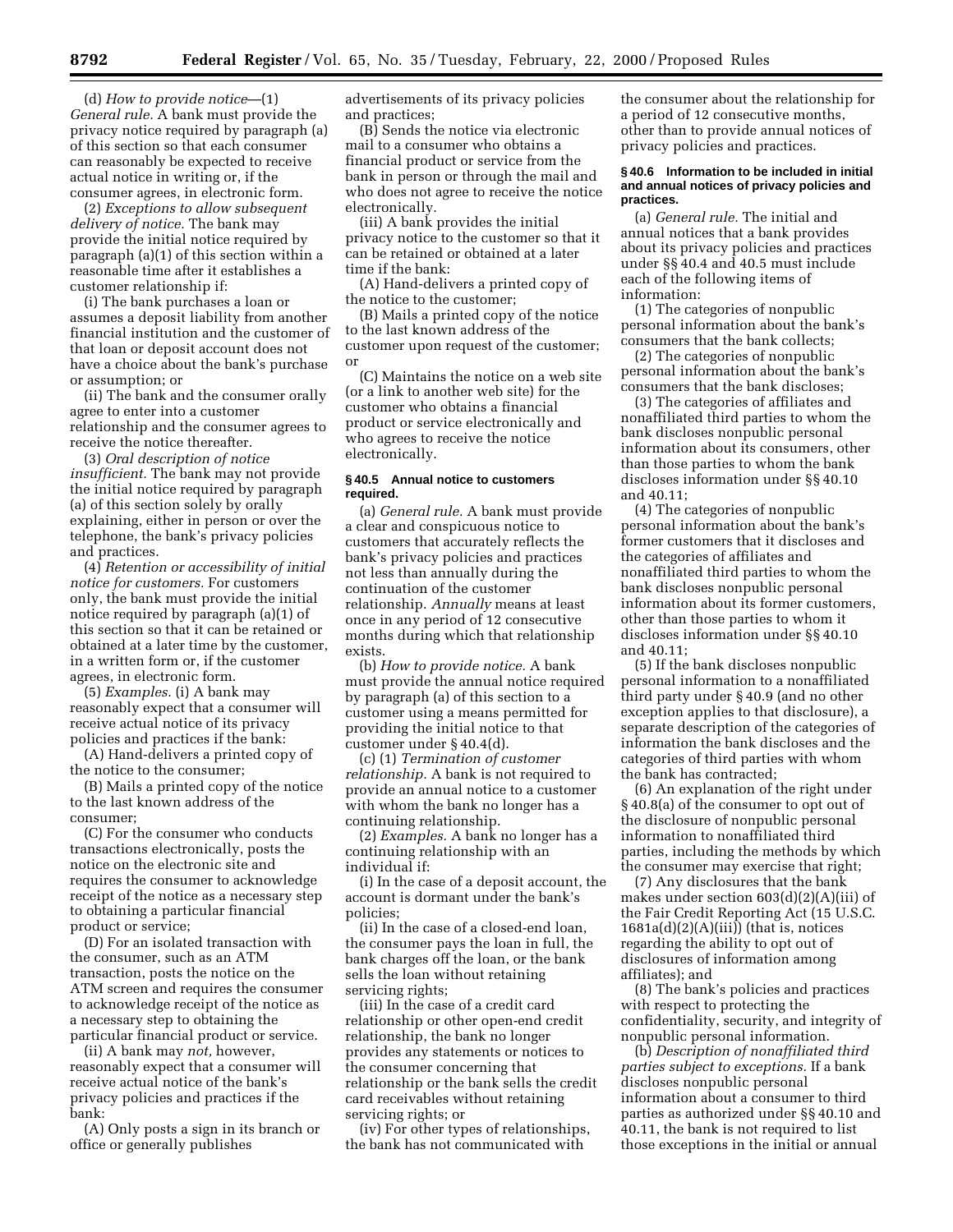privacy notices required by §§ 40.4 and 40.5. When describing the categories with respect to those parties, the bank is only required to state that it makes disclosures to other nonaffiliated third parties as permitted by law.

(c) *Future disclosures.* The bank's notice may include:

(1) Categories of nonpublic personal information that the bank reserves the right to disclose in the future, but does not currently disclose; and

(2) Categories of affiliates or nonaffiliated third parties to whom the bank reserves the right in the future to disclose, but to whom the bank does not currently disclose, nonpublic personal information.

(d) *Examples*—(1) *Categories of nonpublic personal information that the bank collects.* A bank adequately categorizes the nonpublic personal information it collects if it categorizes the information according to the source of the information, such as application information, information about transactions (such as information regarding a deposit, loan, or credit card account), and consumer reports.

(2) *Categories of nonpublic personal information the bank discloses.* A bank adequately categorizes nonpublic personal information it discloses if the bank categorizes the information according to source, and provides illustrative examples of the content of the information. These might include application information, such as assets and income; identifying information, such as name, address, and social security number; and transaction information, such as information about account balance, payment history, parties to the transaction, and credit card usage; and information from consumer reports, such as a consumer's creditworthiness and credit history. A bank does not adequately categorize the information that it discloses if it uses only general terms, such as transaction information about the consumer.

(3) *Categories of affiliates and nonaffiliated third parties to whom the bank discloses.* A bank adequately categorizes the affiliates and nonaffiliated third parties to whom it discloses nonpublic personal information about consumers if the bank identifies the types of businesses that they engage in. Types of businesses may be described by general terms only if the bank uses illustrative examples of significant lines of business. For example, a bank may use the term ''financial products or services'' if the bank includes appropriate examples of significant lines of businesses, such as consumer banking, mortgage lending, life insurance, or securities brokerage.

The bank also may categorize the affiliates and nonaffiliated third parties to whom the bank discloses nonpublic personal information about consumers using more detailed categories.

(4) *Simplified notices.* If the bank does not disclose, and does not intend to disclose, nonpublic personal information to affiliates or nonaffiliated third parties, the bank may simply state that fact, in addition to the information the bank must provide under paragraphs  $(a)(1)$ ,  $(a)(8)$ , and  $(b)$  of this section.

(5) *Confidentiality, security, and integrity.* A bank adequately describes its policies and practices with respect to protecting the confidentiality and security of nonpublic personal information if it explains who has access to the information and the circumstances under which the information may be accessed. The bank adequately describes its policies and practices with respect to protecting the integrity of nonpublic personal information if it explains measures the bank takes to protect against reasonably anticipated threats or hazards. A bank is not required to describe technical information about the safeguards the bank uses.

#### **§ 40.7 Limitation on disclosure of nonpublic personal information about consumers to nonaffiliated third parties.**

(a) (1) *Conditions for disclosure.* Except as otherwise authorized in this part, a bank may not, directly or through any affiliate, disclose any nonpublic personal information about a consumer to a nonaffiliated third party unless:

(i) The bank has provided to the consumer an initial notice as required under § 40.4;

(ii) The bank has provided to the consumer an opt out notice as required in § 40.8;

(iii) The bank has given the consumer a reasonable opportunity, before the time that the bank discloses the information to the nonaffiliated third party, to opt out of the disclosure; and

(iv) The consumer does not opt out. (2) *Opt out definition.* Opt out means a direction by the consumer that the bank not disclose nonpublic personal information about that consumer to a nonaffiliated third party, other than as permitted by §§ 40.9, 40.10, and 40.11.

(3) *Examples of reasonable opportunity to opt out—*(i) *By mail.* A bank provides a consumer with whom it has a customer relationship with a reasonable opportunity to opt out if the bank mails the notices required in paragraph (a)(1) of this section to the consumer and allows the consumer a reasonable period of time, such as 30 days, to opt out.

(ii) *Isolated transaction with a consumer.* For an isolated transaction, such as the purchase of a cashier's check by a consumer, a bank provides a reasonable opportunity to opt out if the bank provides the consumer with the required notices at the time of the transaction and requests that the consumer decide, as a necessary part of the transaction, whether to opt out before completing the transaction.

(b) *Application of opt out to all consumers and all nonpublic personal information.* (1) A bank must comply with this section regardless of whether the bank and the consumer have established a customer relationship.

(2) Unless a bank complies with this section, it may not, directly or through any affiliate, disclose any nonpublic personal information about a consumer that the bank has collected, regardless of whether it collected the information before or after receiving the direction to opt out from the consumer.

(c) *Partial opt out.* A bank may allow a consumer to select certain nonpublic personal information or certain nonaffiliated third parties with respect to which the consumer wishes to opt out.

#### **§ 40.8 Form and method of providing opt out notice to consumers.**

(a)(1) *Form of opt out notice.* A bank must provide a clear and conspicuous notice to each of its consumers that accurately explains the right to opt out under § 40.7(a)(1). The notice must state:

(i) That the bank discloses or reserves the right to disclose nonpublic personal information about its consumer to a nonaffiliated third party;

(ii) That the consumer has the right to opt out of that disclosure; and

(iii) A reasonable means by which the consumer may exercise the opt out right.

(2) *Examples.* (i) A bank provides adequate notice that the consumer can opt out of the disclosure of nonpublic personal information to a nonaffiliated third party if the bank identifies all of the categories of nonpublic personal information that the bank discloses or reserves the right to disclose to nonaffiliated third parties as described in § 40.6 and states that the consumer can opt out of the disclosure of that information.

(ii) A bank provides a reasonable means of opting out if it:

(A) Designates check-off boxes in a prominent position on the relevant forms with the opt out notice;

(B) Includes a reply form together with the opt out notice; or

(C) Provides an electronic means to opt out, such as a form that can be sent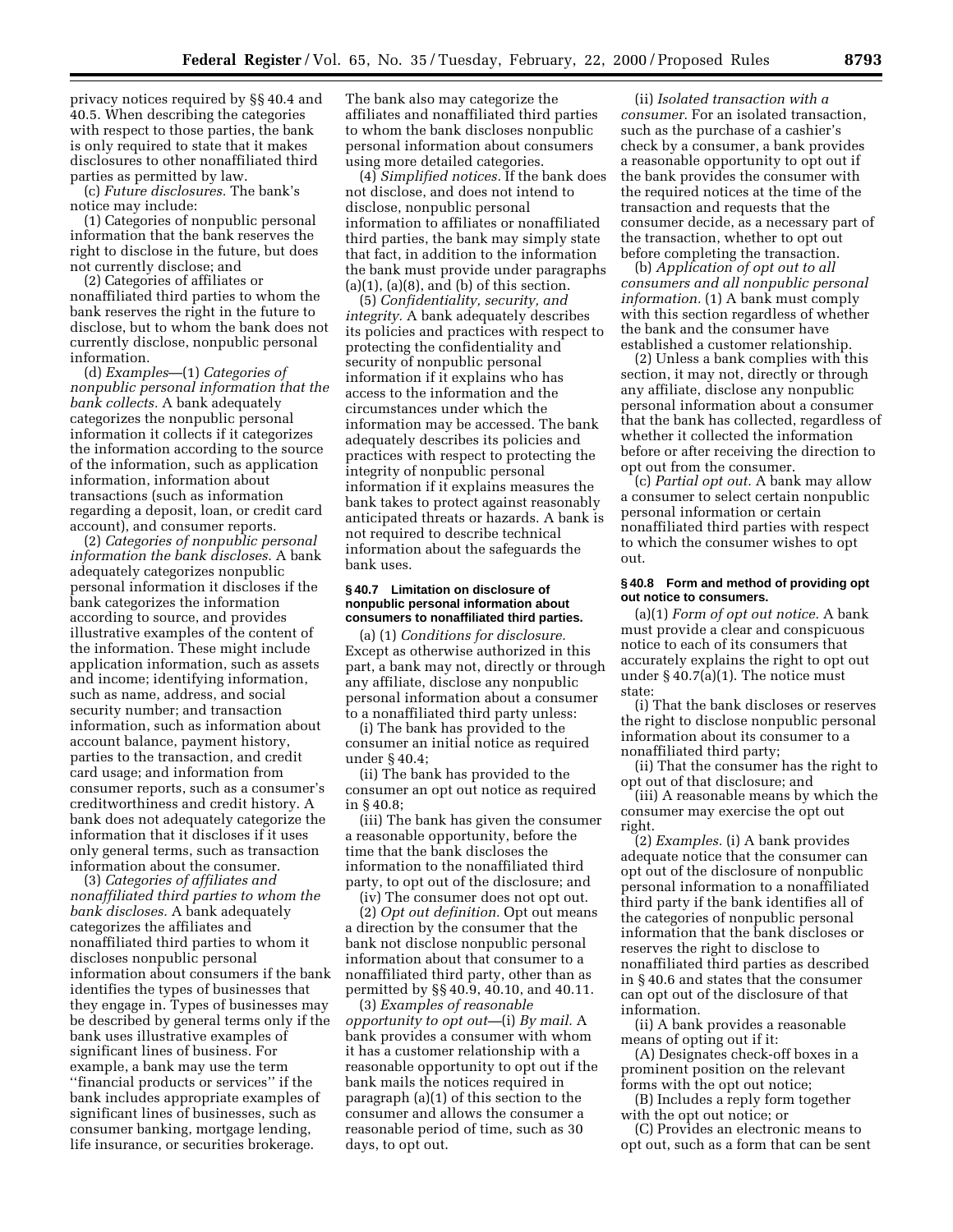via electronic mail or a process at the bank's web site, if the consumer agrees to the electronic delivery of information.

(iii) A bank does not provide a reasonable means of opting out if the only means of opting out is for the consumer to write his or her own letter to exercise that opt out right.

(b) *How to provide opt out notice—*(1) *Delivery of notice.* A bank must provide the opt out notice required by paragraph (a) of this section in a manner so that each consumer can reasonably be expected to receive actual notice in writing or, if the consumer agrees, in electronic form. If the bank and the consumer orally agree to enter into a customer relationship, the bank may provide the opt out notice required by paragraph (a) of this section within a reasonable time thereafter if the consumer agrees.

(2) *Oral description of opt out right insufficient.* A bank may not provide the opt out notice solely by orally explaining, either in person or over the telephone, the right of the consumer to opt out.

(3) *Same form as initial notice permitted.* A bank may provide the opt out notice together with or on the same written or electronic form as the initial notice the bank provides in accordance with § 40.4.

(4) *Initial notice required when opt out notice delivered subsequent to initial notice.* If the bank provides the opt out notice at a later time than required for the initial notice in accordance with § 40.4, the bank must also include a copy of the initial notice in writing or, if the consumer agrees, in an electronic form with the opt out notice.

(c) *Notice of change in terms—*(1) *General rule.* Except as otherwise authorized in this part, the bank must not, directly or through any affiliate, disclose any nonpublic personal information about a consumer to a nonaffiliated third party other than as described in the initial notice that the bank provided to the consumer under § 40.4, unless:

(i) The bank has provided to the consumer a revised notice that accurately describes the bank's policies and practices;

(ii) The bank has provided to the consumer a new opt out notice;

(iii) The bank has given the consumer a reasonable opportunity, before the time that the bank discloses the information to the nonaffiliated third party, to opt out of the disclosure; and

(iv) The consumer does not opt out. (2) *How to provide notice of change in*

*terms.* A bank must provide the revised notice of its policies and practices and

opt out notice to a consumer using the means permitted for providing the initial notice and opt out notice to that consumer under § 40.4(d) and paragraph (b) of this section, respectively.

(3) *Examples—*(i) Except as otherwise permitted by §§ 40.9,40.10 and 40.11, a change-in-terms notice is required if a bank:

(A) Discloses a new category of nonpublic personal information to any nonaffiliated third party; or

(B) Discloses nonpublic personal information to a new category of nonaffiliated third party.

(ii) A change-in-terms notice is not required if a bank discloses nonpublic personal information to a new nonaffiliated third party that is adequately described by the bank's prior notice.

(d) *Continuing right to opt out.* A consumer may exercise the right to opt out at any time, and the bank receiving the opt out direction must comply with that direction as soon as reasonably practicable.

(e) *Duration of consumer's opt out direction.* A consumer's direction to opt out under this section is effective until revoked by the consumer in writing, or if the consumer agrees, in electronic form.

#### **§ 40.9 Exception to opt out requirements for service providers and joint marketing.**

(a) *General rule.* The opt out requirements in §§ 40.7 and 40.8 do not apply when a bank provides nonpublic personal information about a consumer to a nonaffiliated third party to perform services for the bank or functions on the bank's behalf, if the bank:

(1) Provides the initial notice in accordance with § 40.4; and

(2) Enters into a contractual agreement with the third party that:

(i) Requires the third party to maintain the confidentiality of the information to at least the same extent that the bank must maintain that confidentiality under this part; and

(ii) Limits the third party's use of information the bank discloses solely to the purposes for which the information is disclosed or as otherwise permitted by §§ 40.10 and 40.11 of this part.

(b) *Service may include joint marketing.* The services performed for a bank by a nonaffiliated third party under paragraph (a) of this section may include marketing of the bank's own products or services or marketing of financial products or services offered pursuant to joint agreements between the bank and one or more financial institutions.

(c) *Definition of joint agreement.* For purposes of this section, *joint agreement*

means a written contract pursuant to which a bank and one or more financial institutions jointly offer, endorse, or sponsor a financial product or service.

#### **§ 40.10 Exceptions to notice and opt out requirements for processing and servicing transactions.**

(a) *Exceptions for processing transactions at consumer's request.* The requirements for initial notice in § 40.4(a)(2), the opt out in §§ 40.7 and 40.8 and service providers and joint marketing in § 40.9 do not apply if the bank discloses nonpublic personal information:

(1) As necessary to effect, administer, or enforce a transaction requested or authorized by the consumer;

(2) To service or process a financial product or service requested or authorized by the consumer;

(3) To maintain or service the consumer's account with the bank, or with another entity as part of a private label credit card program or other extension of credit on behalf of such entity; or

(4) In connection with a proposed or actual securitization, secondary market sale (including sales of servicing rights) or similar transaction related to a transaction of the consumer.

(b) *Necessary to effect, administer, or enforce a transaction* means that the disclosure is:

(1) Required, or is one of the lawful or appropriate methods, to enforce the bank's rights or the rights of other persons engaged in carrying out the financial transaction or providing the product or service; or

(2) Required, or is a usual, appropriate or acceptable method:

(i) To carry out the transaction or the product or service business of which the transaction is a part, and record, service or maintain the consumer's account in the ordinary course of providing the financial service or financial product;

(ii) To administer or service benefits or claims relating to the transaction or the product or service business of which it is a part;

(iii) To provide a confirmation, statement or other record of the transaction, or information on the status or value of the financial service or financial product to the consumer or the consumer's agent or broker;

(iv) To accrue or recognize incentives or bonuses associated with the transaction that are provided by the bank or any other party;

(v) To underwrite insurance at the consumer's request or for reinsurance purposes, or for any of the following purposes as they relate to a consumer's insurance: Account administration,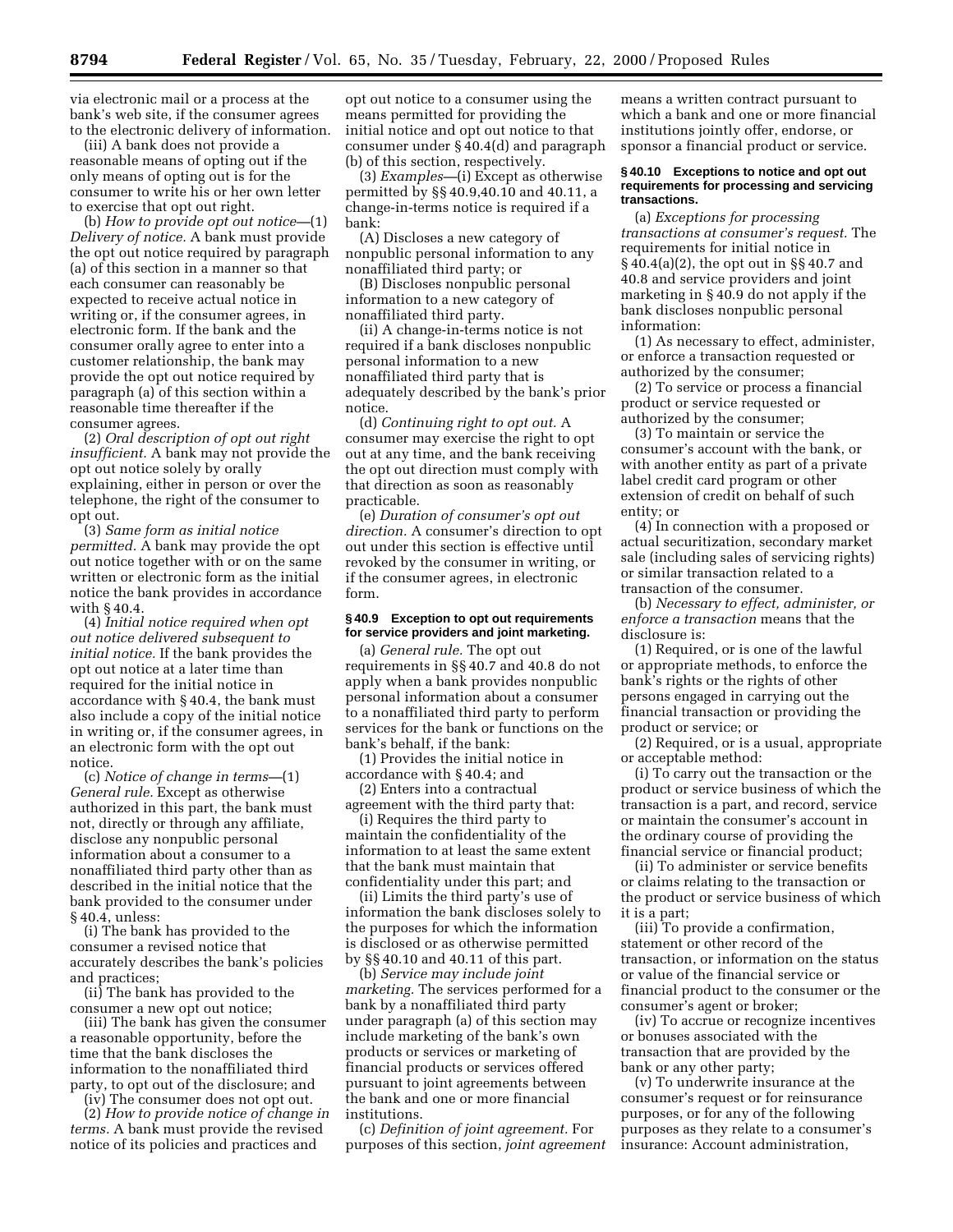reporting, investigating, or preventing fraud or material misrepresentation, processing premium payments, processing insurance claims, administering insurance benefits (including utilization review activities), participating in research projects, or as otherwise required or specifically permitted by Federal or State law;

(vi) In connection with settling a transaction, including:

(A) The authorization, billing, processing, clearing, transferring, reconciling or collection of amounts charged, debited, or otherwise paid using a debit, credit or other payment card, check or account number, or by other payment means;

(B) The transfer of receivables, accounts or interests therein; or

(C) The audit of debit, credit or other payment information.

#### **§ 40.11 Other exceptions to notice and opt out requirements.**

(a) *Exceptions to opt out requirements.* The requirements for initial notice to consumers in § 40.4(a)(2), the opt out in §§ 40.7 and 40.8 and service providers and joint marketing in § 40.9 do not apply when a bank discloses nonpublic personal information:

(1) With the consent or at the direction of the consumer, provided that the consumer has not revoked the consent or direction;

(2) (i) To protect the confidentiality or security of the bank's records pertaining to the consumer, service, product or transaction;

(ii) To protect against or prevent actual or potential fraud, unauthorized transactions, claims or other liability;

(iii) For required institutional risk control or for resolving consumer disputes or inquiries;

(iv) To persons holding a legal or beneficial interest relating to the consumer; or

(v) To persons acting in a fiduciary or representative capacity on behalf of the consumer;

(3) To provide information to insurance rate advisory organizations, guaranty funds or agencies, agencies that are rating the bank, persons that are assessing the bank's compliance with industry standards, and the bank's attorneys, accountants and auditors;

(4) To the extent specifically permitted or required under other provisions of law and in accordance with the Right to Financial Privacy Act of 1978 (12 U.S.C. 3401 *et seq.*), to law enforcement agencies (including government regulators), self-regulatory organizations, or for an investigation on a matter related to public safety;

(5)(i) To a consumer reporting agency in accordance with the Fair Credit Reporting Act (15 U.S.C. 1681 *et seq.*); or

(ii) From a consumer report reported by a consumer reporting agency;

(6) In connection with a proposed or actual sale, merger, transfer, or exchange of all or a portion of a business or operating unit if the disclosure of nonpublic personal information concerns solely consumers of such business or unit; or

(7)(i) To comply with Federal, State or local laws, rules and other applicable legal requirements;

(ii) To comply with a properly authorized civil, criminal or regulatory investigation, or subpoena or summons by Federal, State or local authorities; or

(iii) To respond to judicial process or government regulatory authorities having jurisdiction over the bank for examination, compliance or other purposes as authorized by law.

(b) *Examples of consent and revocation of consent.* (1) A consumer may specifically consent to a bank's disclosure to a nonaffiliated insurance company of the fact that the consumer has applied to the bank for a mortgage so that the insurance company can offer homeowner's insurance to the consumer.

(2) A consumer may revoke consent by subsequently exercising the right to opt out of future disclosures of nonpublic personal information as permitted under § 40.8(d).

#### **§ 40.12 Limits on redisclosure and reuse of information.**

(a) *Limits on the bank's redisclosure and reuse.* (1) Except as otherwise provided in this part, if a bank receives nonpublic personal information about a consumer from a nonaffiliated financial institution, the bank must not, directly or through an affiliate, disclose the information to any other person that is not affiliated with either the bank or the other financial institution, unless the disclosure would be lawful if the financial institution made it directly to such other person.

(2) A bank may use nonpublic personal information about a consumer that it receives from a nonaffiliated financial institution in accordance with an exception under §§ 40.9, 40.10, or 40.11 only for the purpose of that exception.

(b) Limits on redisclosure and the reuse by other persons. (1) Except as otherwise provided in this part, if a bank discloses nonpublic personal information about a consumer to a nonaffiliated third party, that party must not, directly or through an affiliate,

disclose the information to any other person that is a nonaffiliated third party of both the bank and that party, unless the disclosure would be lawful if the bank made it directly to such other person.

(2) A nonaffiliated third party may use nonpublic personal information about a consumer that it receives from a bank in accordance with an exception under §§ 40.9, 40.10, or 40.11 only for the purpose of that exception.

#### **§ 40.13 Limits on sharing of account number information for marketing purposes.**

A bank must not, directly or through an affiliate, disclose, other than to a consumer reporting agency, an account number or similar form of access number or access code for a credit card account, deposit account or transaction account of a consumer to any nonaffiliated third party for use in telemarketing, direct mail marketing or other marketing through electronic mail to the consumer.

#### **§ 40.14 Protection of Fair Credit Reporting Act.**

Nothing in this part shall be construed to modify, limit, or supersede the operation of the Fair Credit Reporting Act (15 U.S.C. 1681 *et seq.*), and no inference shall be drawn on the basis of the provisions of this part regarding whether information is transaction or experience information under section 603 of that Act.

#### **§ 40.15 Relation to State laws.**

(a) *In general.* This part shall not be construed as superseding, altering, or affecting any statute, regulation, order or interpretation in effect in any State, except to the extent that such State statute, regulation, order or interpretation is inconsistent with the provisions of this part, and then only to the extent of the inconsistency.

(b) *Greater protection under State law.* For purposes of this section, a State statute, regulation, order or interpretation is not inconsistent with the provisions of this part if the protection such statute, regulation, order or interpretation affords any consumer is greater than the protection provided under this part, as determined by the Federal Trade Commission, after consultation with the OCC, on the Federal Trade Commission's own motion or upon the petition of any interested party.

#### **§ 40.16 Effective date; transition rule.**

(a) *Effective date.* This part is effective November 13, 2000.

(b) *Notice requirement for consumers who were customers on the effective*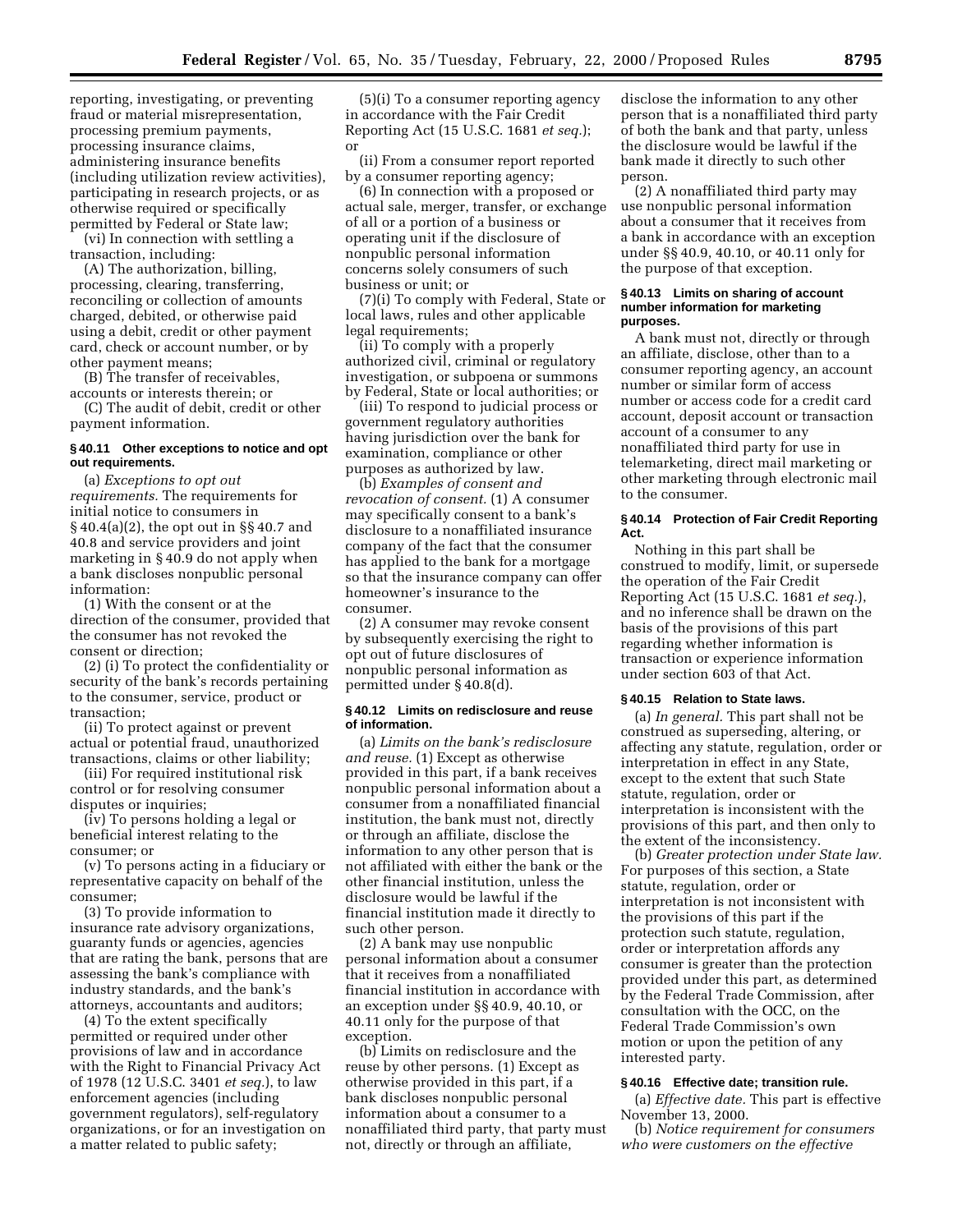*date.* No later than 30 days after the effective date of this part, a bank must provide an initial notice, as required by § 40.4, to consumers who were the bank's customers on the effective date of this part.

Dated: February 2, 2000.

#### **John D. Hawke, Jr.,**

*Comptroller of the Currency.*

#### **Board of Governors of the Federal Reserve System**

#### *12 CFR Chapter II*

#### *Authority and Issuance*

For the reasons set out in the joint preamble, Title 12, Chapter II, of the Code of Federal Regulations is proposed to be amended by adding a new part 216 to read as follows:

#### **PART 216—PRIVACY OF CONSUMER FINANCIAL INFORMATION (REGULATION P)**

- Sec.<br>216.1 216.1 Purpose and scope.<br>216.2 Rule of construction
- Rule of construction.
- 216.3 Definitions.
- 216.4 Initial notice to consumers of privacy policies and practices required.
- 216.5 Annual notice to customers required.
- 216.6 Information to be included in initial and annual notices of privacy policies
- and practices. 216.7 Limitation on disclosure of nonpublic personal information about consumers to
- nonaffiliated third parties. 216.8 Form and method of providing opt out notice to consumers.
- 216.9 Exception to opt out requirements for service providers and joint marketing.
- 216.10 Exceptions to notice and opt out requirements for processing and servicing transactions.
- 216.11 Other exceptions to notice and opt out requirements.
- 216.12 Limits on redisclosure and reuse of information.
- 216.13 Limits on sharing of account number information for marketing purposes.
- 216.14 Protection of Fair Credit Reporting Act.
- 216.15 Relation to State laws.

216.16 Effective date; transition rule. **Authority:** 15 U.S.C. 6801 *et seq.*

#### **§ 216.1 Purpose and scope.**

(a) *Purpose.* This part governs the treatment of nonpublic personal information about consumers by the financial institutions listed in paragraph (b) of this section. This part:

(1) Requires a financial institution to provide notice to consumers about its privacy policies and practices;

(2) Describes the conditions under which a financial institution may disclose nonpublic personal information about consumers to nonaffiliated third parties; and

(3) Provides a method for consumers to prevent a financial institution from disclosing that information to most nonaffiliated third parties by ''opting out'' of that disclosure, subject to the exceptions in §§ 216.9, 216.10, and 216.11.

(b) *Scope.* The rules established by this part apply only to nonpublic personal information about individuals who obtain financial products or services for personal, family or household purposes from the institutions listed below. This part does not apply to information about companies or about individuals who obtain financial products or services for business purposes. This part applies to entities for which the Board has primary supervisory authority. They are referred to in this part as ''you.'' These are: State member banks, bank holding companies and certain of their nonbank subsidiaries or affiliates, State uninsured branches and agencies of foreign banks, commercial lending companies owned or controlled by foreign banks, and Edge and Agreement corporations.

#### **§ 216.2 Rule of construction.**

The examples in this part are not exclusive. Compliance with an example, to the extent applicable, constitutes compliance with this part.

#### **§ 216.3 Definitions.**

As used in this part, unless the context requires otherwise:

(a) *Affiliate* means any company that controls, is controlled by, or is under common control with another company.

(b) (1) *Clear and conspicuous* means that a notice is reasonably understandable and designed to call attention to the nature and significance of the information contained in the notice.

(2) *Examples.* (i) You make your notice reasonably understandable if, to the extent applicable, you:

(A) Present the information contained in the notice in clear, concise sentences, paragraphs and sections;

(B) Use short explanatory sentences and bullet lists, whenever possible;

(C) Use definite, concrete, everyday words and active voice, whenever possible;

(D) Avoid multiple negatives; (E) Avoid legal and highly technical business terminology; and

(F) Avoid boilerplate explanations that are imprecise and readily subject to different interpretations.

(ii) You design your notice to call attention to the nature and significance of the information contained in it if, to the extent applicable, you:

(A) Use a plain-language heading to call attention to the notice;

(B) Use a typeface and type size that are easy to read; and

(C) Provide wide margins and ample line spacing.

(iii) If you provide a notice on the same form as another notice or other document, you design your notice to call attention to the nature and significance of the information contained in the notice if you use:

(A) Larger type size(s), boldface or italics in the text;

(B) Wider margins and line spacing in the notice; or

(C) Shading or sidebars to highlight the notice, whenever possible.

(c) *Collect* means to obtain information that is organized or retrievable on a personally identifiable basis, irrespective of the source of the underlying information.

(d) *Company* means any corporation, limited liability company, business trust, general or limited partnership, association or similar organization.

(e)(1) *Consumer* means an individual who obtains or has obtained a financial product or service from you that is to be used primarily for personal, family or household purposes, and that individual's legal representative.

(2) *Examples.* (i) An individual who applies to you for credit for personal, family or household purposes is a consumer of a financial service, regardless of whether the credit is extended.

(ii) An individual who provides nonpublic personal information to you in order to obtain a determination about whether he or she may qualify for a loan to be used primarily for personal, family or household purposes is a consumer of a financial service, regardless of whether the loan is extended by you or another financial institution.

(iii) An individual who provides nonpublic personal information to you in connection with obtaining or seeking to obtain financial, investment or economic advisory services is a consumer regardless of whether you establish an ongoing advisory relationship.

(iv) An individual who negotiates a workout with you for a loan that you own is a consumer regardless of whether you originally extended the loan to the individual.

(v) An individual who has a loan from you is your consumer even if you:

(A) Hire an agent to collect on the loan;

(B) Sell the rights to service the loan; or

(C) Bought the loan from the financial institution that originated the loan.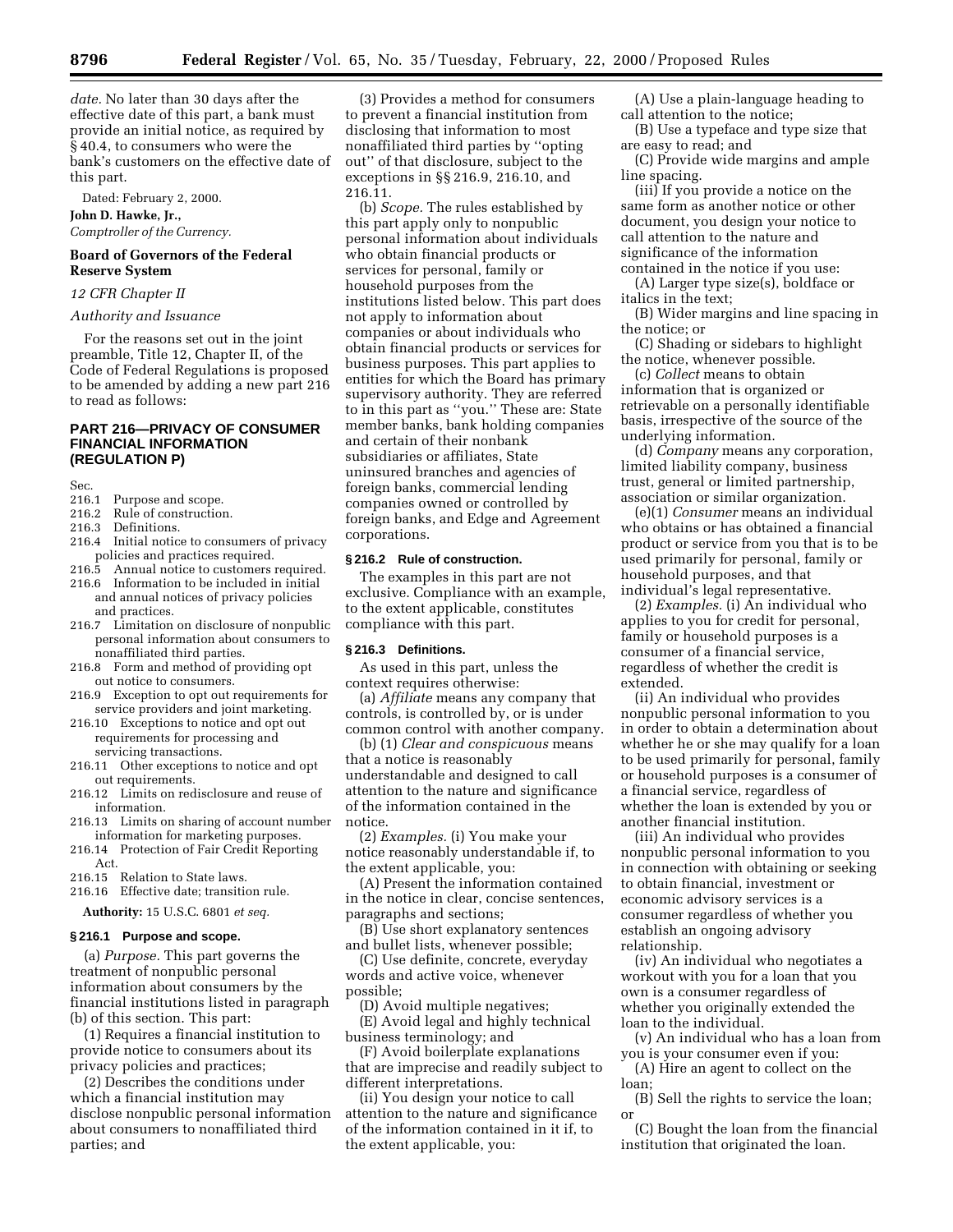(vi) An individual is not your consumer solely because you process information about the individual on behalf of a financial institution that extended the loan to the individual.

(f) *Consumer reporting agency* has the same meaning as in section 603(f) of the Fair Credit Reporting Act (15 U.S.C. 1681a(f)).

(g) *Control* of a company means:

(1) Ownership, control, or power to vote 25 percent or more of the outstanding shares of any class of voting security of the company, directly or indirectly, or acting through one or more other persons;

(2) Control in any manner over the election of a majority of the directors, trustees or general partners (or individuals exercising similar functions) of the company; or

(3) The power to exercise, directly or indirectly, a controlling influence over the management or policies of the company, as determined by the Board.

(h) *Customer* means a consumer who has a customer relationship with you.

(i)(1) *Customer* relationship means a continuing relationship between a consumer and you under which you provide one or more financial products or services to the consumer that are to be used primarily for personal, family or household purposes.

(2) *Examples.* (i) A consumer has a continuing relationship with you if the consumer:

(A) Has a deposit, credit, trust or investment account with you;

(B) Purchases an insurance product from you;

(C) Holds an investment product through you;

(D) Enters into an agreement or understanding with you whereby you undertake to arrange or broker a home mortgage loan for the consumer;

(E) Has a loan that you service where you own the servicing rights;

(F) Enters into a lease of personal property with you; or

(G) Obtains financial, investment or economic advisory services from you for a fee.

(ii) A consumer does not, however, have a continuing relationship with you if:

(A) The consumer only obtains a financial product or service in an isolated transaction, such as withdrawing cash from your ATM or purchasing a cashier's check or money order;

(B) You sell the consumer's loan and do not retain the rights to service that loan; or

(C) You sell the consumer airline tickets, travel insurance or traveler's checks in an isolated transaction.

(j) (1) *Financial institution* means any institution the business of which is engaging in activities that are financial in nature or incidental to such financial activities as described in section 4(k) of the Bank Holding Company Act of 1956 (12 U.S.C. 1843(k)).

(2) *Financial institution* does not include:

(i) Any person or entity with respect to any financial activity that is subject to the jurisdiction of the Commodity Futures Trading Commission under the Commodity Exchange Act (7 U.S.C. 1 *et seq.*);

(ii) The Federal Agricultural Mortgage Corporation or any entity chartered and operating under the Farm Credit Act of 1971 (12 U.S.C. 2001 *et seq.*); or

(iii) Institutions chartered by Congress specifically to engage in securitizations, secondary market sales (including sales of servicing rights) or similar transactions related to a transaction of a consumer, as long as such institutions do not sell or transfer nonpublic personal information to a nonaffiliated third party.

(k) (1) *Financial product or service* means any product or service that a financial holding company could offer by engaging in an activity that is financial in nature or incidental to such a financial activity under section 4(k) of the Bank Holding Company Act of 1956 (12 U.S.C. 1843(k)).

(2) *Financial service* includes your evaluation, brokerage or distribution of information that you collect in connection with a request or an application from a consumer for a financial product or service.

(l) *Government regulator* means:

(1) The Board of Governors of the Federal Reserve System;

(2) The Office of the Comptroller of the Currency;

(3) The Board of Directors of the Federal Deposit Insurance Corporation;

(4) The Director of the Office of Thrift Supervision;

(5) The National Credit Union Administration Board;

(6) The Securities and Exchange Commission;

(7) The Secretary of the Treasury, with respect to 31 U.S.C. Chapter 53, Subchapter II (Records and Reports on Monetary Instruments and Transactions) and 12 U.S.C. Chapter 21 (Financial Recordkeeping);

(8) A State insurance authority, with respect to any person domiciled in that insurance authority's State that is engaged in providing insurance; and

(9) The Federal Trade Commission. (m) (1) *Nonaffiliated third party*

means any person except:

(i) Your affiliate; or

(ii) A person employed jointly by you and any company that is not your affiliate (but *nonaffiliated third party* includes the other company that jointly employs the person).

(2) *Nonaffiliated third party* includes any company that is an affiliate by virtue of the direct or indirect ownership or control of the company by the financial institution or any affiliate of the financial institution in conducting merchant banking or investment banking activities of the type described in section  $4(k)(4)(H)$  or insurance company investment activities of the type described in section 4(k)(4)(I) of the Bank Holding Company Act (12 U.S.C. 1843(k)(4)(H) and (I)).

(n) (1) *Nonpublic personal information* means:

(i) Personally identifiable financial information; and

(ii) Any list, description or other grouping of consumers (and publicly available information pertaining to them) that is derived using any personally identifiable financial information.

(2) *Nonpublic personal information* does not include:

(i) Publicly available information, except as provided in paragraph  $(n)(1)(ii)$  of this section; or

(ii) Any list, description, or other grouping of consumers (and publicly available information pertaining to them) that is derived without using any personally identifiable financial information.

(3) *Example.* Nonpublic personal information includes any list of individuals' street addresses and telephone numbers that is derived using personally identifiable financial information, such as account numbers.

(o) (1) *Personally identifiable financial information* means any information:

(i) Provided by a consumer to you to obtain a financial product or service from you;

(ii) About a consumer resulting from any transaction involving a financial product or service between you and a consumer; or

(iii) You otherwise obtain about a consumer in connection with providing a financial product or service to that consumer.

(2) *Examples.* (i) Personally identifiable financial information includes:

(A) Information a consumer provides to you on an application to obtain a loan, credit card, insurance or other financial product or service, including, among other things, medical information;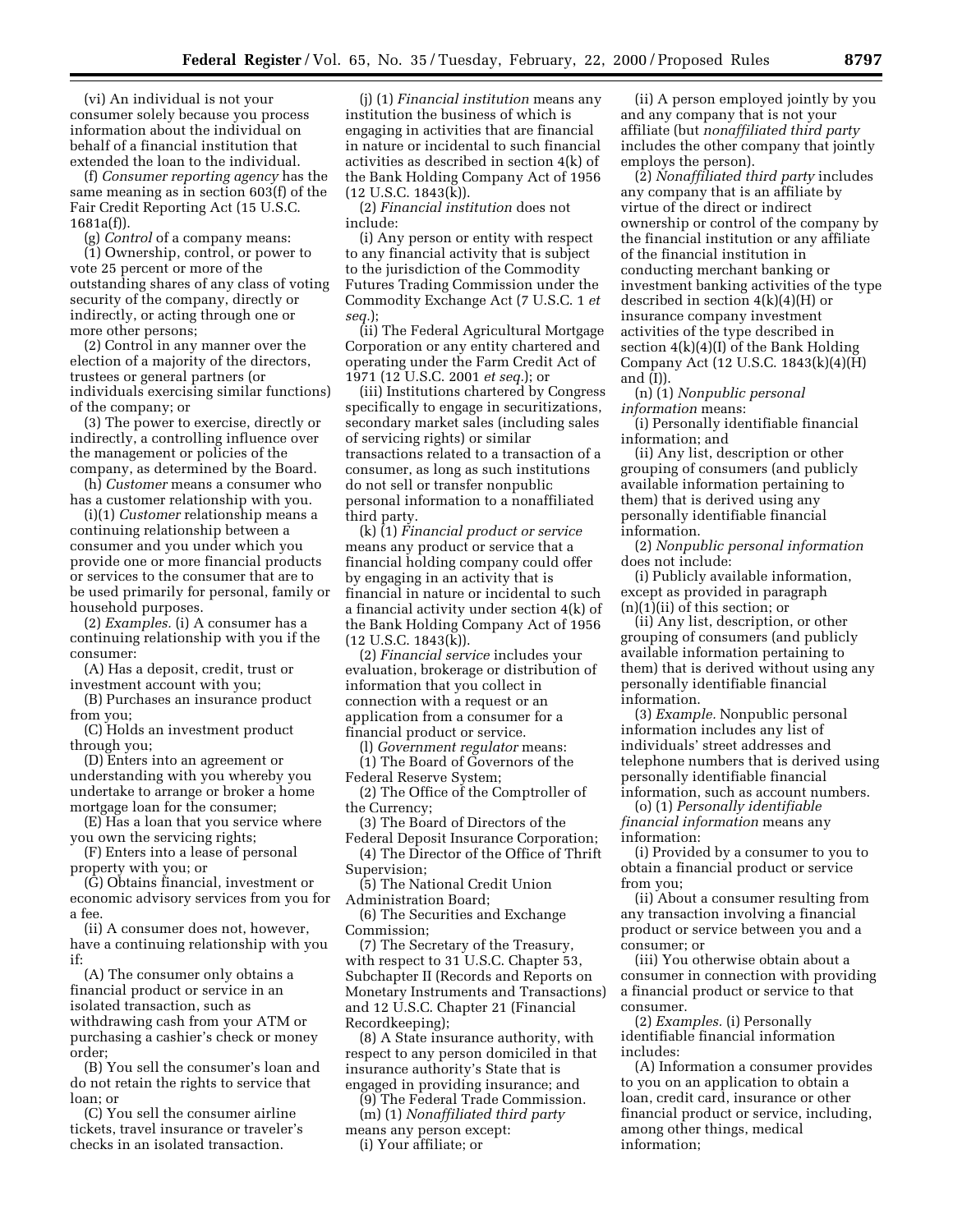(B) Account balance information, payment history, overdraft history, and credit or debit card purchase information;

(C) The fact that an individual is or has been one of your customers or has obtained a financial product or service from you, unless that fact is derived using only publicly available information, such as government real estate records or bankruptcy records;

(D) Other information about your consumer if it is disclosed in a manner that indicates the individual is or has been your consumer;

(E) Any information provided by a consumer or otherwise obtained by you or your agent in connection with collecting on a loan or servicing a loan; and

(F) Information from a consumer report.

(ii) Personally identifiable financial information does not include a list of names and addresses of customers of an entity that is not a financial institution.

(p) (1) *Publicly available information* means any information that is lawfully made available to the general public from:

(i) Federal, State or local government records;

(ii) Widely distributed media; or

(iii) Disclosures to the general public that are required to be made by Federal, State or local law.

(2) *Examples*—(i) *Government records.* Publicly available information contained in government records includes information contained in government real estate records and security interest filings.

(ii) *Widely distributed media.* Publicly available information from widely distributed media includes information from a telephone book, a television or radio program, a newspaper or an Internet site that is available to the general public without requiring a password or similar restriction.

(q) *You* means:

(1) A State member bank, as defined in 12 CFR 208.3(g) and its subsidiaries;

(2) A bank holding company, as defined in 12 CFR 225.2(c);

(3) A subsidiary (as defined in 12 CFR 225.2(o)) or affiliate of a bank holding company, except for a:

(i) National bank or a State bank that is not a member of the Federal Reserve System;

(ii) Broker, as defined in 15 U.S.C. 78c(a)(4);

(iii) Dealer, as defined in 15 U.S.C. 78c(a)(5);

(iv) Person, to the extent that person is engaged in the business of insurance in a State as principal or agent and required to be licensed by the appropriate State insurance authority;

(v) Investment company, as defined in 15 U.S.C. 80a–3; or

(vi) Investment adviser, as defined in 15 U.S.C. 80b–2(a)(11);

(4) A State agency or State branch of a foreign bank, as those terms are defined in 12 U.S.C. 3101(b)(11) and (12), the deposits of which agency or branch are not insured by the Federal Deposit Insurance Corporation;

(5) A commercial lending company, as defined in 12 CFR 211.21(f), that is owned or controlled by a foreign bank, as defined in 12 CFR 211.21(m); or

(6) A corporation organized under section 25A of the Federal Reserve Act (12 U.S.C. 611–631) or a corporation having an agreement or undertaking with the Board under section 25 of the Federal Reserve Act (12 U.S.C. 601– 604a).

#### **§ 216.4 Initial notice to consumers of privacy policies and practices required.**

(a) *When initial notice is required.* You must provide a clear and conspicuous notice that accurately reflects your privacy policies and practices to:

(1) An individual who becomes your customer, prior to the time that you establish a customer relationship, except as provided in paragraph (d)(2) of this section; and

(2) A consumer, prior to the time that you disclose any nonpublic personal information about the consumer to any nonaffiliated third party, if you make such a disclosure other than as authorized by §§ 216.10 and 216.11.

(b) *When initial notice to a consumer is not required.* You are not required to provide an initial notice to a consumer under paragraph (a)(1) of this section if:

(1) You do not disclose any nonpublic personal information about the consumer to any nonaffiliated third party, other than as authorized by §§ 216.10 and 216.11; and

(2) You do not have a customer relationship with the consumer.

(c) *When you establish a customer relationship*—(1) *General rule.* You establish a customer relationship at the time you and the consumer enter into a continuing relationship.

(2) *Examples.* You establish a customer relationship when the consumer:

(i) Opens a credit card account with you;

(ii) Executes the contract to open a deposit account with you, obtains credit from you, or purchases insurance from you;

(iii) Agrees to obtain financial, economic or investment advisory services from you for a fee;

(iv) Becomes your client for the purpose of your providing credit counseling or tax preparation services.

(d) *How to provide notice*—(1) *General rule.* You must provide the privacy notice required by paragraph (a) of this section so that each consumer can reasonably be expected to receive actual notice in writing or, if the consumer agrees, in electronic form.

(2) *Exceptions to allow subsequent delivery of notice.* You may provide the initial notice required by paragraph (a)(1) of this section within a reasonable time after you establish a customer relationship if:

(i) You purchase a loan or assume a deposit liability from another financial institution and the customer of that loan or deposit account does not have a choice about your purchase or assumption; or

(ii) You and the consumer orally agree to enter into a customer relationship and the consumer agrees to receive the notice thereafter.

(3) *Oral description of notice insufficient.* You may not provide the initial notice required by paragraph (a) of this section solely by orally explaining, either in person or over the telephone, your privacy policies and practices.

(4) *Retention or accessibility of initial notice for customers.* For customers only, you must provide the initial notice required by paragraph (a)(1) of this section so that it can be retained or obtained at a later time by the customer, in a written form or, if the customer agrees, in electronic form.

(5) *Examples.* (i) You may reasonably expect that a consumer will receive actual notice of your privacy policies and practices if you:

(A) Hand-deliver a printed copy of the notice to the consumer;

(B) Mail a printed copy of the notice to the last known address of the consumer;

(C) For the consumer who conducts transactions electronically, post the notice on the electronic site and require the consumer to acknowledge receipt of the notice as a necessary step to obtaining a particular financial product or service;

(D) For an isolated transaction with the consumer, such as an ATM transaction, post the notice on the ATM screen and require the consumer to acknowledge receipt of the notice as a necessary step to obtaining the particular financial product or service.

(ii) You may *not,* however, reasonably expect that a consumer will receive actual notice of your privacy policies and practices if you: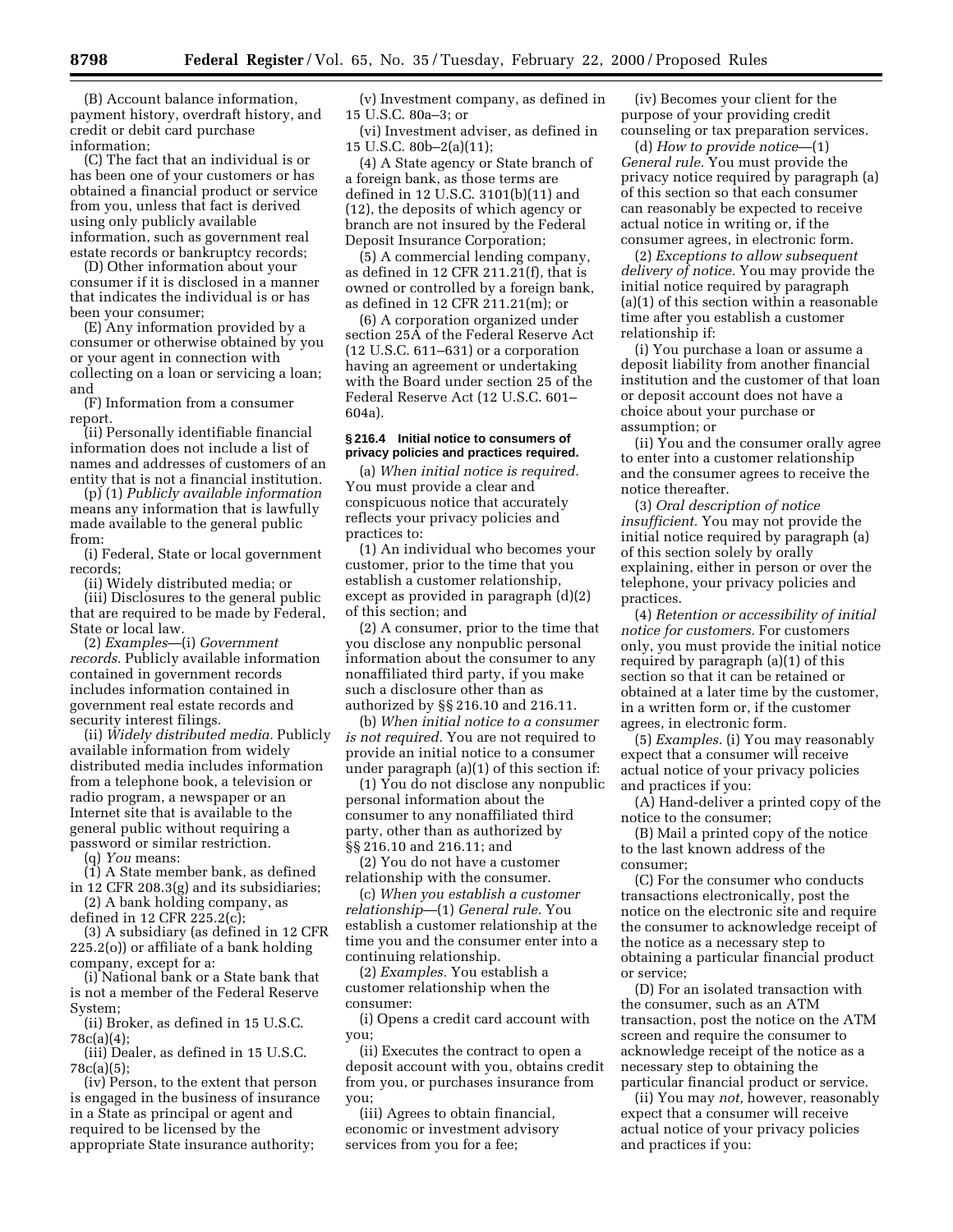(A) Only post a sign in your branch or office or generally publish advertisements of your privacy policies and practices;

(B) Send the notice via electronic mail to a consumer who obtains a financial product or service with you in person or through the mail and who does not agree to receive the notice electronically.

(iii) You provide the initial privacy notice to the customer so that it can be retained or obtained at a later time if you:

(A) Hand-deliver a printed copy of the notice to the customer;

(B) Mail a printed copy of the notice to the last known address of the customer upon request of the customer;

(C) Maintain the notice on a web site (or a link to another web site) for the customer who obtains a financial product or service electronically and who agrees to receive the notice electronically.

#### **§ 216.5 Annual notice to customers required.**

(a) *General rule.* You must provide a clear and conspicuous notice to customers that accurately reflects your privacy policies and practices not less than annually during the continuation of the customer relationship. *Annually* means at least once in any period of 12 consecutive months during which that relationship exists.

(b) *How to provide notice.* You must provide the annual notice required by paragraph (a) of this section to a customer using a means permitted for providing the initial notice to that customer under § 216.4(d).

(c)(1) *Termination of customer relationship.* You are not required to provide an annual notice to a customer with whom you no longer have a continuing relationship.

(2) *Examples.* You no longer have a continuing relationship with an individual if:

(i) In the case of a deposit account, the account is dormant under the bank's policies;

(ii) In the case of a closed-end loan, the consumer pays the loan in full, you charge off the loan, or you sell the loan without retaining servicing rights;

(iii) In the case of a credit card relationship or other open-end credit relationship, you no longer provide any statements or notices to the consumer concerning that relationship or you sell the credit card receivables without retaining servicing rights; or

(iv) For other types of relationships, you have not communicated with the consumer about the relationship for a period of 12 consecutive months, other than to provide annual notices of privacy policies and practices.

#### **§ 216.6 Information to be included in initial and annual notices of privacy policies and practices.**

(a) *General rule.* The initial and annual notices that you provide about your privacy policies and practices under §§ 216.4 and 216.5 must include each of the following items of information:

(1) The categories of nonpublic personal information about your consumers that you collect;

(2) The categories of nonpublic personal information about your consumers that you disclose;

(3) The categories of affiliates and nonaffiliated third parties to whom you disclose nonpublic personal information about your consumers, other than those parties to whom you disclose information under §§ 216.10 and 216.11;

(4) The categories of nonpublic personal information about your former customers that you disclose and the categories of affiliates and nonaffiliated third parties to whom you disclose nonpublic personal information about your former customers, other than those parties to whom you disclose information under §§ 216.10 and 216.11;

(5) If you disclose nonpublic personal information to a nonaffiliated third party under § 216.9 (and no other exception applies to that disclosure), a separate description of the categories of information you disclose and the categories of third parties with whom you have contracted;

(6) An explanation of the right under § 216.8(a) of the consumer to opt out of the disclosure of nonpublic personal information to nonaffiliated third parties, including the methods by which the consumer may exercise that right;

(7) Any disclosures that you make under section 603(d)(2)(A)(iii) of the Fair Credit Reporting Act (15 U.S.C.  $1681a(d)(2)(A(iii))$  (that is, notices regarding the ability to opt out of disclosures of information among affiliates); and

(8) Your policies and practices with respect to protecting the confidentiality, security and integrity of nonpublic personal information.

(b) *Description of nonaffiliated third parties subject to exceptions.* If you disclose nonpublic personal information about a consumer to third parties as authorized under §§ 216.10 and 216.11, you are not required to list those exceptions in the initial or annual privacy notices required by §§ 216.4 and 216.5. When describing the categories with respect to those parties, you are only required to state that you make

disclosures to other nonaffiliated third parties as permitted by law.

(c) *Future disclosures.* Your notice may include:

(1) Categories of nonpublic personal information that you reserve the right to disclose in the future, but do not currently disclose; and

(2) Categories of affiliates or nonaffiliated third parties to whom you reserve the right in the future to disclose, but to whom you do not currently disclose, nonpublic personal information.

(d) *Examples*—(1) *Categories of nonpublic personal information that you collect.* You adequately categorize the nonpublic personal information you collect if you categorize it according to the source of the information, such as application information, information about transactions (such as information regarding your deposit, loan, or credit card account), and consumer reports.

(2) *Categories of nonpublic personal information you disclose.* You adequately categorize nonpublic personal information you disclose if you categorize it according to source, and provide a few illustrative examples of the content of the information. These might include application information, such as assets and income; identifying information, such as name, address, and social security number; and transaction information, such as information about account balance, payment history, parties to the transaction, and credit card usage; and information from consumer reports, such as a consumer's creditworthiness and credit history. You do not adequately categorize the information that you disclose if you use only general terms, such as transaction information about the consumer.

(3) *Categories of affiliates and nonaffiliated third parties to whom you disclose.* You adequately categorize the affiliates and nonaffiliated third parties to whom you disclose nonpublic personal information about consumers if you identify the types of businesses that they engage in. Types of businesses may be described by general terms only if you use a few illustrative examples of significant lines of business. For example, you may use the term financial products or services if you include appropriate examples of significant lines of businesses, such as consumer banking, mortgage lending, life insurance or securities brokerage. You also may categorize the affiliates and nonaffiliated third parties to whom you disclose nonpublic personal information about consumers using more detailed categories.

(4) *Simplified notices.* If you do not disclose, and do not intend to disclose,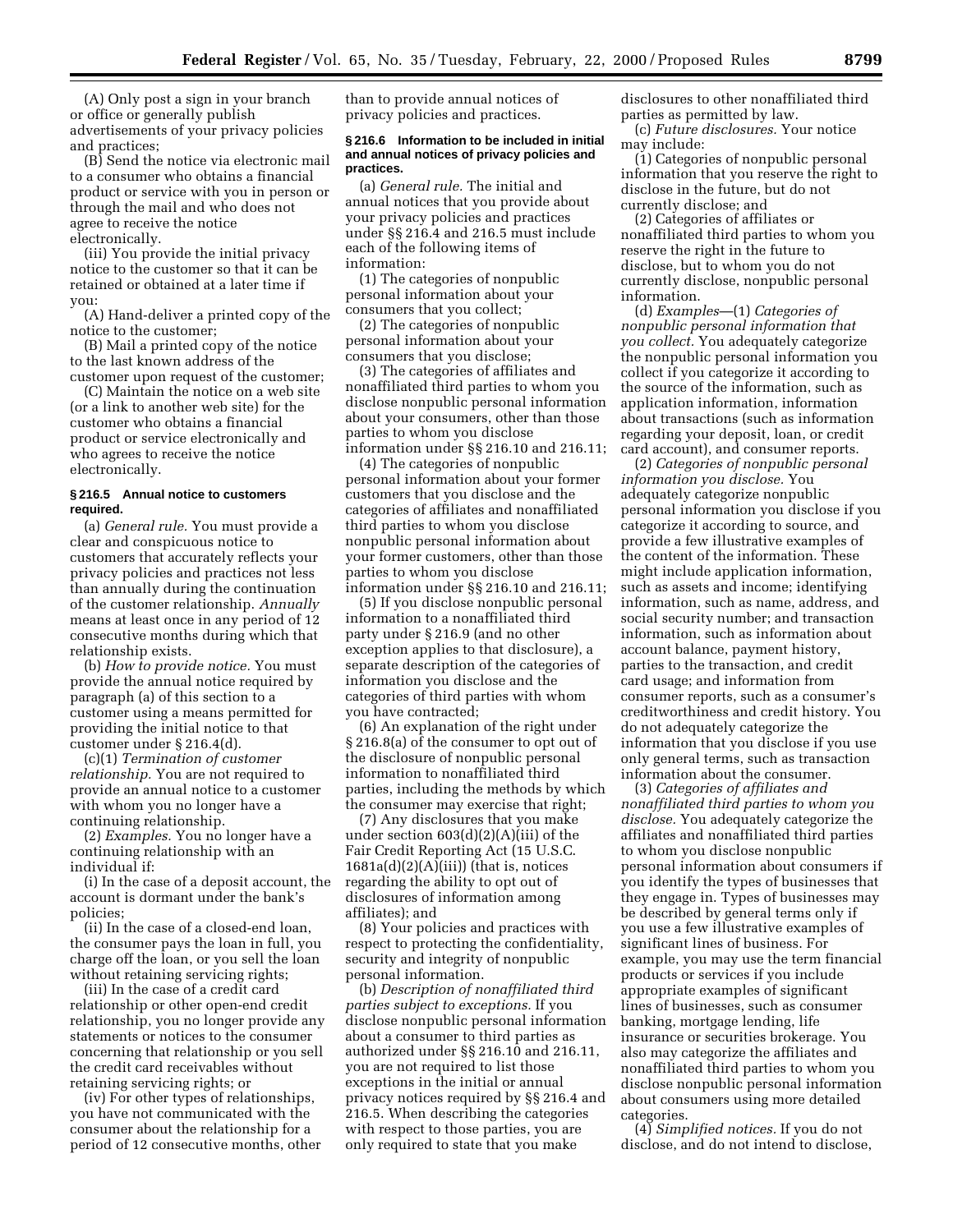nonpublic personal information to affiliates or nonaffiliated third parties, you may simply state that fact, in addition to the information you must provide under paragraphs (a)(1), (a)(8), and (b) of this section.

(5) *Confidentiality, security and integrity.* You describe your policies and practices with respect to protecting the confidentiality and security of nonpublic personal information if you explain who has access to the information and the circumstances under which the information may be accessed. You describe your policies and practices with respect to protecting the integrity of nonpublic personal information if you explain measures you take to protect against reasonably anticipated threats or hazards. You are not required to describe technical information about the safeguards you use.

#### **§ 216.7 Limitation on disclosure of nonpublic personal information about consumers to nonaffiliated third parties.**

(a)(1) *Conditions for disclosure.* Except as otherwise authorized in this part, you may not, directly or through any affiliate, disclose any nonpublic personal information about a consumer to a nonaffiliated third party unless:

(i) You have provided to the consumer an initial notice as required under § 216.4;

(ii) You have provided to the consumer an opt out notice as required in § 216.8;

(iii) You have given the consumer a reasonable opportunity, before the time that you disclose the information to the nonaffiliated third party, to opt out of the disclosure; and

(iv) The consumer does not opt out.

(2) *Opt out definition.* Opt out means a direction by the consumer that you not disclose nonpublic personal information about that consumer to a nonaffiliated third party, other than as permitted by §§ 216.9, 216.10 and 216.11.

(3) *Examples of reasonable opportunity to opt out*—(i) *By mail.* You provide a consumer with whom you have a customer relationship with a reasonable opportunity to opt out if you mail the notices required in paragraph (a)(1) of this section to the consumer and allow the consumer a reasonable period of time, such as 30 days, to opt out.

(ii) *Isolated transaction with consumer.* For an isolated transaction, such as the purchase of a cashier's check by a consumer, you provide a reasonable opportunity to opt out if you provide the consumer with the required notices at the time of the transaction and request that the consumer decide,

as a necessary part of the transaction, whether to opt out before completing the transaction.

(b) *Application of opt out to all consumers and all nonpublic personal information.* (1) You must comply with this section, regardless of whether you and the consumer have established a customer relationship.

(2) Unless you comply with this section, you may not, directly or through any affiliate, disclose any nonpublic personal information about a consumer that you have collected, regardless of whether you collected it before or after receiving the direction to opt out from the consumer.

(c) *Partial opt out.* You may allow a consumer to select certain nonpublic personal information or certain nonaffiliated third parties with respect to which the consumer wishes to opt out.

#### **§ 216.8 Form and method of providing opt out notice to consumers.**

(a)(1) *Form of opt out notice.* You must provide a clear and conspicuous notice to each of your consumers that accurately explains the right to opt out under  $\S 216.7(a)(1)$ . The notice must state:

(i) That you disclose or reserve the right to disclose nonpublic personal information about your consumer to a nonaffiliated third party;

(ii) That the consumer has the right to opt out of that disclosure; and

(iii) A reasonable means by which the consumer may exercise the opt out right.

(2) *Examples.* (i) You provide adequate notice that the consumer can opt out of the disclosure of nonpublic personal information to a nonaffiliated third party if you identify all of the categories of nonpublic personal information that you disclose or reserve the right to disclose to nonaffiliated third parties as described in § 216.6 and state that the consumer can opt out of the disclosure of that information.

(ii) You provide a reasonable means to exercise an opt out right if you:

(A) Designate check-off boxes in a prominent position on the relevant forms with the opt out notice;

(B) Include a reply form together with the opt out notice; or

(C) Provide an electronic means to opt out, such as a form that can be sent via electronic mail or a process at your web site, if the consumer agrees to the electronic delivery of information.

(iii) You *do not* provide a reasonable means of opting out if the only means of opting out is for the consumer to write his or her own letter to exercise that opt out right.

(b) *How to provide opt out notice*—(1) *Delivery of notice.* You must provide the opt out notice required by paragraph (a) of this section in a manner so that each consumer can reasonably be expected to receive actual notice in writing or, if the consumer agrees, in electronic form. If you and the consumer orally agree to enter into a customer relationship, you may provide the opt out notice required by paragraph (a) of this section within a reasonable time thereafter if the consumer agrees.

(2) *Oral description of opt out right insufficient.* You may not provide the opt out notice solely by orally explaining, either in person or over the telephone, the right of the consumer to opt out.

(3) *Same form as initial notice permitted.* You may provide the opt out notice together with or on the same written or electronic form as the initial notice you provide in accordance with § 216.4.

(4) *Initial notice required when opt out notice delivered subsequent to initial notice.* If you provide the opt out notice at a later time than required for the initial notice in accordance with § 216.4, you must also include a copy of the initial notice in writing or, if the consumer agrees, in an electronic form with the opt out notice.

(c) *Notice of change in terms*—(1) *General rule.* Except as otherwise authorized in this part, you must not, directly or through any affiliate, disclose any nonpublic personal information about a consumer to a nonaffiliated third party other than as described in the initial notice that you provided to the consumer under § 216.4, unless:

(i) You have provided to the consumer a revised notice that accurately describes your policies and practices;

(ii) You have provided to the consumer a new opt out notice;

(iii) You have given the consumer a reasonable opportunity, before the time that you disclose the information to the nonaffiliated third party, to opt out of the disclosure; and

(iv) The consumer does not opt out. (2) *How to provide notice of change in terms.* You must provide the revised notice of your policies and practices and opt out notice to a consumer using the means permitted for providing the initial notice and opt out notice to that consumer under § 216.4(d) and paragraph (b) of this section, respectively.

(3) *Examples.* (i) Except as otherwise permitted by §§ 216.9, 216.10 and 216.11, a change-in-terms notice is required if you: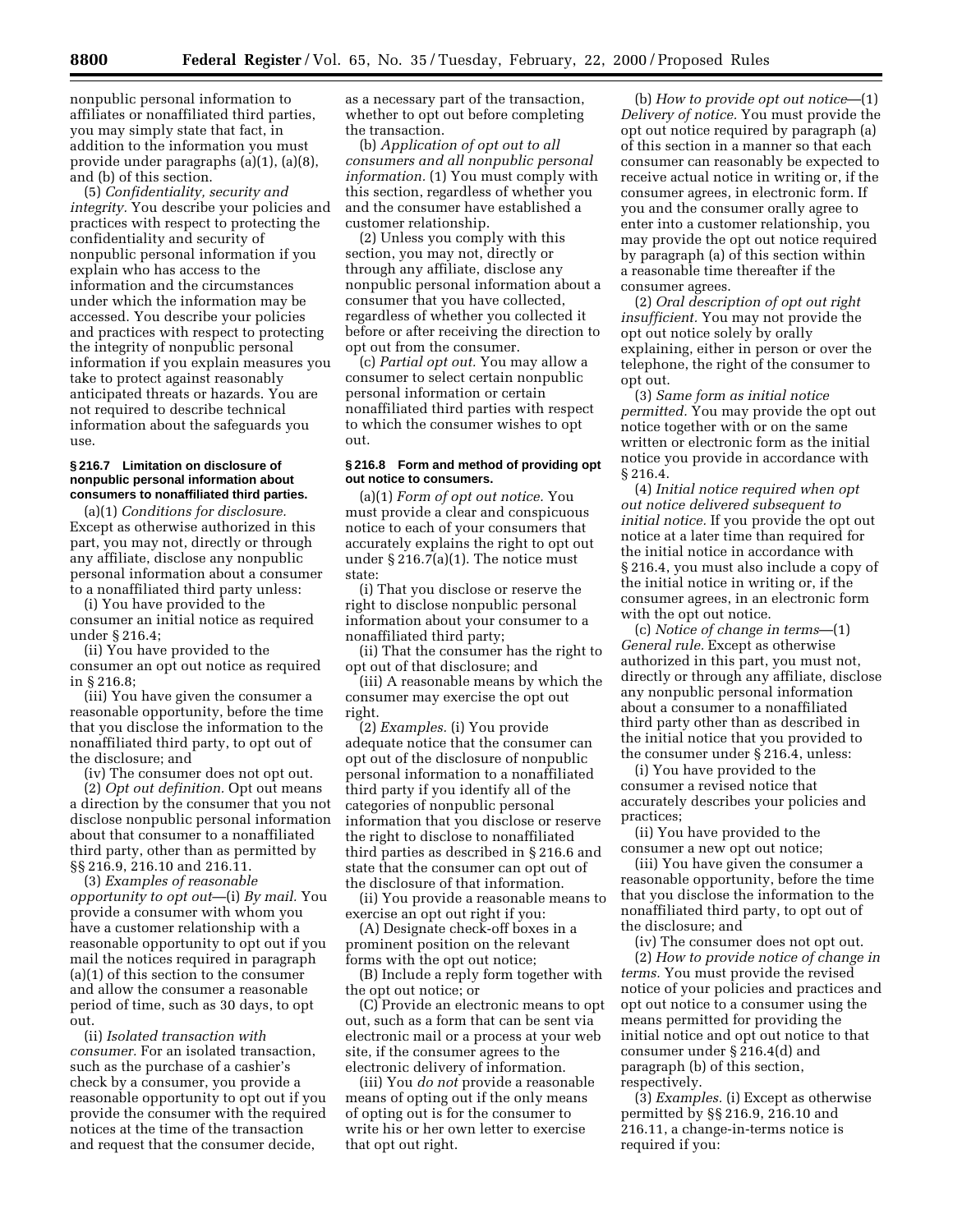(A) Disclose a new category of nonpublic personal information to any nonaffiliated third party; or

(B) Disclose nonpublic personal information to a new category of nonaffiliated third party.

(ii) A change-in-terms notice is not required if you disclose nonpublic personal information to a new nonaffiliated third party that is adequately described by your prior notice.

(d) *Continuing right to opt out.* A consumer may exercise the right to opt out at any time, and you must comply with the consumer's direction as soon as reasonably practicable.

(e) *Duration of consumer's opt out direction.* A consumer's direction to opt out under this section is effective until revoked by the consumer in writing, or if the consumer agrees, in electronic form.

#### **§ 216.9 Exception to opt out requirements for service providers and joint marketing.**

(a) *General rule.* The opt out requirements in §§ 216.7 and 216.8 do not apply when you provide nonpublic personal information about a consumer to a nonaffiliated third party to perform services for you or functions on your behalf, if you:

(1) Provide the initial notice in accordance with § 216.4; and

(2) Enter into a contractual agreement with the third party that:

(i) Requires the third party to maintain the confidentiality of the information to at least the same extent that you must maintain that confidentiality under this part; and

(ii) Limits the third party's use of information you disclose solely to the purposes for which the information is disclosed or as otherwise permitted by §§ 216.10 and 216.11 of this part.

(b) *Service may include joint marketing.* The services performed for you by a nonaffiliated third party under paragraph (a) of this section may include marketing of your own products or services or marketing of financial products or services offered pursuant to joint agreements between you and one or more financial institutions.

(c) *Definition of joint agreement.* For purposes of this section, *joint agreement* means a written contract pursuant to which you and one or more financial institutions jointly offer, endorse, or sponsor a financial product or service.

#### **§ 216.10 Exceptions to notice and opt out requirements for processing and servicing transactions.**

(a) *Exceptions for processing transactions at consumer's request.* The requirements for initial notice in

§ 216.4(a)(2), the opt out in §§ 216.7 and 216.8 and service providers and joint marketing in § 216.9 do not apply if you disclose nonpublic personal information:

(1) As necessary to effect, administer, or enforce a transaction requested or authorized by the consumer;

(2) To service or process a financial product or service requested or authorized by the consumer;

(3) To maintain or service the consumer's account with you, or with another entity as part of a private label credit card program or other extension of credit on behalf of such entity; or

(4) In connection with a proposed or actual securitization, secondary market sale (including sales of servicing rights) or similar transaction related to a transaction of the consumer.

(b) *Necessary to effect, administer, or enforce a transaction* means that the disclosure is:

(1) Required, or is one of the lawful or appropriate methods, to enforce your rights or the rights of other persons engaged in carrying out the financial transaction or providing the product or service; or

(2) Required, or is a usual, appropriate or acceptable method:

(i) To carry out the transaction or the product or service business of which the transaction is a part, and record, service or maintain the consumer's account in the ordinary course of providing the financial service or financial product;

(ii) To administer or service benefits or claims relating to the transaction or the product or service business of which it is a part;

(iii) To provide a confirmation, statement or other record of the transaction, or information on the status or value of the financial service or financial product to the consumer or the consumer's agent or broker;

(iv) To accrue or recognize incentives or bonuses associated with the transaction that are provided by you or any other party;

(v) To underwrite insurance at the consumer's request or for reinsurance purposes, or for any of the following purposes as they relate to a consumer's insurance: account administration, reporting, investigating, or preventing fraud or material misrepresentation, processing premium payments, processing insurance claims, administering insurance benefits (including utilization review activities), participating in research projects, or as otherwise required or specifically permitted by Federal or State law;

(vi) In connection with settling a transaction, including:

(A) The authorization, billing, processing, clearing, transferring, reconciling or collection of amounts charged, debited, or otherwise paid using a debit, credit or other payment card, check or account number, or by other payment means;

(B) The transfer of receivables, accounts or interests therein; or

(C) The audit of debit, credit or other payment information.

#### **§ 216.11 Other exceptions to notice and opt out requirements.**

(a) *Exceptions to opt out requirements.* The requirements for initial notice to consumers in § 216.4(a)(2), the opt out in §§ 216.7 and 216.8, and service providers and joint marketing in § 216.9 do not apply when you disclose nonpublic personal information:

(1) With the consent or at the direction of the consumer, provided that the consumer has not revoked the consent or direction;

(2) (i) To protect the confidentiality or security of your records pertaining to the consumer, service, product or transaction;

(ii) To protect against or prevent actual or potential fraud, unauthorized transactions, claims or other liability;

(iii) For required institutional risk control or for resolving consumer disputes or inquiries;

(iv) To persons holding a legal or beneficial interest relating to the consumer; or

(v) To persons acting in a fiduciary or representative capacity on behalf of the consumer;

(3) To provide information to insurance rate advisory organizations, guaranty funds or agencies, agencies that are rating you, persons that are assessing your compliance with industry standards, and your attorneys, accountants and auditors;

(4) To the extent specifically permitted or required under other provisions of law and in accordance with the Right to Financial Privacy Act of 1978 (12 U.S.C. 3401 *et seq.*), to law enforcement agencies (including government regulators), self-regulatory organizations, or for an investigation on a matter related to public safety;

(5) (i) To a consumer reporting agency in accordance with the Fair Credit Reporting Act (15 U.S.C. 1681 *et seq.*), or

(ii) From a consumer report reported by a consumer reporting agency;

(6) In connection with a proposed or actual sale, merger, transfer, or exchange of all or a portion of a business or operating unit if the disclosure of nonpublic personal information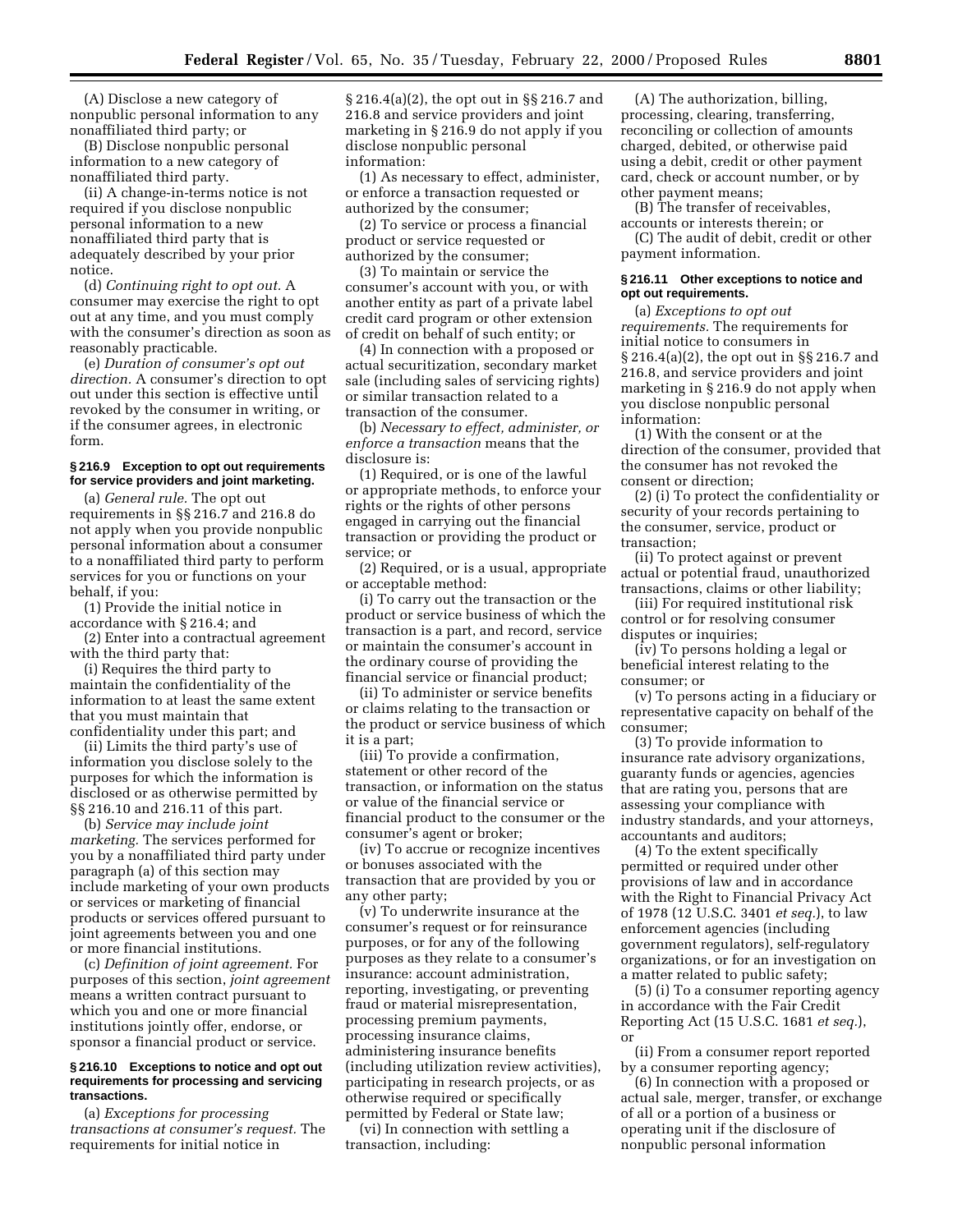concerns solely consumers of such business or unit; or

(7) (i) To comply with Federal, State or local laws, rules and other applicable legal requirements;

(ii) To comply with a properly authorized civil, criminal or regulatory investigation, or subpoena or summons by Federal, State or local authorities; or

(iii) To respond to judicial process or government regulatory authorities having jurisdiction over you for examination, compliance or other purposes as authorized by law.

(b) *Examples of consent and revocation of consent.* (1) A consumer may specifically consent to your disclosure to a nonaffiliated insurance company of the fact that the consumer has applied to you for a mortgage so that the insurance company can offer homeowner's insurance to the consumer.

(2) A consumer may revoke consent by subsequently exercising the right to opt out of future disclosures of nonpublic personal information as permitted under § 216.8(d).

#### **§ 216.12 Limits on redisclosure and reuse of information.**

(a) *Limits on your redisclosure and reuse.* (1) Except as otherwise provided in this part, if you receive nonpublic personal information about a consumer from a nonaffiliated financial institution, you must not, directly or through an affiliate, disclose the information to any other person that is not affiliated with either the financial institution or you, unless the disclosure would be lawful if the financial institution made it directly to such other person.

(2) You may use nonpublic personal information about a consumer that you receive from a nonaffiliated financial institution in accordance with an exception under §§ 216.9, 216.10 or 216.11 only for the purpose of that exception.

(b) *Limits on redisclosure and the reuse by other persons.* (1) Except as otherwise provided in this part, if you disclose nonpublic personal information about a consumer to a nonaffiliated third party, that party must not, directly or through an affiliate, disclose the information to any other person that is a nonaffiliated third party of both you and that party, unless the disclosure would be lawful if you made it directly to such other person.

(2) A nonaffiliated third party may use nonpublic personal information about a consumer that it receives from you in accordance with an exception under §§ 216.9, 216.10 or 216.11 only for the purpose of that exception.

#### **§ 216.13 Limits on sharing of account number information for marketing purposes.**

You must not, directly or through an affiliate, disclose, other than to a consumer reporting agency, an account number or similar form of access number or access code for a credit card account, deposit account or transaction account of a consumer to any nonaffiliated third party for use in telemarketing, direct mail marketing or other marketing through electronic mail to the consumer.

#### **§ 216.14 Protection of Fair Credit Reporting Act.**

Nothing in this part shall be construed to modify, limit, or supersede the operation of the Fair Credit Reporting Act (15 U.S.C. 1681 *et seq.*), and no inference shall be drawn on the basis of the provisions of this part regarding whether information is transaction or experience information under section 603 of that Act.

#### **§ 216.15 Relation to State laws.**

(a) *In general.* This part shall not be construed as superseding, altering, or affecting any statute, regulation, order or interpretation in effect in any State, except to the extent that such State statute, regulation, order or interpretation is inconsistent with the provisions of this part, and then only to the extent of the inconsistency.

(b) *Greater protection under State law.* For purposes of this section, a State statute, regulation, order or interpretation is not inconsistent with the provisions of this part if the protection such statute, regulation, order or interpretation affords any consumer is greater than the protection provided under this part, as determined by the Federal Trade Commission, after consultation with the Board, on the Federal Trade Commission's own motion or upon the petition of any interested party.

#### **§ 216.16 Effective date; transition rule.**

(a) *Effective date.* This part is effective November 13, 2000.

(b) *Notice requirement for consumers who were your customers on the effective date.* No later than thirty days after the effective date of this part, you must provide an initial notice, as required by § 216.4, to consumers who were your customers on the effective date of this part.

By order of the Board of Governors of the Federal Reserve System, February 10, 2000. **Jennifer J. Johnson,**

*Secretary of the Board.*

#### **Federal Deposit Insurance Corporation 12 CFR Chapter III**

#### *Authority and Issuance*

For the reasons set out in the joint preamble, Title 12, Chapter III of the Code of Federal Regulations is proposed to be amended by adding a new part 332 to read as follows:

#### **PART 332—PRIVACY OF CONSUMER FINANCIAL INFORMATION**

Sec.

- 332.1 Purpose and scope.
- 332.2 Rule of construction.
- 332.3 Definitions.
- 332.4 Initial notice to consumers of privacy policies and practices required.
- 332.5 Annual notice to customers required.
- Information to be included in initial and annual notices of privacy policies and practices.
- 332.7 Limitation on disclosure of nonpublic personal information about consumers to nonaffiliated third parties.
- 332.8 Form and method of providing opt out notice to consumers.
- 332.9 Exception to opt out requirements for service providers and joint marketing.
- 332.10 Exceptions to notice and opt out requirements for processing and servicing transactions.
- 332.11 Other exceptions to notice and opt out requirements.
- 332.12 Limits on redisclosure and reuse of information.
- 332.13 Limits on sharing of account number information for marketing purposes.
- 332.14 Protection of Fair Credit Reporting Act.
- 332.15 Relation to State laws.
- 332.16 Effective date; transition rule.

**Authority:** 12 U.S.C. 1819 (Seventh and Tenth); 15 U.S.C. 6801 *et seq.*

#### **§ 332.1 Purpose and scope.**

(a) *Purpose.* This part governs the treatment of nonpublic personal information about consumers by the financial institutions listed in paragraph (b) of this section. This part:

(1) Requires a financial institution to provide notice to consumers about its privacy policies and practices;

(2) Describes the conditions under which a financial institution may disclose nonpublic personal information about consumers to nonaffiliated third parties; and

(3) Provides a method for consumers to prevent a financial institution from disclosing that information to certain nonaffiliated third parties by ''opting out'' of that disclosure, subject to the exceptions in §§ 332.9, 332.10, and 332.11.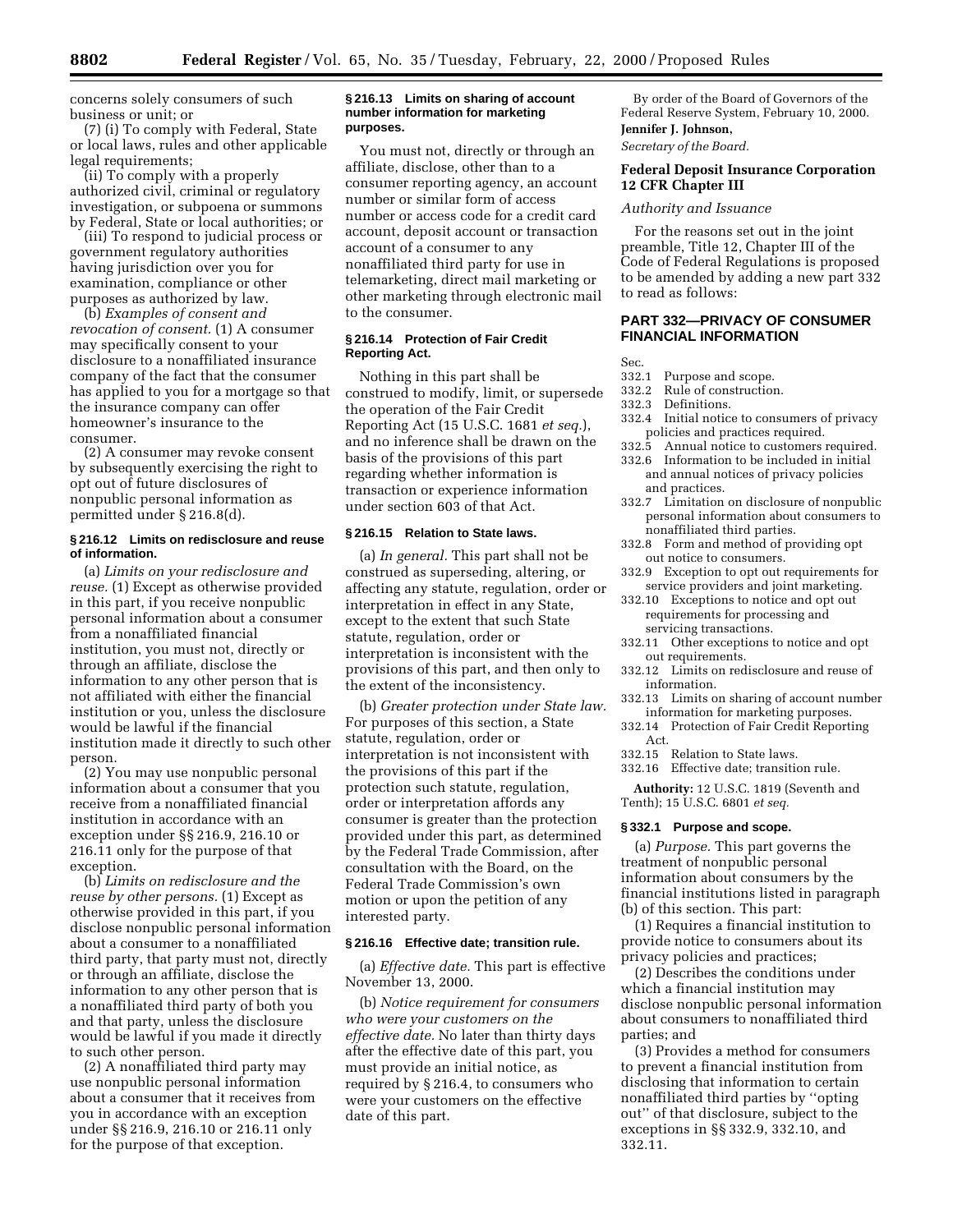(b) *Scope.* The rules established by this part apply only to nonpublic personal information about individuals who obtain financial products or services for personal, family or household purposes from the institutions listed in this paragraph (b). This part does not apply to information about companies or about individuals who obtain financial products or services for business purposes. This part applies to entities for which the Federal Deposit Insurance Corporation has primary supervisory authority. They are referred to in this part as ''you.'' These are banks insured by the Federal Deposit Insurance Corporation (other than members of the Federal Reserve System), insured state branches of foreign banks, and any subsidiaries of such entities, except a broker or dealer that is registered under the Securities Exchange Act of 1934, a registered investment adviser (with respect to the investment advisory activities of the adviser and activities incidental to those investment advisory activities), an investment company registered under the Investment Company Act of 1940, an insurance company that is subject to supervision by a State insurance regulator (with respect to insurance activities of the company and activities incidental to those insurance activities), and an entity that is subject to regulation by the Commodity Futures Trading Commission.

#### **§ 332.2 Rule of construction.**

The examples in this part are not exclusive. Compliance with an example, to the extent applicable, constitutes compliance with this part.

#### **§ 332.3 Definitions.**

As used in this part, unless the context requires otherwise:

(a) *Affiliate* means any company that controls, is controlled by, or is under common control with another company.

(b)(1) *Clear and conspicuous* means that a notice is reasonably understandable and designed to call attention to the nature and significance of the information contained in the notice.

(2) *Examples.* (i) You make your notice reasonably understandable if, to the extent applicable, you:

(A) Present the information contained in the notice in clear, concise sentences, paragraphs and sections;

(B) Use short explanatory sentences and bullet lists, whenever possible;

(C) Use definite, concrete, everyday words and active voice, whenever possible;

(D) Avoid multiple negatives;

(E) Avoid legal and highly technical business terminology; and

(F) Avoid boilerplate explanations that are imprecise and readily subject to different interpretations.

(ii) You design your notice to call attention to the nature and significance of the information contained in the notice if, to the extent applicable, you:

(A) Use a plain-language heading to call attention to the notice;

(B) Use a typeface and type size that are easy to read; and

(C) Provide wide margins and ample line spacing.

(iii) If you provide a notice on the same form as another notice or other document, you design your notice to call attention to the nature and significance of the information contained in the notice if you use:

(A) Larger type size(s), boldface or italics in the text;

(B) Wider margins and line spacing in the notice; or

(C) Shading or sidebars to highlight the notice, whenever possible.

(c) *Collect* means to obtain information that is organized or retrievable on a personally identifiable basis, irrespective of the source of the underlying information.

(d) *Company* means any corporation, limited liability company, business trust, general or limited partnership, association or similar organization.

(e) (1) *Consumer* means an individual who obtains or has obtained a financial product or service from you that is to be used primarily for personal, family or household purposes, and that individual's legal representative.

(2) *Examples.* (i) An individual who applies to you for credit for personal, family or household purposes is a consumer of a financial service, regardless of whether the credit is extended.

(ii) An individual who provides nonpublic personal information to you in order to obtain a determination about whether he or she may qualify for a loan to be used primarily for personal, family, or household purposes is a consumer of a financial service, regardless of whether the loan is extended by you or another financial institution.

(iii) An individual who provides nonpublic personal information to you in connection with obtaining or seeking to obtain financial, investment or economic advisory services is a consumer regardless of whether you establish an ongoing advisory relationship.

(iv) An individual who negotiates a workout with you for a loan that you own is a consumer regardless of

whether you originally extended the loan to the individual.

(v) An individual who has a loan from you is your consumer even if you:

(A) Hire an agent to collect on the loan;

(B) Sell the rights to service the loan; or

(C) Bought the loan from the financial institution that originated the loan.

(vi) An individual is not your consumer solely because you process information about the individual on behalf of a financial institution that extended the loan to the individual.

(f) *Consumer reporting agency* has the same meaning as in section 603(f) of the Fair Credit Reporting Act (15 U.S.C. 1681a(f)).

(g) *Control* of a company means: (1) Ownership, control, or power to vote 25 percent or more of the outstanding shares of any class of voting security of the company, directly or indirectly, or acting through one or more other persons;

(2) Control in any manner over the election of a majority of the directors, trustees or general partners (or individuals exercising similar functions) of the company; or

(3) The power to exercise, directly or indirectly, a controlling influence over the management or policies of the company, as determined by the FDIC.

(h) *Customer* means a consumer who has a customer relationship with you.

(i) (1) *Customer relationship* means a continuing relationship between a consumer and you under which you provide one or more financial products or services to the consumer that are to be used primarily for personal, family, or household purposes.

(2) *Examples*. (i) A consumer has a continuing relationship with you if the consumer:

(A) Has a deposit, credit, trust or investment account with you;

(B) Purchases an insurance product from you;

(C) Holds an investment product through you;

(D) Enters into an agreement or understanding with you whereby you undertake to arrange or broker a home mortgage loan for the consumer;

(E) Has a loan that you service where you own the servicing rights;

(F) Enters into a lease of personal property with you; or

(G) Obtains financial, investment or economic advisory services from you for a fee.

(ii) A consumer does not, however, have a continuing relationship with you if:

(A) The consumer only obtains a financial product or service in an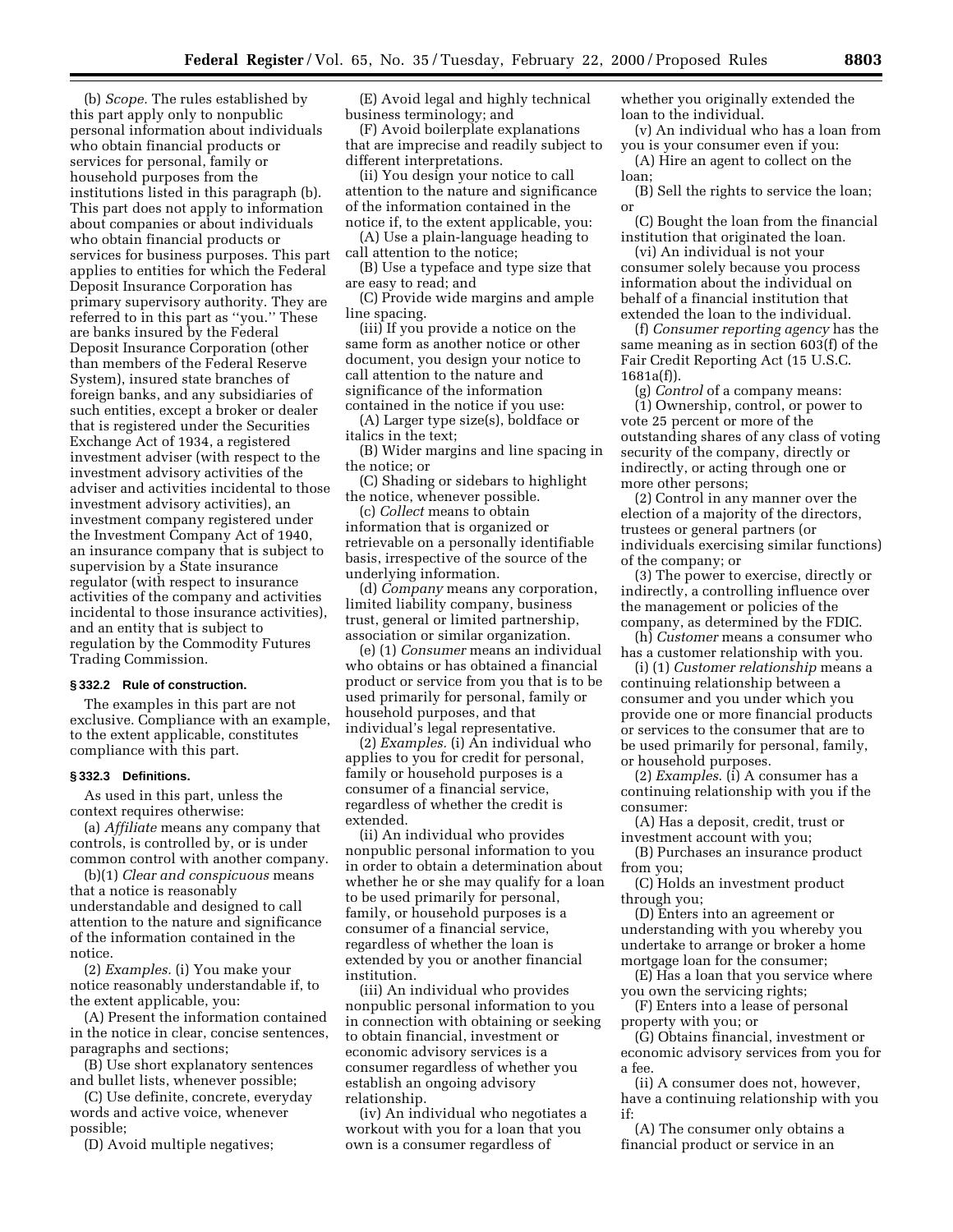isolated transaction, such as withdrawing cash from your ATM or purchasing a cashier's check or money order;

(B) You sell the consumer's loan and do not retain the rights to service that loan; or

(C) You sell the consumer airline tickets, travel insurance or traveler's checks in an isolated transaction.

(j) (1) *Financial institution* means any institution the business of which is engaging in activities that are financial in nature or incidental to such financial activities as described in section 4(k) of the Bank Holding Company Act of 1956 (12 U.S.C. 1843(k)).

(2) *Financial institution* does not include:

(i) Any person or entity with respect to any financial activity that is subject to the jurisdiction of the Commodity Futures Trading Commission under the Commodity Exchange Act (7 U.S.C. 1 *et seq.*);

(ii) The Federal Agricultural Mortgage Corporation or any entity chartered and operating under the Farm Credit Act of 1971 (12 U.S.C. 2001 *et seq.*); or

(iii) Institutions chartered by Congress specifically to engage in securitizations, secondary market sales (including sales of servicing rights) or similar transactions related to a transaction of a consumer, as long as such institutions do not sell or transfer nonpublic personal information to a nonaffiliated third party.

(k) (1) *Financial product or service* means any product or service that a financial holding company could offer by engaging in an activity that is financial in nature or incidental to such a financial activity under section 4(k) of the Bank Holding Company Act of 1956 (12 U.S.C. 1843(k)).

(2) *Financial service* includes your evaluation, brokerage or distribution of information that you collect in connection with a request or an application from a consumer for a financial product or service.

(l) *Government regulator* means:

(1) The Board of Governors of the Federal Reserve System;

(2) The Office of the Comptroller of the Currency;

(3) The Board of Directors of the

Federal Deposit Insurance Corporation; (4) The Director of the Office of Thrift Supervision;

(5) The National Credit Union Administration Board;

(6) The Securities and Exchange Commission;

(7) The Secretary of the Treasury, with respect to 31 U.S.C. Chapter 53, Subchapter II (Records and Reports on Monetary Instruments and Transactions) and 12 U.S.C. Chapter 21 (Financial Recordkeeping);

(8) A State insurance authority, with respect to any person domiciled in that insurance authority's State that is engaged in providing insurance; and

(9) The Federal Trade Commission.

(m) (1) *Nonaffiliated third party* means any person except:

(i) Your affiliate; or

(ii) A person employed jointly by you and any company that is not your affiliate (but *nonaffiliated third party* includes the other company that jointly employs the person).

(2) *Nonaffiliated third party* includes any company that is an affiliate by virtue of the direct or indirect ownership or control of the company by the financial institution or any affiliate of the financial institution in conducting merchant banking or investment banking activities of the type described in section  $4(k)(4)(H)$  or insurance company investment activities of the type described in section 4(k)(4)(I) of the Bank Holding Company Act (12 U.S.C. 1843(k)(4)(H) and (I)).

#### **Alternative A**

(n) (1) *Nonpublic personal information* means:

(i) Personally identifiable financial information; and

(ii) Any list, description or other grouping of consumers (and publicly available information pertaining to them) that is derived using any personally identifiable financial information.

(2) *Nonpublic personal information* does not include any list, description, or other grouping of consumers (and publicly available information pertaining to them) that is derived without using any personally identifiable financial information.

(3) *Example.* Nonpublic personal information includes any list of individuals' street addresses and telephone numbers that is derived using any information consumers provide to you on an application for a financial product or service.

(o) (1) *Personally identifiable financial information* means any information:

(i) Provided by a consumer to you to obtain a financial product or service from you;

(ii) Resulting from any transaction involving a financial product or service between you and a consumer; or

(iii) You otherwise obtain about a consumer in connection with providing a financial product or service to that consumer, other than publicly available information.

(2) *Examples*. (i) Personally identifiable financial information includes:

(A) Information a consumer provides to you on an application to obtain a loan, credit card, insurance or other financial product or service, including, among other things, medical information;

(B) Account balance information, payment history, overdraft history, and credit or debit card purchase information;

(C) The fact that an individual is or has been one of your customers or has obtained a financial product or service from you, unless that fact is derived using only publicly available information, such as government real estate records or bankruptcy records;

(D) Other information about your consumer if it is disclosed in a manner that indicates the individual is or has been your consumer;

(E) Any information provided by a consumer or otherwise obtained by you or your agent in connection with collecting on a loan or servicing a loan; and

(F) Information from a consumer report.

(ii) Personally identifiable financial information does not include a list of names and addresses of customers of an entity that is not a financial institution.

(p) (1) *Publicly available information* means any information that is lawfully made available to the general public that is obtained from:

(i) Federal, State, or local government records;

(ii) Widely distributed media; or (iii) Disclosures to the general public that are required to be made by Federal, State, or local law.

(2) *Examples*—(i) *Government records*. Publicly available information contained in government records includes information contained in government real estate records and security interest filings.

(ii) *Widely distributed media*. Publicly available information from widely distributed media includes information from a telephone book, a television or radio program, a newspaper or an Internet site that is available to the general public without requiring a password or similar restriction.

#### **Alternative B**

(n) (1) *Nonpublic personal information* means:

(i) Personally identifiable financial information; and

(ii) Any list, description or other grouping of consumers (and publicly available information pertaining to them) that is derived using any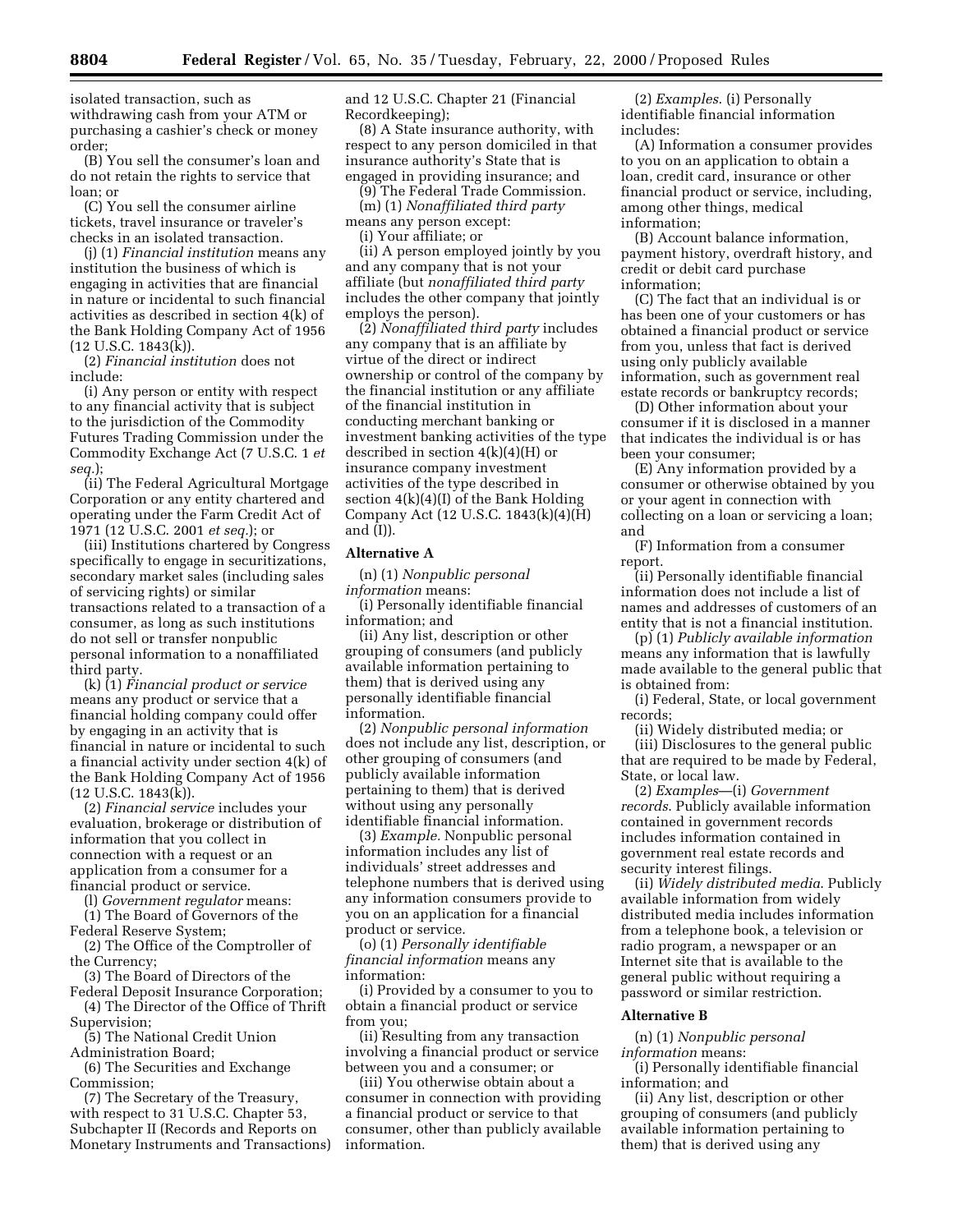personally identifiable financial information.

(2) *Nonpublic personal information* does not include:

(i) Publicly available information, except as provided in paragraph (n)(1)(ii) of this section; or

(ii) Any list, description, or other grouping of consumers (and publicly available information pertaining to them) that is derived without using any personally identifiable financial information.

(3) *Example.* Nonpublic personal information includes any list of individuals' street addresses and telephone numbers that is derived using personally identifiable financial information, such as account numbers.

(o) (1) *Personally identifiable financial information* means any information:

(i) Provided by a consumer to you to obtain a financial product or service from you;

(ii) About a consumer resulting from any transaction involving a financial product or service between you and a consumer; or

(iii) You otherwise obtain about a consumer in connection with providing a financial product or service to that consumer.

(2) *Examples*. (i) Personally identifiable financial information includes:

(A) Information a consumer provides to you on an application to obtain a loan, credit card, insurance or other financial product or service, including, among other things, medical information;

(B) Account balance information, payment history, overdraft history, and credit or debit card purchase information;

(C) The fact that an individual is or has been one of your customers or has obtained a financial product or service from you, unless that fact is derived using only publicly available information, such as government real estate records or bankruptcy records;

(D) Other information about your consumer if it is disclosed in a manner that indicates the individual is or has been your consumer;

(E) Any information provided by a consumer or otherwise obtained by you or your agent in connection with collecting on a loan or servicing a loan; and

(F) Information from a consumer report.

(ii) Personally identifiable financial information does not include a list of names and addresses of customers of an entity that is not a financial institution.

(p)(1) *Publicly available information* means any information that is lawfully made available to the general public from:

(i) Federal, State, or local government records;

(ii) Widely distributed media; or

(iii) Disclosures to the general public that are required to be made by Federal, State, or local law.

(2) *Examples*—(i) *Government records.* Publicly available information contained in government records includes information contained in government real estate records and security interest filings.

(ii) *Widely distributed media.* Publicly available information from widely distributed media includes information from a telephone book, a television or radio program, a newspaper or an Internet site that is available to the general public without requiring a password or similar restriction.

(q) *You* means a bank insured by the Federal Deposit Insurance Corporation (other than a member of the Federal Reserve System), an insured state branch of a foreign bank, and any subsidiary of either such entity except:

(1) A broker, as defined in 15 U.S.C. 78c(a)(4);

(2) A dealer, as defined in 15 U.S.C. 78c(a)(5);

(3) A person, to the extent that person is engaged in the business of insurance in a State as principal or agent and required to be licensed by the appropriate State insurance authority;

(4) An investment company, as

defined in 15 U.S.C. 80a–3(a)(1); or (5) An investment adviser, as defined in 15 U.S.C. 80b–2(a)(20).

#### **§ 332.4 Initial notice to consumers of privacy policies and practices required.**

(a) *When initial notice is required.* You must provide a clear and conspicuous notice that accurately reflects your privacy policies and practices to:

(1) An individual who becomes your customer, prior to the time that you establish a customer relationship, except as provided in paragraph (d)(2) of this section; and

(2) A consumer, prior to the time that you disclose any nonpublic personal information about the consumer to any nonaffiliated third party, if you make such a disclosure other than as authorized by §§ 332.10 and 332.11.

(b) *When initial notice to a consumer is not required.* You are not required to provide an initial notice to a consumer under paragraph (a)(1) of this section if:

(1) You do not disclose any nonpublic personal information about the consumer to any nonaffiliated third party, other than as authorized by §§ 332.10 and 332.11; and

(2) You do not have a customer relationship with the consumer.

(c) *When you establish a customer relationship*—(1) *General rule.* You establish a customer relationship at the time you and the consumer enter into a continuing relationship.

(2) *Examples.* You establish a customer relationship when the consumer:

(i) Opens a credit card account with you;

(ii) Executes the contract to open a deposit account with you, obtains credit from you, or purchases insurance from you;

(iii) Agrees to obtain financial, economic or investment advisory services from you for a fee; or

(iv) Becomes your client for the purpose of your providing credit counseling or tax preparation services.

(d) *How to provide notice*—(1) *General rule.* You must provide the privacy notice required by paragraph (a) of this section so that each consumer can reasonably be expected to receive actual notice in writing or, if the consumer agrees, in electronic form.

(2) *Exceptions to allow subsequent delivery of notice.* You may provide the initial notice required by paragraph (a)(1) of this section within a reasonable time after you establish a customer relationship if:

(i) You purchase a loan or assume a deposit liability from another financial institution and the customer of that loan or deposit account does not have a choice about your purchase or assumption; or

(ii) You and the consumer orally agree to enter into a customer relationship and the consumer agrees to receive the notice thereafter.

(3) *Oral description of notice insufficient.* You may not provide the initial notice required by paragraph (a) of this section solely by orally explaining, either in person or over the telephone, your privacy policies and practices.

(4) *Retention or accessibility of initial notice for customers.* For customers only, you must provide the initial notice required by paragraph (a)(1) of this section so that it can be retained or obtained at a later time by the customer, in a written form or, if the customer agrees, in electronic form.

(5) *Examples.* (i) You may reasonably expect that a consumer will receive actual notice of your privacy policies and practices if you:

(A) Hand-deliver a printed copy of the notice to the consumer;

(B) Mail a printed copy of the notice to the last known address of the consumer;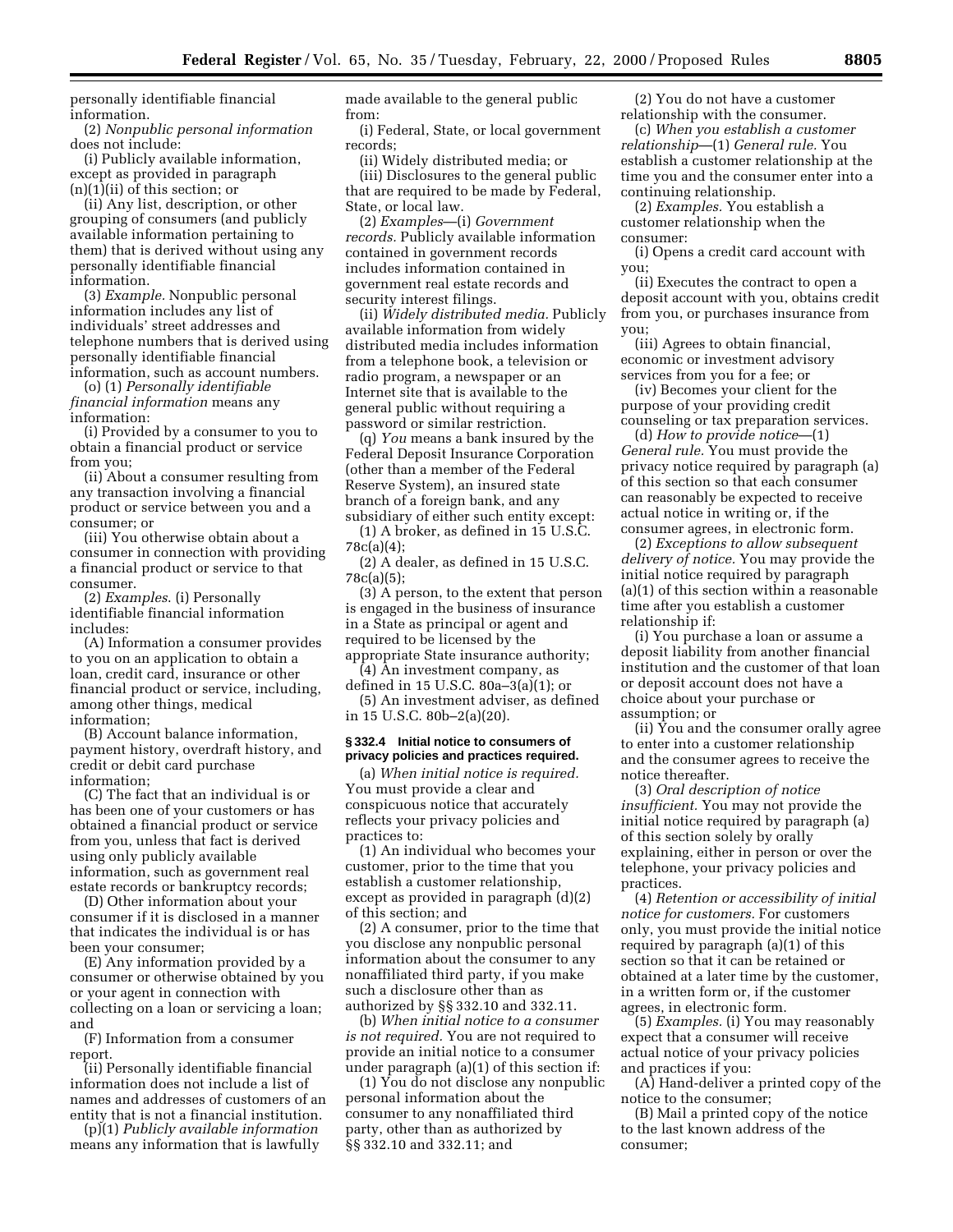(C) For the consumer who conducts transactions electronically, post the notice on the electronic site and require the consumer to acknowledge receipt of the notice as a necessary step to obtaining a particular financial product or service;

(D) For an isolated transaction with the consumer, such as an ATM transaction, post the notice on the ATM screen and require the consumer to acknowledge receipt of the notice as a necessary step to obtaining the particular financial product or service.

(ii) You may not, however, reasonably expect that a consumer will receive actual notice of your privacy policies and practices if you:

(A) Only post a sign in your branch or office or generally publish advertisements of your privacy policies and practices; or

(B) Send the notice via electronic mail to a consumer who obtains a financial product or service from you in person or through the mail and who does not agree to receive the notice electronically.

(iii) You provide the initial privacy notice to the customer so that it can be retained or obtained at a later time if you:

(A) Hand-deliver a printed copy of the notice to the customer;

(B) Mail a printed copy of the notice to the last known address of the customer upon request of the customer; or

(C) Maintain the notice on a web site (or a link to another web site) for the customer who obtains a financial product or service electronically and who agrees to receive the notice electronically.

#### **§ 332.5 Annual notice to customers required.**

(a) *General rule.* You must provide a clear and conspicuous notice to customers that accurately reflects your privacy policies and practices not less than annually during the continuation of the customer relationship. *Annually* means at least once in any period of 12 consecutive months during which that relationship exists.

(b) *How to provide notice.* You must provide the annual notice required by paragraph (a) of this section to a customer using a means permitted for providing the initial notice to that customer under § 332.4(d).

(c)(1) *Termination of customer relationship.* You are not required to provide an annual notice to a customer with whom you no longer have a continuing relationship.

(2) *Examples.* You no longer have a continuing relationship with an individual if:

(i) In the case of a deposit account, the account is dormant under your policies;

(ii) In the case of a closed-end loan, the consumer pays the loan in full, you charge off the loan, or you sell the loan without retaining servicing rights;

(iii) In the case of a credit card relationship or other open-end credit relationship, you no longer provide any statements or notices to the consumer concerning that relationship or you sell the credit card receivables without retaining servicing rights; or

(iv) For other types of relationships, you have not communicated with the consumer about the relationship for a period of 12 consecutive months, other than to provide annual notices of privacy policies and practices.

#### **§ 332.6 Information to be included in initial and annual notices of privacy policies and practices.**

(a) *General rule.* The initial and annual notices that you provide about your privacy policies and practices under §§ 332.4 and 332.5 must include each of the following items of information:

(1) The categories of nonpublic personal information about your consumers that you collect;

(2) The categories of nonpublic personal information about your consumers that you disclose;

(3) The categories of affiliates and nonaffiliated third parties to whom you disclose nonpublic personal information about your consumers, other than those parties to whom you disclose information under §§ 332.10 and 332.11;

(4) The categories of nonpublic personal information about your former customers that you disclose and the categories of affiliates and nonaffiliated third parties to whom you disclose nonpublic personal information about your former customers, other than those parties to whom you disclose information under §§ 332.10 and 332.11;

(5) If you disclose nonpublic personal information to a nonaffiliated third party under § 332.9 (and no other exception applies to that disclosure), a separate description of the categories of information you disclose and the categories of third parties with whom you have contracted;

(6) An explanation of the right under § 332.8(a) of the consumer to opt out of the disclosure of nonpublic personal information to nonaffiliated third parties, including the methods by which the consumer may exercise that right;

(7) Any disclosures that you make under section 603(d)(2)(A)(iii) of the Fair Credit Reporting Act (15 U.S.C.  $1681a(d)(2)(A(iii))$  (that is, notices regarding the ability to opt out of

disclosures of information among affiliates); and

(8) Your policies and practices with respect to protecting the confidentiality, security, and integrity of nonpublic personal information.

(b) *Description of nonaffiliated third parties subject to exceptions.* If you disclose nonpublic personal information about a consumer to third parties as authorized under §§ 332.10 and 332.11, you are not required to list those exceptions in the initial or annual privacy notices required by §§ 332.4 and 332.5. When describing the categories with respect to those parties, you are only required to state that you make disclosures to other nonaffiliated third parties as permitted by law.

(c) *Future disclosures.* Your notice may include:

(1) Categories of nonpublic personal information that you reserve the right to disclose in the future, but do not currently disclose; and

(2) Categories of affiliates or nonaffiliated third parties to whom you reserve the right in the future to disclose, but to whom you do not currently disclose, nonpublic personal information.

(d) *Examples*—(1) *Categories of nonpublic personal information that you collect.* You adequately categorize the nonpublic personal information you collect if you categorize the information according to the source of the information, such as application information, information about transactions (such as information regarding a deposit, loan, or credit card account), and consumer reports.

(2) *Categories of nonpublic personal information you disclose.* You adequately categorize nonpublic personal information you disclose if you categorize the information according to source, and provide illustrative examples of the content of the information. These might include application information, such as assets and income; identifying information, such as name, address, and social security number; and transaction information, such as information about account balance, payment history, parties to the transaction, and credit card usage; and information from consumer reports, such as a consumer's creditworthiness and credit history. You do not adequately categorize the information that you disclose if you use only general terms, such as transaction information about the consumer.

(3) *Categories of affiliates and nonaffiliated third parties to whom you disclose.* You adequately categorize the affiliates and nonaffiliated third parties to whom you disclose nonpublic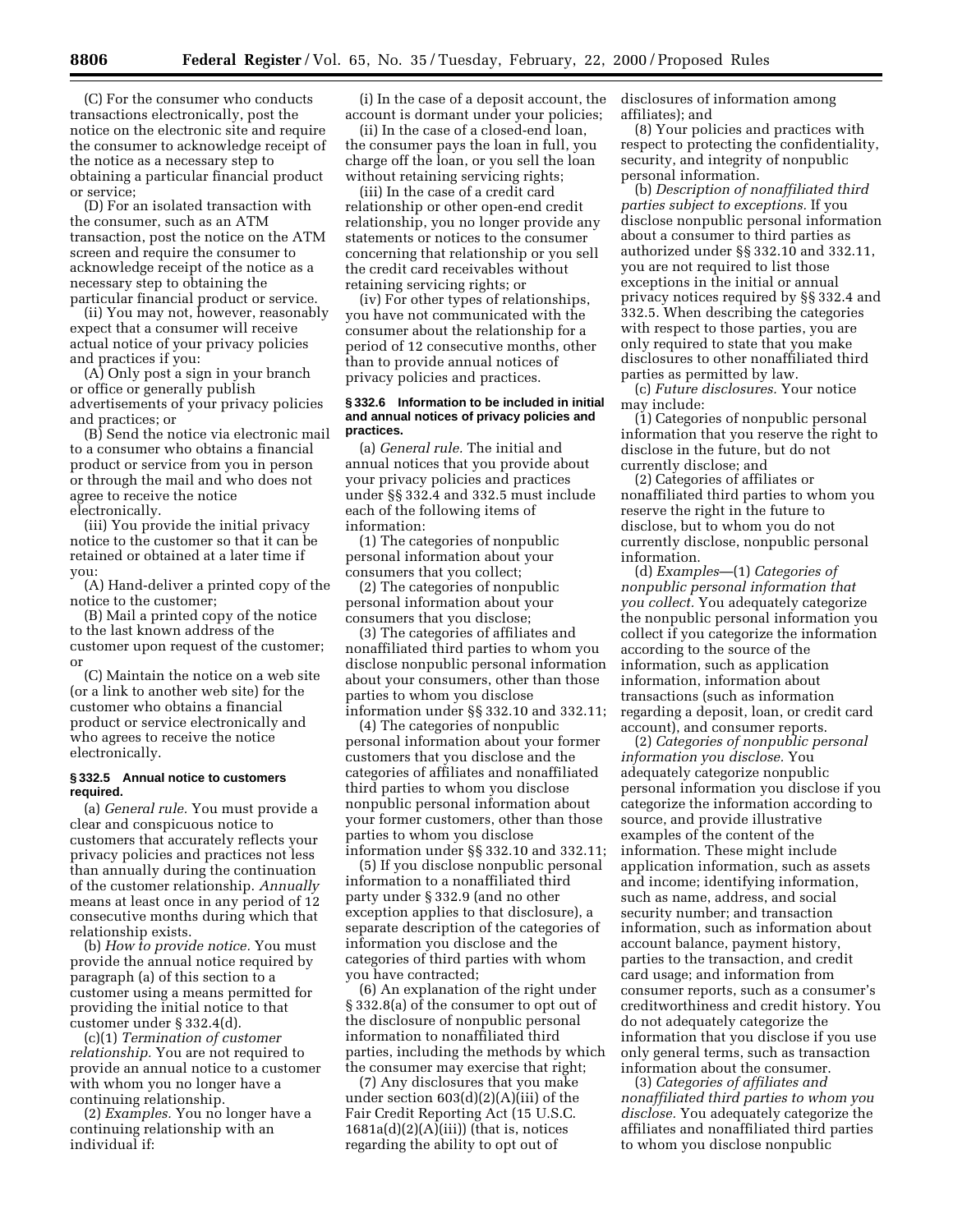personal information about consumers if you identify the types of businesses that they engage in. Types of businesses may be described by general terms only if you use illustrative examples of significant lines of business. For example, you may use the term ''financial products or services'' if you include appropriate examples of significant lines of businesses, such as consumer banking, mortgage lending, life insurance, or securities brokerage. You also may categorize the affiliates and nonaffiliated third parties to whom you disclose nonpublic personal information about consumers using more detailed categories.

(4) *Simplified notices.* If you do not disclose, and do not intend to disclose, nonpublic personal information to affiliates or nonaffiliated third parties, you may simply state that fact, in addition to the information you must provide under paragraphs (a)(1), (a)(8), and (b) of this section.

(5) *Confidentiality, security, and integrity.* You adequately describe your policies and practices with respect to protecting the confidentiality and security of nonpublic personal information if you explain who has access to the information and the circumstances under which the information may be accessed. You adequately describe your policies and practices with respect to protecting the integrity of nonpublic personal information if you explain measures you take to protect against reasonably anticipated threats or hazards. You are not required to describe technical information about the safeguards you use.

#### **§ 332.7 Limitation on disclosure of nonpublic personal information about consumers to nonaffiliated third parties.**

(a) (1) *Conditions for disclosure.* Except as otherwise authorized in this part, you may not, directly or through any affiliate, disclose any nonpublic personal information about a consumer to a nonaffiliated third party unless:

(i) You have provided to the consumer an initial notice as required under § 332.4;

(ii) You have provided to the consumer an opt out notice as required in § 332.8;

(iii) You have given the consumer a reasonable opportunity, before the time that you disclose the information to the nonaffiliated third party, to opt out of the disclosure; and

(iv) The consumer does not opt out.

(2) *Opt out definition.* Opt out means a direction by the consumer that you not disclose nonpublic personal information about that consumer to a nonaffiliated

third party, other than as permitted by §§ 332.9, 332.10, and 332.11.

(3) *Examples of reasonable opportunity to opt out*—(i) *By mail.* You provide a consumer with whom you have a customer relationship with a reasonable opportunity to opt out if you mail the notices required in paragraph (a)(1) of this section to the consumer and allow the consumer a reasonable period of time, such as 30 days, to opt out.

(ii) *Isolated transaction with a consumer.* For an isolated transaction, such as the purchase of a cashier's check by a consumer, you provide a reasonable opportunity to opt out if you provide the consumer with the required notices at the time of the transaction and request that the consumer decide, as a necessary part of the transaction, whether to opt out before completing the transaction.

(b) *Application of opt out to all consumers and all nonpublic personal information.* (1) You must comply with this section regardless of whether you and the consumer have established a customer relationship.

(2) Unless you comply with this section, you may not, directly or through any affiliate, disclose any nonpublic personal information about a consumer that you have collected, regardless of whether you collected the information before or after receiving the direction to opt out from the consumer.

(c) *Partial opt out.* You may allow a consumer to select certain nonpublic personal information or certain nonaffiliated third parties with respect to which the consumer wishes to opt out.

#### **§ 332.8 Form and method of providing opt out notice to consumers.**

(a) (1) *Form of opt out notice.* You must provide a clear and conspicuous notice to each of your consumers that accurately explains the right to opt out under § 332.7(a)(1). The notice must state:

(i) That you disclose or reserve the right to disclose nonpublic personal information about your consumer to a nonaffiliated third party;

(ii) That the consumer has the right to opt out of that disclosure; and

(iii) A reasonable means by which the consumer may exercise the opt out right.

(2) *Examples.* (i) You provide adequate notice that the consumer can opt out of the disclosure of nonpublic personal information to a nonaffiliated third party if you identify all of the categories of nonpublic personal information that you disclose or reserve the right to disclose to nonaffiliated

third parties as described in § 332.6 and state that the consumer can opt out of the disclosure of that information.

(ii) You provide a reasonable means to exercise an opt out right if you:

(A) Designate check-off boxes in a prominent position on the relevant forms with the opt out notice;

(B) Include a reply form together with the opt out notice; or

(C) Provide an electronic means to opt out, such as a form that can be sent via electronic mail or a process at your web site, if the consumer agrees to the electronic delivery of information.

(iii) You *do not* provide a reasonable means of opting out if the only means of opting out is for the consumer to write his or her own letter to exercise that opt out right.

(b) *How to provide opt out notice*—(1) *Delivery of notice.* You must provide the opt out notice required by paragraph (a) of this section in a manner so that each consumer can reasonably be expected to receive actual notice in writing or, if the consumer agrees, in electronic form. If you and the consumer orally agree to enter into a customer relationship, you may provide the opt out notice required by paragraph (a) of this section within a reasonable time thereafter if the consumer agrees.

(2) *Oral description of opt out right insufficient.* You may not provide the opt out notice solely by orally explaining, either in person or over the telephone, the right of the consumer to opt out.

(3) *Same form as initial notice permitted.* You may provide the opt out notice together with or on the same written or electronic form as the initial notice you provide in accordance with § 332.4.

(4) *Initial notice required when opt out notice delivered subsequent to initial notice.* If you provide the opt out notice at a later time than required for the initial notice in accordance with § 332.4, you must also include a copy of the initial notice in writing or, if the consumer agrees, in an electronic form with the opt out notice.

(c) *Notice of change in terms*—(1) *General rule.* Except as otherwise authorized in this part, you must not, directly or through any affiliate, disclose any nonpublic personal information about a consumer to a nonaffiliated third party other than as described in the initial notice that you provided to the consumer under § 332.4, unless:

(i) You have provided to the consumer a revised notice that accurately describes your policies and practices;

(ii) You have provided to the consumer a new opt out notice;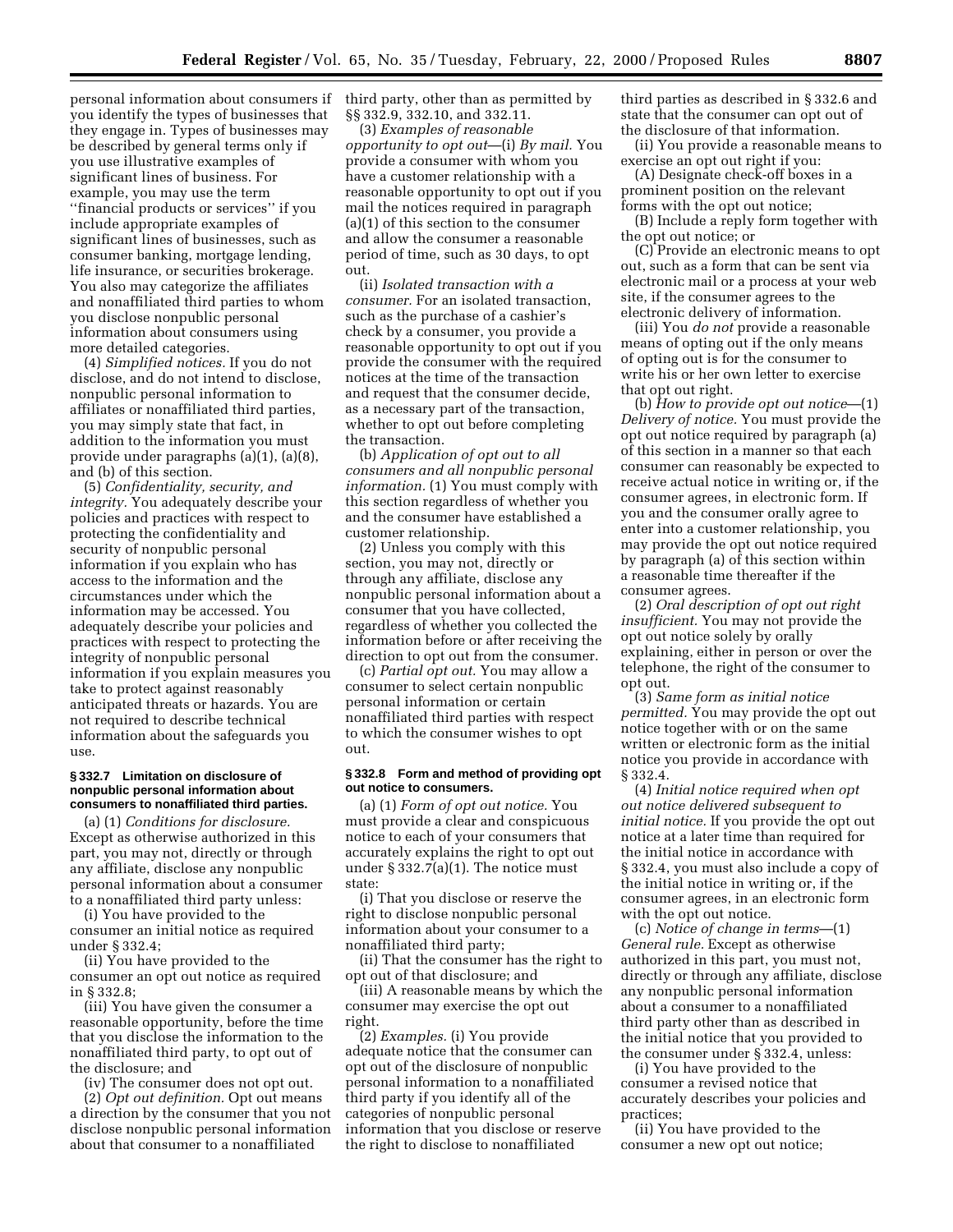(iii) You have given the consumer a reasonable opportunity, before the time that you disclose the information to the nonaffiliated third party, to opt out of the disclosure; and

(iv) The consumer does not opt out. (2) *How to provide notice of change in terms.* You must provide the revised notice of your policies and practices and opt out notice to a consumer using the means permitted for providing the initial notice and opt out notice to that consumer under § 332.4(d) and paragraph (b) of this section, respectively.

(3) *Examples.* (i) Except as otherwise permitted by §§ 332.9, 332.10, and 332.11, a change-in-terms notice is required if you:

(A) Disclose a new category of nonpublic personal information to any nonaffiliated third party; or

(B) Disclose nonpublic personal information to a new category of nonaffiliated third party.

(ii) A change-in-terms notice is not required if you disclose nonpublic personal information to a new nonaffiliated third party that is adequately described by your prior notice.

(d) *Continuing right to opt out.* A consumer may exercise the right to opt out at any time, and upon receiving the opt out direction you must comply with that direction as soon as reasonably practicable.

(e) *Duration of consumer's opt out direction.* A consumer's direction to opt out under this section is effective until revoked by the consumer in writing, or if the consumer agrees, in electronic form.

#### **§ 332.9 Exception to opt out requirements for service providers and joint marketing.**

(a) *General rule.* The opt out requirements in §§ 332.7 and 332.8 do not apply when you provide nonpublic personal information about a consumer to a nonaffiliated third party to perform services for you or functions on your behalf, if you:

(1) Provide the initial notice in accordance with § 332.4; and

(2) Enter into a contractual agreement with the third party that:

(i) Requires the third party to maintain the confidentiality of the information to at least the same extent that you must maintain that confidentiality under this part; and

(ii) Limits the third party's use of information you disclose solely to the purposes for which the information is disclosed or as otherwise permitted by §§ 332.10 and 332.11 of this part.

(b) *Service may include joint marketing.* The services performed for you by a nonaffiliated third party under paragraph (a) of this section may include marketing of your own products or services or marketing of financial products or services offered pursuant to joint agreements between you and one or more financial institutions.

(c) *Definition of joint agreement.* For purposes of this section, *joint agreement* means a written contract pursuant to which you and one or more financial institutions jointly offer, endorse, or sponsor a financial product or service.

#### **§ 332.10 Exceptions to notice and opt out requirements for processing and servicing transactions.**

(a) *Exceptions for processing transactions at consumer's request.* The requirements for initial notice in § 332.4(a)(2), the opt out in §§ 332.7 and 332.8 and service providers and joint marketing in § 332.9 do not apply if you disclose nonpublic personal information:

(1) As necessary to effect, administer, or enforce a transaction requested or authorized by the consumer;

(2) To service or process a financial product or service requested or authorized by the consumer;

(3) To maintain or service the consumer's account with you, or with another entity as part of a private label credit card program or other extension of credit on behalf of such entity; or

(4) In connection with a proposed or actual securitization, secondary market sale (including sales of servicing rights) or similar transaction related to a transaction of the consumer.

(b) *Necessary to effect, administer, or enforce a transaction* means that the disclosure is:

(1) Required, or is one of the lawful or appropriate methods, to enforce your rights or the rights of other persons engaged in carrying out the financial transaction or providing the product or service; or

(2) Required, or is a usual, appropriate, or acceptable method:

(i) To carry out the transaction or the product or service business of which the transaction is a part, and record, service or maintain the consumer's account in the ordinary course of providing the financial service or financial product;

(ii) To administer or service benefits or claims relating to the transaction or the product or service business of which it is a part;

(iii) To provide a confirmation, statement or other record of the transaction, or information on the status or value of the financial service or financial product to the consumer or the consumer's agent or broker;

(iv) To accrue or recognize incentives or bonuses associated with the

transaction that are provided by you or any other party;

(v) To underwrite insurance at the consumer's request or for reinsurance purposes, or for any of the following purposes as they relate to a consumer's insurance: account administration, reporting, investigating, or preventing fraud or material misrepresentation, processing premium payments, processing insurance claims, administering insurance benefits (including utilization review activities), participating in research projects, or as otherwise required or specifically permitted by Federal or State law;

(vi) In connection with settling a transaction, including:

(A) The authorization, billing, processing, clearing, transferring, reconciling or collection of amounts charged, debited, or otherwise paid using a debit, credit or other payment card, check or account number, or by other payment means;

(B) The transfer of receivables, accounts, or interests therein; or (C) The audit of debit, credit, or other

payment information.

#### **§ 332.11 Other exceptions to notice and opt out requirements.**

(a) *Exceptions to opt out requirements.* The requirements for initial notice to consumers in § 332.4(a)(2), the opt out in §§ 332.7 and 332.8 and service providers and joint marketing in § 332.9 do not apply when you disclose nonpublic personal information:

(1) With the consent or at the direction of the consumer, provided that the consumer has not revoked the consent or direction;

(2) (i) To protect the confidentiality or security of your records pertaining to the consumer, service, product, or transaction;

(ii) To protect against or prevent actual or potential fraud, unauthorized transactions, claims, or other liability;

(iii) For required institutional risk control or for resolving consumer disputes or inquiries;

(iv) To persons holding a legal or beneficial interest relating to the consumer; or

(v) To persons acting in a fiduciary or representative capacity on behalf of the consumer;

(3) To provide information to insurance rate advisory organizations, guaranty funds or agencies, agencies that are rating you, persons that are assessing your compliance with industry standards, and your attorneys, accountants, and auditors;

(4) To the extent specifically permitted or required under other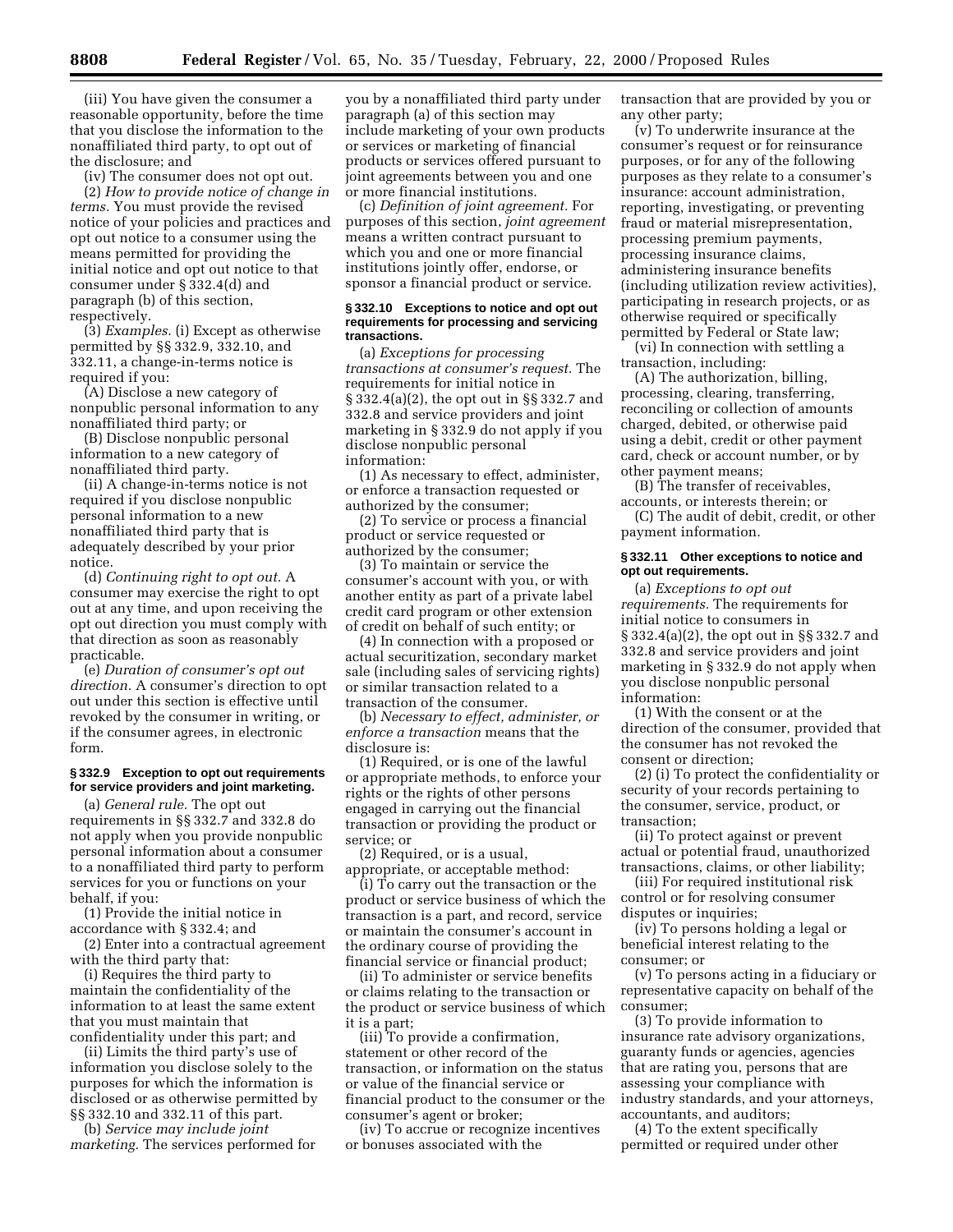provisions of law and in accordance with the Right to Financial Privacy Act of 1978 (12 U.S.C. 3401 *et seq.*), to law enforcement agencies (including government regulators), self-regulatory organizations, or for an investigation on a matter related to public safety;

(5) (i) To a consumer reporting agency in accordance with the Fair Credit Reporting Act (15 U.S.C. 1681 *et seq.*); or

(ii) From a consumer report reported by a consumer reporting agency;

(6) In connection with a proposed or actual sale, merger, transfer, or exchange of all or a portion of a business or operating unit if the disclosure of nonpublic personal information concerns solely consumers of such business or unit; or

(7) (i) To comply with Federal, State, or local laws, rules and other applicable legal requirements;

(ii) To comply with a properly authorized civil, criminal or regulatory investigation, or subpoena or summons by Federal, State, or local authorities; or

(iii) To respond to judicial process or government regulatory authorities having jurisdiction over you for examination, compliance or other purposes as authorized by law.

(b) *Examples of consent and revocation of consent.* (1) A consumer may specifically consent to your disclosure to a nonaffiliated insurance company of the fact that the consumer has applied to you for a mortgage so that the insurance company can offer homeowner's insurance to the consumer.

(2) A consumer may revoke consent by subsequently exercising the right to opt out of future disclosures of nonpublic personal information as permitted under § 332.8(d).

#### **§ 332.12 Limits on redisclosure and reuse of information.**

(a) *Limits on your redisclosure and reuse.* (1) Except as otherwise provided in this part, if you receive nonpublic personal information about a consumer from a nonaffiliated financial institution, you must not, directly or through an affiliate, disclose the information to any other person that is not affiliated with either you or the other financial institution, unless the disclosure would be lawful if the financial institution made it directly to such other person.

(2) You may use nonpublic personal information about a consumer that you receive from a nonaffiliated financial institution in accordance with an exception under §§ 332.9, 332.10, or 332.11 only for the purpose of that exception.

(b) *Limits on redisclosure and the reuse by other persons.* (1) Except as otherwise provided in this part, if you disclose nonpublic personal information about a consumer to a nonaffiliated third party, that party must not, directly or through an affiliate, disclose the information to any other person that is a nonaffiliated third party of both you and that party, unless the disclosure would be lawful if you made it directly to such other person.

(2) A nonaffiliated third party may use nonpublic personal information about a consumer that it receives from you in accordance with an exception under §§ 332.9, 332.10, or 332.11 only for the purpose of that exception.

#### **§ 332.13 Limits on sharing of account number information for marketing purposes.**

You must not, directly or through an affiliate, disclose, other than to a consumer reporting agency, an account number or similar form of access number or access code for a credit card account, deposit account or transaction account of a consumer to any nonaffiliated third party for use in telemarketing, direct mail marketing or other marketing through electronic mail to the consumer.

#### **§ 32.14 Protection of Fair Credit Reporting Act.**

Nothing in this part shall be construed to modify, limit, or supersede the operation of the Fair Credit Reporting Act (15 U.S.C. 1681 *et seq.*), and no inference shall be drawn on the basis of the provisions of this part regarding whether information is transaction or experience information under section 603 of that Act.

#### **§ 332.15 Relation to State laws.**

(a) *In general.* This part shall not be construed as superseding, altering, or affecting any statute, regulation, order or interpretation in effect in any State, except to the extent that such State statute, regulation, order or interpretation is inconsistent with the provisions of this part, and then only to the extent of the inconsistency.

(b) *Greater protection under State law.* For purposes of this section, a State statute, regulation, order or interpretation is not inconsistent with the provisions of this part if the protection such statute, regulation, order or interpretation affords any consumer is greater than the protection provided under this part, as determined by the Federal Trade Commission, after consultation with the FDIC, on the Federal Trade Commission's own motion or upon the petition of any interested party.

#### **§ 332.16 Effective date; transition rule.**

(a) *Effective date.* This part is effective November 13, 2000.

(b) *Notice requirement for consumers who were customers on the effective date.* No later than 30 days after the effective date of this part, you must provide an initial notice, as required by § 332.4, to consumers who were your customers on the effective date of this part.

By order of the Board of Directors.

Federal Deposit Insurance Corporation. Dated at Washington, DC, this 9th day of February, 2000.

#### **Robert E. Feldman,**

*Executive Secretary.*

#### **OFFICE OF THRIFT SUPERVISION**

#### *12 CFR Chapter V*

*Authority and Issuance*

For the reasons set out in the joint preamble, OTS proposes to amend Chapter V of Title 12 of the Code of Federal regulations by adding part 573 to read as follows:

#### **PART 573—PRIVACY OF CONSUMER FINANCIAL INFORMATION**

Sec.

- 573.1 Purpose and scope.
- 573.2 Rule of construction.
- 573.3 Definitions.
- 573.4 Initial notice to consumers of privacy policies and practices required.
- 573.5 Annual notice to customers required.
- 573.6 Information to be included in initial and annual notices of privacy policies and practices.
- 573.7 Limitation on disclosure of nonpublic personal information about consumers to nonaffiliated third parties.
- 573.8 Form and method of providing opt out notice to consumers.
- 573.9 Exception to opt out requirements for service providers and joint marketing.
- 573.10 Exceptions to notice and opt out requirements for processing and servicing transactions.
- 573.11 Other exceptions to notice and opt out requirements.
- 573.12 Limits on redisclosure and reuse of information.
- 573.13 Limits on sharing of account number information for marketing purposes.
- 573.14 Protection of Fair Credit Reporting Act.
- 573.15 Relation to State laws.
- 573.16 Effective date; transition rule.

**Authority:** 12 U.S.C. 1462a, 1463, 1464, 1828; 15 U.S.C. 6801 *et seq.*

#### **§ 573.1 Purpose and scope.**

(a) *Purpose.* This part governs the treatment of nonpublic personal information about consumers by the financial institutions listed in paragraph (b) of this section. This part: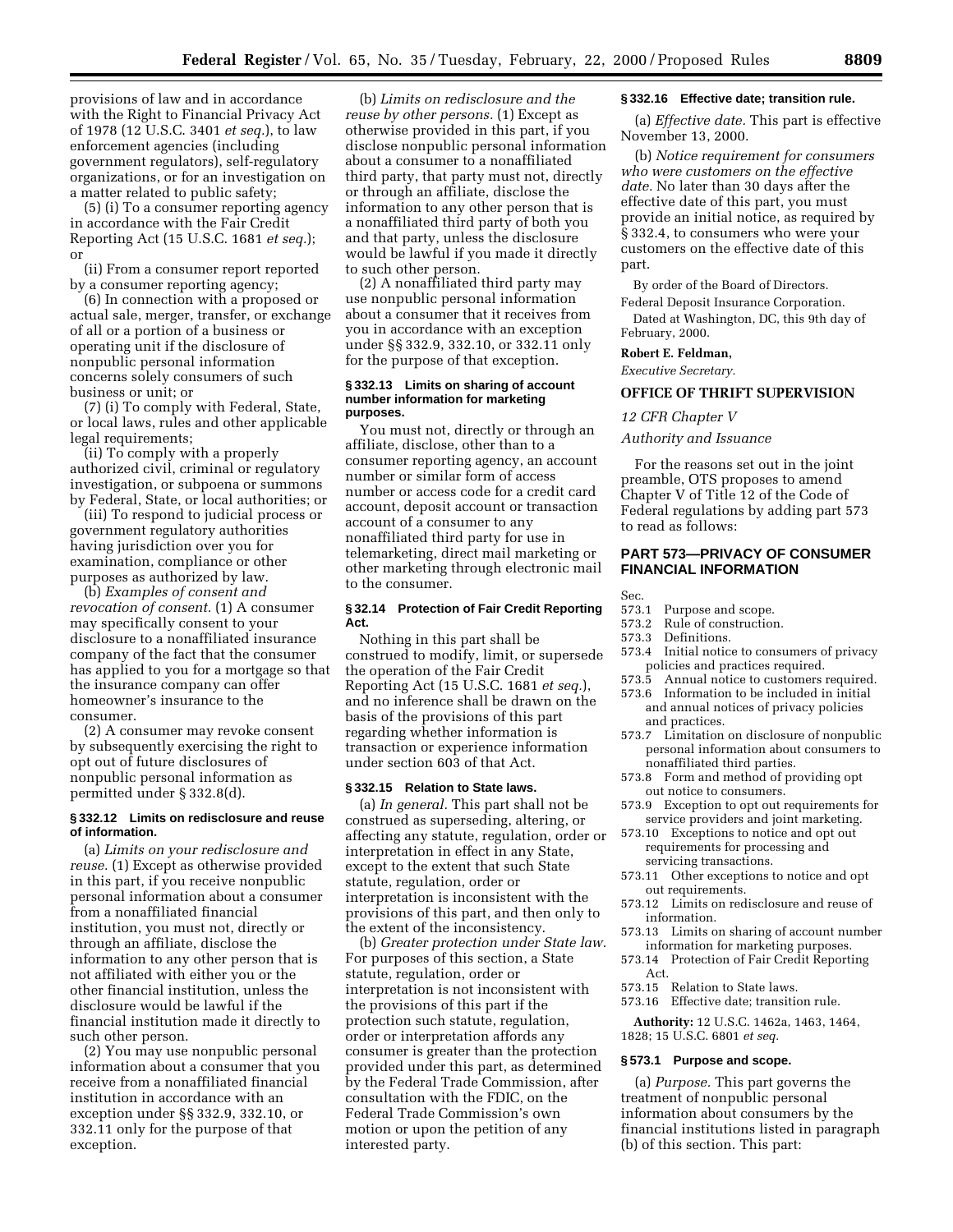(1) Requires a financial institution to provide notice to consumers about its privacy policies and practices;

(2) Describes the conditions under which a financial institution may disclose nonpublic personal information about consumers to nonaffiliated third parties; and

(3) Provides a method for consumers to prevent a financial institution from disclosing that information to most nonaffiliated third parties by ''opting out'' of that disclosure, subject to the exceptions in §§ 573.9, 573.10, and 573.11.

(b) *Scope.* The rules established by this part apply only to nonpublic personal information about individuals who obtain financial products or services for personal, family or household purposes from the institutions listed below. This part does not apply to information about companies or about individuals who obtain financial products or services for business purposes. This part applies to savings associations whose deposits are insured by the Federal Deposit Insurance Corporation, and any subsidiaries of such savings associations, but not to subsidiaries that are brokers, dealers, persons providing insurance, investment companies, or investment advisers. This part refers to these entities as ''you.''

#### **§ 573.2 Rule of construction.**

The examples in this part are not exclusive. Compliance with an example, to the extent applicable, constitutes compliance with this part.

#### **§ 573.3 Definitions.**

As used in this part, unless the context requires otherwise:

(a) *Affiliate* means any company that controls, is controlled by, or is under common control with another company.

(b) (1) *Clear and conspicuous* means that a notice is reasonably understandable and designed to call attention to the nature and significance of the information contained in the notice.

(2) *Examples.* (i) You make your notice reasonably understandable if, to the extent applicable, you:

(A) Present the information contained in the notice in clear, concise sentences, paragraphs and sections;

(B) Use short explanatory sentences and bullet lists, whenever possible;

(C) Use definite, concrete, everyday words and active voice, whenever possible;

(D) Avoid multiple negatives;

(E) Avoid legal and highly technical business terminology; and

(F) Avoid boilerplate explanations that are imprecise and readily subject to different interpretations.

(ii) You design your notice to call attention to the nature and significance of the information contained in it if, to the extent applicable, you:

(A) Use a plain-language heading to call attention to the notice;

(B) Use a typeface and type size that are easy to read; and

(C) Provide wide margins and ample line spacing.

(iii) If you provide a notice on the same form as another notice or other document, you design your notice to call attention to the nature and significance of the information contained in the notice if you use:

(A) Larger type size(s), boldface or italics in the text;

(B) Wider margins and line spacing in the notice; or

(C) Shading or sidebars to highlight the notice, whenever possible.

(c) *Collect* means to obtain information that is organized or retrievable on a personally identifiable basis, irrespective of the source of the underlying information.

(d) *Company* means any corporation, limited liability company, business trust, general or limited partnership, association or similar organization.

(e) (1) *Consumer* means an individual who obtains or has obtained a financial product or service from you that is to be used primarily for personal, family or household purposes, and that individual's legal representative.

(2) *Examples.* (i) An individual who applies to you for credit for personal, family or household purposes is a consumer of a financial service, regardless of whether the credit is extended.

(ii) An individual who provides nonpublic personal information to you in order to obtain a determination about whether he or she may qualify for a loan to be used primarily for personal, family or household purposes is a consumer of a financial service, regardless of whether the loan is extended by you or another financial institution.

(iii) An individual who provides nonpublic personal information to you in connection with obtaining or seeking to obtain financial, investment or economic advisory services is a consumer regardless of whether you establish an ongoing advisory relationship.

(iv) An individual who negotiates a workout with you for a loan that you own is a consumer regardless of whether you originally extended the loan to the individual.

(v) An individual who has a loan from you is your consumer even if you:

(A) Hire an agent to collect on the loan;

(B) Sell the rights to service the loan; or

(C) Bought the loan from the financial institution that originated the loan.

(vi) An individual is not your consumer solely because you process information about the individual on behalf of a financial institution that extended the loan to the individual.

(f) *Consumer reporting agency* has the same meaning as in section 603(f) of the Fair Credit Reporting Act (15 U.S.C. 1681a(f)).

(g) *Control* of a company means: (1) Ownership, control, or power to vote 25 percent or more of the outstanding shares of any class of voting security of the company, directly or indirectly, or acting through one or more other persons;

(2) Control in any manner over the election of a majority of the directors, trustees or general partners (or individuals exercising similar functions) of the company; or

(3) The power to exercise, directly or indirectly, a controlling influence over the management or policies of the company, as determined by OTS.

(h) *Customer* means a consumer who has a customer relationship with you.

(i) (1) *Customer relationship* means a continuing relationship between a consumer and you under which you provide one or more financial products or services to the consumer that are to be used primarily for personal, family, or household purposes.

(2) *Examples*. (i) A consumer has a continuing relationship with you if the consumer:

(A) Has a deposit, credit, trust, or investment account with you;

(B) Purchases an insurance product from you;

(C) Holds an investment product through you;

(D) Enters into an agreement or understanding with you whereby you undertake to arrange or broker a home mortgage loan for the consumer;

(E) Has a loan that you service where you own the servicing rights;

(F) Enters into a lease of personal property with you; or

(G) Obtains financial, investment or economic advisory services from you for a fee.

(ii) A consumer does not, however, have a continuing relationship with you if:

(A) The consumer only obtains a financial product or service in an isolated transaction, such as withdrawing cash from your ATM or purchasing a cashier's check or money order;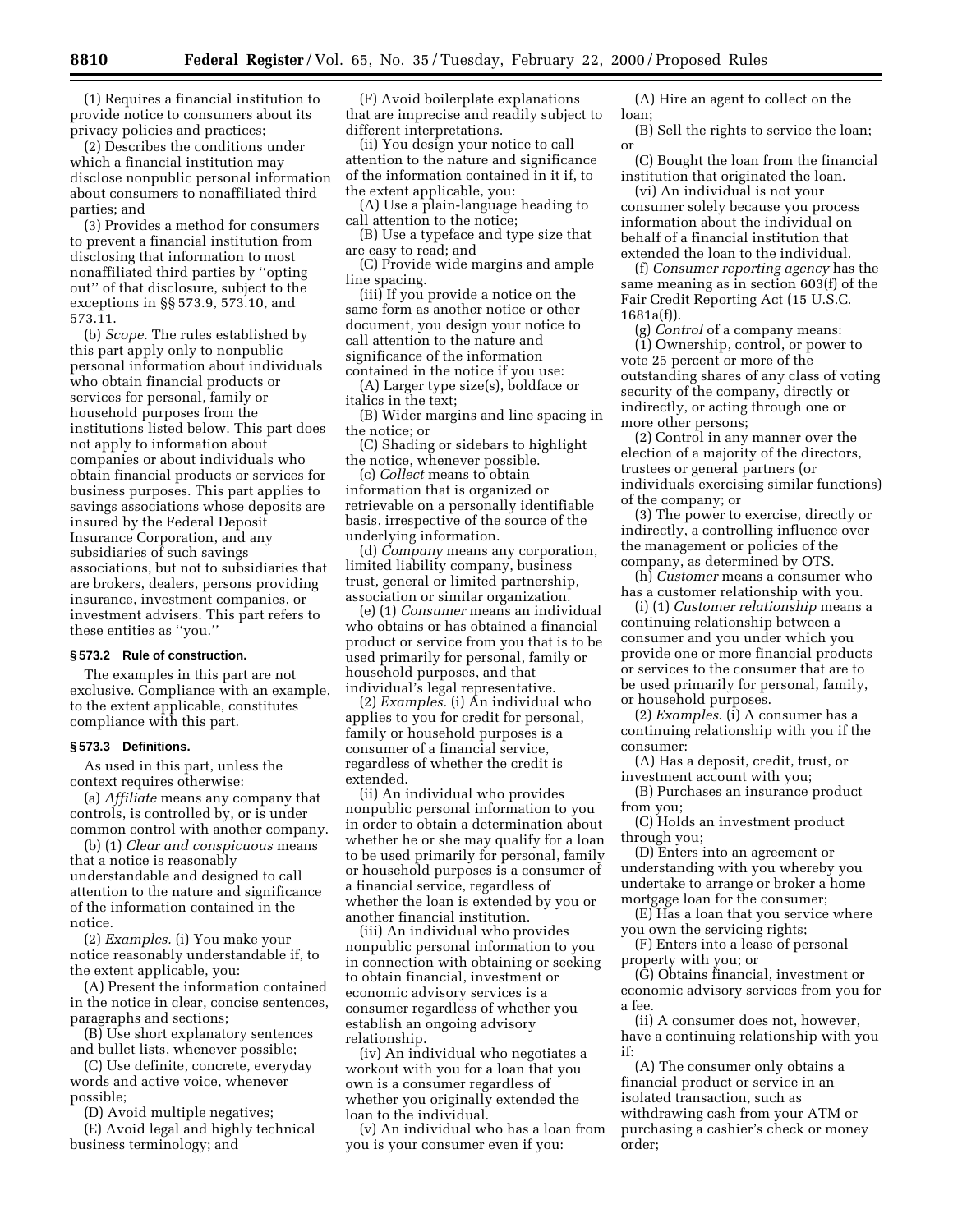(B) You sell the consumer's loan and do not retain the rights to service that loan; or

(C) You sell the consumer travel insurance or traveler's checks in an isolated transaction.

(j) (1) *Financial institution* means any institution the business of which is engaging in activities that are financial in nature or incidental to such financial activities as described in section 4(k) of the Bank Holding Company Act of 1956 (12 U.S.C. 1843(k)).

(2) *Financial institution* does not include:

(i) Any person or entity with respect to any financial activity that is subject to the jurisdiction of the Commodity Futures Trading Commission under the Commodity Exchange Act (7 U.S.C. 1 *et seq.*);

(ii) The Federal Agricultural Mortgage Corporation or any entity chartered and operating under the Farm Credit Act of 1971 (12 U.S.C. 2001 *et seq.*); or

(iii) Institutions chartered by Congress specifically to engage in securitizations, secondary market sales (including sales of servicing rights), or similar transactions related to a transaction of a consumer, as long as such institutions do not sell or transfer nonpublic personal information to a nonaffiliated third party.

(k) (1) *Financial product or service* means any product or service that a financial holding company could offer by engaging in an activity that is financial in nature or incidental to such a financial activity under section 4(k) of the Bank Holding Company Act of 1956  $(12 \text{ U.S.C. } 1843 \text{ (k)}).$ 

(2) *Financial service* includes your evaluation, brokerage or distribution of information that you collect in connection with a request or an application from a consumer for a financial product or service.

(l) *Government regulator* means:

(1) The Board of Governors of the Federal Reserve System;

(2) The Office of the Comptroller of the Currency;

(3) The Board of Directors of the Federal Deposit Insurance Corporation;

(4) The Director of the Office of Thrift Supervision;

(5) The National Credit Union Administration Board;

(6) The Securities and Exchange Commission;

(7) The Secretary of the Treasury, with respect to 31 U.S.C. Chapter 53, Subchapter II (Records and Reports on Monetary Instruments and Transactions) and 12 U.S.C. Chapter 21 (Financial Recordkeeping);

(8) A State insurance authority, with respect to any person domiciled in that insurance authority's State that is engaged in providing insurance; and

(9) The Federal Trade Commission.

(m) (1) *Nonaffiliated third party* means any person except:

(i) Your affiliate; or

(ii) A person employed jointly by you and any company that is not your affiliate (but *nonaffiliated third party* includes the other company that jointly employs the person).

(2) *Nonaffiliated third party* includes any company that is an affiliate by virtue of the direct or indirect ownership or control of the company by the financial institution or any affiliate of the financial institution in conducting merchant banking or investment banking activities of the type described in section  $4(k)(4)(H)$  or insurance company investment activities of the type described in section 4(k)(4)(I) of the Bank Holding Company Act (12 U.S.C. 1843(k)(4)(H) and  $(I)$ .

#### **Alternative A**

(n) (1) *Nonpublic personal*

*information* means: (i) Personally identifiable financial

information; and (ii) Any list, description or other

grouping of consumers (and publicly available information pertaining to them) that is derived using any personally identifiable financial information.

(2) *Nonpublic personal information* does not include any list, description, or other grouping of consumers (and publicly available information pertaining to them) that is derived without using any personally identifiable financial information.

(3) *Example*. Nonpublic personal information includes any list of individuals' street addresses and telephone numbers that is derived using any information consumers provide to you on an application for a financial product or service.

(o) (1) *Personally identifiable financial information* means any information:

(i) Provided by a consumer to you to obtain a financial product or service from you;

(ii) Resulting from any transaction involving a financial product or service between you and a consumer; or

(iii) You otherwise obtain about a consumer in connection with providing a financial product or service to that consumer, other than publicly available information.

(2) *Examples.* (i) Personally identifiable financial information includes:

(A) Information a consumer provides to you on an application to obtain a

loan, credit card, insurance or other financial product or service, including, among other things, medical information;

(B) Account balance information, payment history, overdraft history, and credit or debit card purchase information;

(C) The fact that an individual is or has been one of your customers or has obtained a financial product or service from you, unless that fact is derived using only publicly available information, such as government real estate records or bankruptcy records;

(D) Other information about your consumer if it is disclosed in a manner that indicates the individual is or has been your consumer;

(E) Any information provided by a consumer or otherwise obtained by you or your agent in connection with collecting on a loan or servicing a loan; and

(F) Information from a consumer report.

(ii) Personally identifiable financial information does not include a list of names and addresses of customers of an entity that is not a financial institution.

(p) (1) *Publicly available information* means any information that is lawfully made available to the general public you obtain from:

(i) Federal, State or local government records;

(ii) Widely distributed media; or

(iii) Disclosures to the general public that are required to be made by Federal, State or local law.

(2) *Examples—*(i) *Government records.* Publicly available information contained in government records includes information contained in government real estate records and security interest filings.

(ii) *Widely distributed media.* Publicly available information from widely distributed media includes information from a telephone book, a television or radio program, a newspaper or an Internet site that is available to the general public without requiring a password or similar restriction.

#### **Alternative B**

(n) (1) *Nonpublic personal information* means:

(i) Personally identifiable financial information; and

(ii) Any list, description, or other grouping of consumers (and publicly available information pertaining to them) that is derived using any personally identifiable financial information.

(2) *Nonpublic personal information* does not include: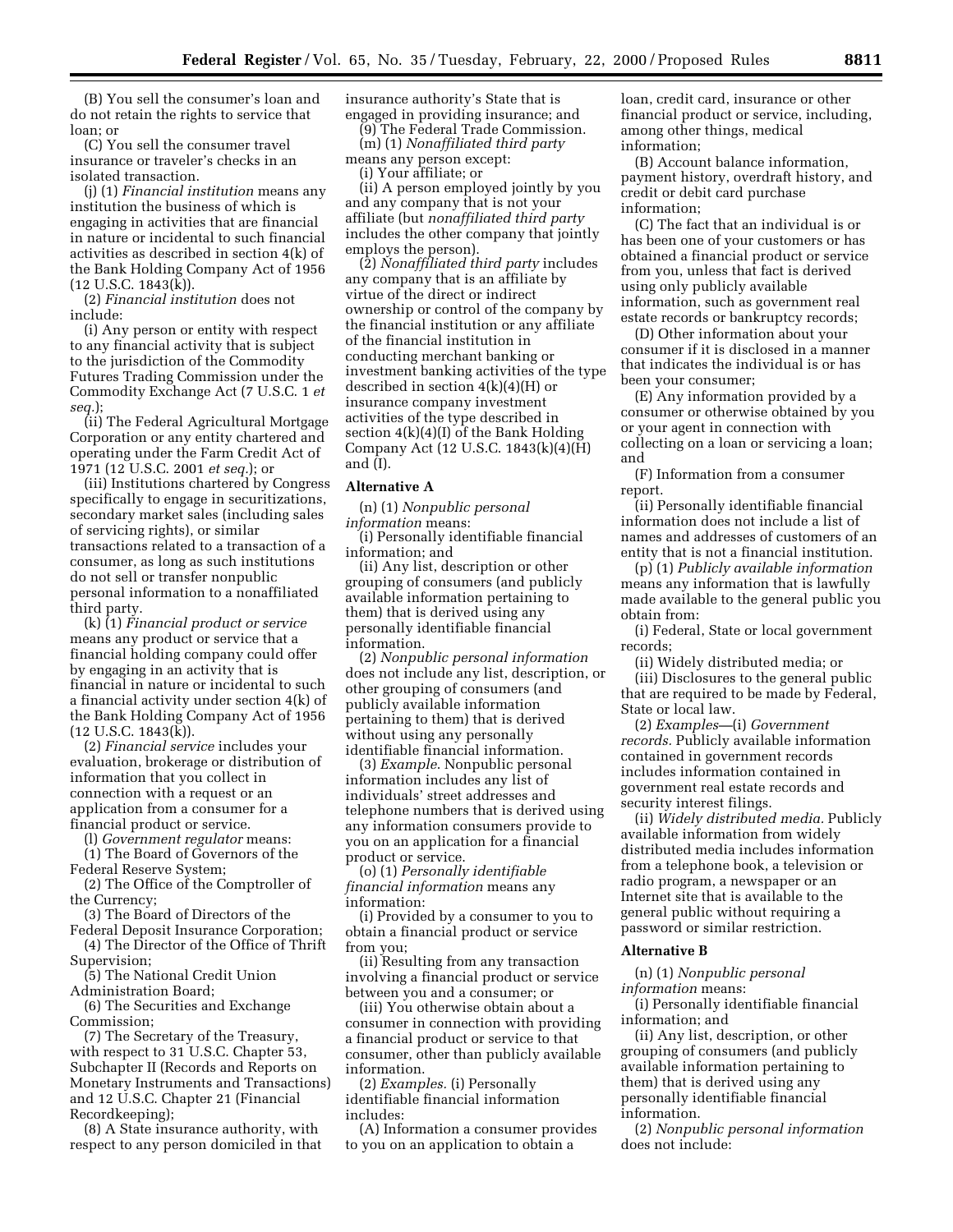(i) Publicly available information, except as provided in paragraph (n)(1)(ii) of this section; or

(ii) Any list, description, or other grouping of consumers (and publicly available information pertaining to them) that is derived without using any personally identifiable financial information.

(3) *Example.* Nonpublic personal information includes any list of individuals' street addresses and telephone numbers that is derived using personally identifiable financial information, such as account numbers.

(o)(1) *Personally identifiable financial information* means any information:

(i) Provided by a consumer to you to obtain a financial product or service from you;

(ii) About a consumer resulting from any transaction involving a financial product or service between you and a consumer; or

(iii) You otherwise obtain about a consumer in connection with providing a financial product or service to that consumer.

(2) *Examples.* (i) Personally identifiable financial information includes:

(A) Information a consumer provides to you on an application to obtain a loan, credit card, insurance or other financial product or service, including, among other things, medical information;

(B) Account balance information, payment history, overdraft history, and credit or debit card purchase information;

(C) The fact that an individual is or has been one of your customers or has obtained a financial product or service from you, unless that fact is derived using only publicly available information, such as government real estate records or bankruptcy records;

(D) Other information about your consumer if it is disclosed in a manner that indicates the individual is or has been your consumer;

(E) Any information provided by a consumer or otherwise obtained by you or your agent in connection with collecting on a loan or servicing a loan; and

(F) Information from a consumer report.

(ii) Personally identifiable financial information does not include a list of names and addresses of customers of an entity that is not a financial institution.

(p)(1) *Publicly available information* means any information that is lawfully made available to the general public from:

(i) Federal, State, or local government records;

(ii) Widely distributed media; or (iii) Disclosures to the general public that are required to be made by Federal, State or local law.

(2) *Examples—*(i) *Government records.* Publicly available information contained in government records includes information contained in government real estate records and security interest filings.

(ii) *Widely distributed media.* Publicly available information from widely distributed media includes information from a telephone book, a television or radio program, a newspaper or an Internet site that is available to the general public without requiring a password or similar restriction.

#### **§ 573.4 Initial notice to consumers of privacy policies and practices required.**

(a) *When initial notice is required.* You must provide a clear and conspicuous notice that accurately reflects your privacy policies and practices to:

(1) An individual who becomes your customer, prior to the time that you establish a customer relationship, except as provided in paragraph (d)(2) of this section; and

(2) A consumer, prior to the time that you disclose any nonpublic personal information about the consumer to any nonaffiliated third party, if you make such a disclosure other than as authorized by §§ 573.10 and 573.11.

(b) *When initial notice to a consumer is not required.* You are not required to provide an initial notice to a consumer under paragraph (a)(1) of this section if:

(1) You do not disclose any nonpublic personal information about the consumer to any nonaffiliated third party, other than as authorized by §§ 573.10 and 573.11; and

(2) You do not have a customer relationship with the consumer.

(c) *When you establish a customer relationship*—(1) *General rule.* You establish a customer relationship at the time you and the consumer enter into a continuing relationship.

(2) *Examples.* You establish a customer relationship when the consumer:

(i) Opens a credit card account with you;

(ii) Executes the contract to open a deposit account with you, obtains credit from you, or purchases insurance from you;

(iii) Agrees to obtain financial, economic, or investment advisory services from you for a fee;

(iv) Becomes your client for the purpose of your providing credit counseling or tax preparation services.

(d) *How to provide notice*—(1) *General rule.* You must provide the

privacy notice required by paragraph (a) of this section so that each consumer can reasonably be expected to receive actual notice in writing or, if the consumer agrees, in electronic form.

(2) *Exceptions to allow subsequent delivery of notice.* You may provide the initial notice required by paragraph (a)(1) of this section within a reasonable time after you establish a customer relationship if:

(i) You purchase a loan or assume a deposit liability from another financial institution and the customer of that loan or deposit account does not have a choice about your purchase or assumption; or

(ii) You and the consumer orally agree to enter into a customer relationship and the consumer agrees to receive the notice thereafter.

(3) *Oral description of notice insufficient.* You may not provide the initial notice required by paragraph (a) of this section solely by orally explaining, either in person or over the telephone, your privacy policies and practices.

(4) *Retention or accessibility of initial notice for customers.* For customers only, you must provide the initial notice required by paragraph (a)(1) of this section so that it can be retained or obtained at a later time by the customer, in a written form or, if the customer agrees, in electronic form.

(5) *Examples.* (i) You may reasonably expect that a consumer will receive actual notice of your privacy policies and practices if you:

(A) Hand-deliver a printed copy of the notice to the consumer;

(B) Mail a printed copy of the notice to the last known address of the consumer;

(C) For the consumer who conducts transactions electronically, post the notice on the electronic site and require the consumer to acknowledge receipt of the notice as a necessary step to obtaining a particular financial product or service;

(D) For an isolated transaction with the consumer, such as an ATM transaction, post the notice on the ATM screen and require the consumer to acknowledge receipt of the notice as a necessary step to obtaining the particular financial product or service.

(ii) You may *not,* however, reasonably expect that a consumer will receive actual notice of your privacy policies and practices if you:

(A) Only post a sign in your branch or office or generally publish advertisements of your privacy policies and practices;

(B) Send the notice via electronic mail to a consumer who obtains a financial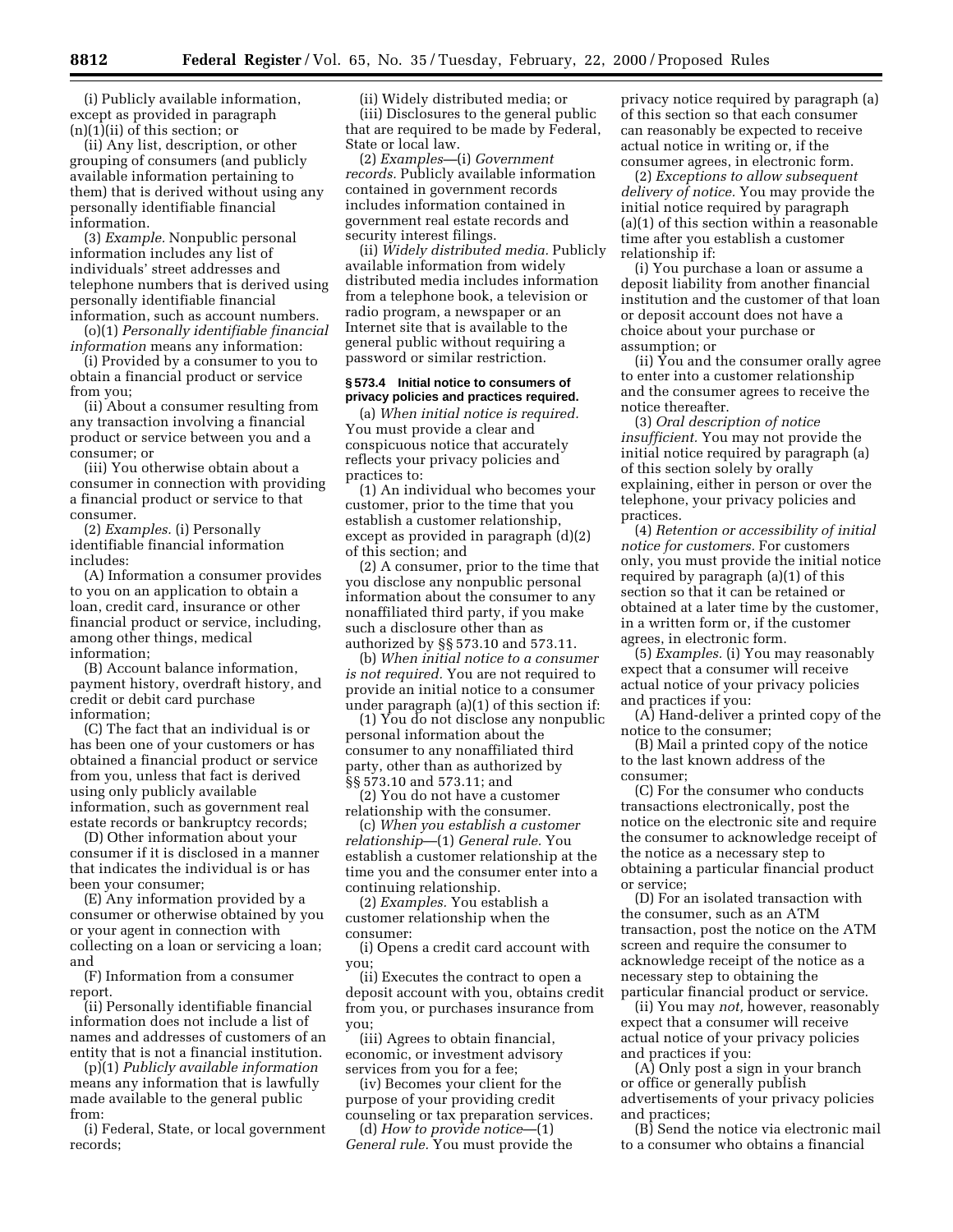product or service with you in person or through the mail and who does not agree to receive the notice electronically.

(iii) You provide the initial privacy notice to the customer so that it can be retained or obtained at a later time if you:

(A) Hand-deliver a printed copy of the notice to the customer;

(B) Mail a printed copy of the notice to the last known address of the customer upon request of the customer; or

(C) Maintain the notice on a web site (or a link to another web site) for the customer who obtains a financial product or service electronically and who agrees to receive the notice electronically.

#### **§ 573.5 Annual notice to customers required.**

(a) *General rule.* You must provide a clear and conspicuous notice to customers that accurately reflects your privacy policies and practices not less than annually during the continuation of the customer relationship. *Annually* means at least once in any period of 12 consecutive months during which that relationship exists.

(b) *How to provide notice.* You must provide the annual notice required by paragraph (a) of this section to a customer using a means permitted for providing the initial notice to that customer under § 573.4(d).

(c)(1) *Termination of customer relationship.* You are not required to provide an annual notice to a customer with whom you no longer have a continuing relationship.

(2) *Examples.* You no longer have a continuing relationship with an individual if:

(i) In the case of a deposit account, the account is dormant under your policies;

(ii) In the case of a closed-end loan, the consumer pays the loan in full, you charge off the loan, or you sell the loan without retaining servicing rights;

(iii) In the case of a credit card relationship or other open-end credit relationship, you no longer provide any statements or notices to the consumer concerning that relationship or you sell the credit card receivables without retaining servicing rights; or

(iv) For other types of relationships, you have not communicated with the consumer about the relationship for a period of 12 consecutive months, other than to provide annual notices of privacy policies and practices.

#### **§ 573.6 Information to be included in initial and annual notices of privacy policies and practices.**

(a) *General rule.* The initial and annual notices that you provide about your privacy policies and practices under §§ 573.4 and 573.5 must include each of the following items of information:

(1) The categories of nonpublic personal information about your consumers that you collect;

(2) The categories of nonpublic personal information about your consumers that you disclose;

(3) The categories of affiliates and nonaffiliated third parties to whom you disclose nonpublic personal information about your consumers, other than those parties to whom you disclose information under §§ 573.10 and 573.11;

(4) The categories of nonpublic personal information about your former customers that you disclose and the categories of affiliates and nonaffiliated third parties to whom you disclose nonpublic personal information about your former customers, other than those parties to whom you disclose information under §§ 573.10 and 573.11;

(5) If you disclose nonpublic personal information to a nonaffiliated third party under § 573.9 (and no other exception applies to that disclosure), a separate description of the categories of information you disclose and the categories of third parties with whom you have contracted;

(6) An explanation of the right under § 573.8(a) of the consumer to opt out of the disclosure of nonpublic personal information to nonaffiliated third parties, including the methods by which the consumer may exercise that right;

(7) Any disclosures that you make under section 603(d)(2)(A)(iii) of the Fair Credit Reporting Act (15 U.S.C.  $1681a(d)(2)(A(iii))$  (that is, notices regarding the ability to opt out of disclosures of information among affiliates); and

(8) Your policies and practices with respect to protecting the confidentiality, security and integrity of nonpublic personal information.

(b) *Description of nonaffiliated third parties subject to exceptions.* If you disclose nonpublic personal information about a consumer to third parties as authorized under §§ 573.10 and 573.11, you are not required to list those exceptions in the initial or annual privacy notices required by §§ 573.4 and 573.5. When describing the categories with respect to those parties, you are only required to state that you make disclosures to other nonaffiliated third parties as permitted by law.

(c) *Future disclosures.* Your notice may include:

(1) Categories of nonpublic personal information that you reserve the right to disclose in the future, but do not currently disclose; and (2) Categories of affiliates or nonaffiliated third parties to whom you reserve the right in the future to disclose, but to whom you do not currently disclose, nonpublic personal information.

(d) *Examples—*(1) *Categories of nonpublic personal information that you collect.* You adequately categorize the nonpublic personal information you collect if you categorize it according to the source of the information, such as application information, information about transactions (such as information regarding your deposit, loan, or credit card account), and consumer reports.

(2) *Categories of nonpublic personal information you disclose.* You adequately categorize nonpublic personal information you disclose if you categorize it according to source, and provide a few illustrative examples of the content of the information. These might include application information, such as assets and income; identifying information, such as name, address, and social security number; and transaction information, such as information about account balance, payment history, parties to the transaction, and credit card usage; and information from consumer reports, such as a consumer's creditworthiness and credit history. You do not adequately categorize the information that you disclose if you use only general terms, such as transaction information about the consumer.

(3) *Categories of affiliates and nonaffiliated third parties to whom you disclose.* You adequately categorize the affiliates and nonaffiliated third parties to whom you disclose nonpublic personal information about consumers if you identify the types of businesses that they engage in. Types of businesses may be described by general terms only if you use a few illustrative examples of significant lines of business. For example, you may use the term financial products or services if you include appropriate examples of significant lines of businesses, such as consumer banking, mortgage lending, life insurance or securities brokerage. You also may categorize the affiliates and nonaffiliated third parties to whom you disclose nonpublic personal information about consumers using more detailed categories.

(4) *Simplified notices.* If you do not disclose, and do not intend to disclose, nonpublic personal information to affiliates or nonaffiliated third parties, you may simply state that fact, in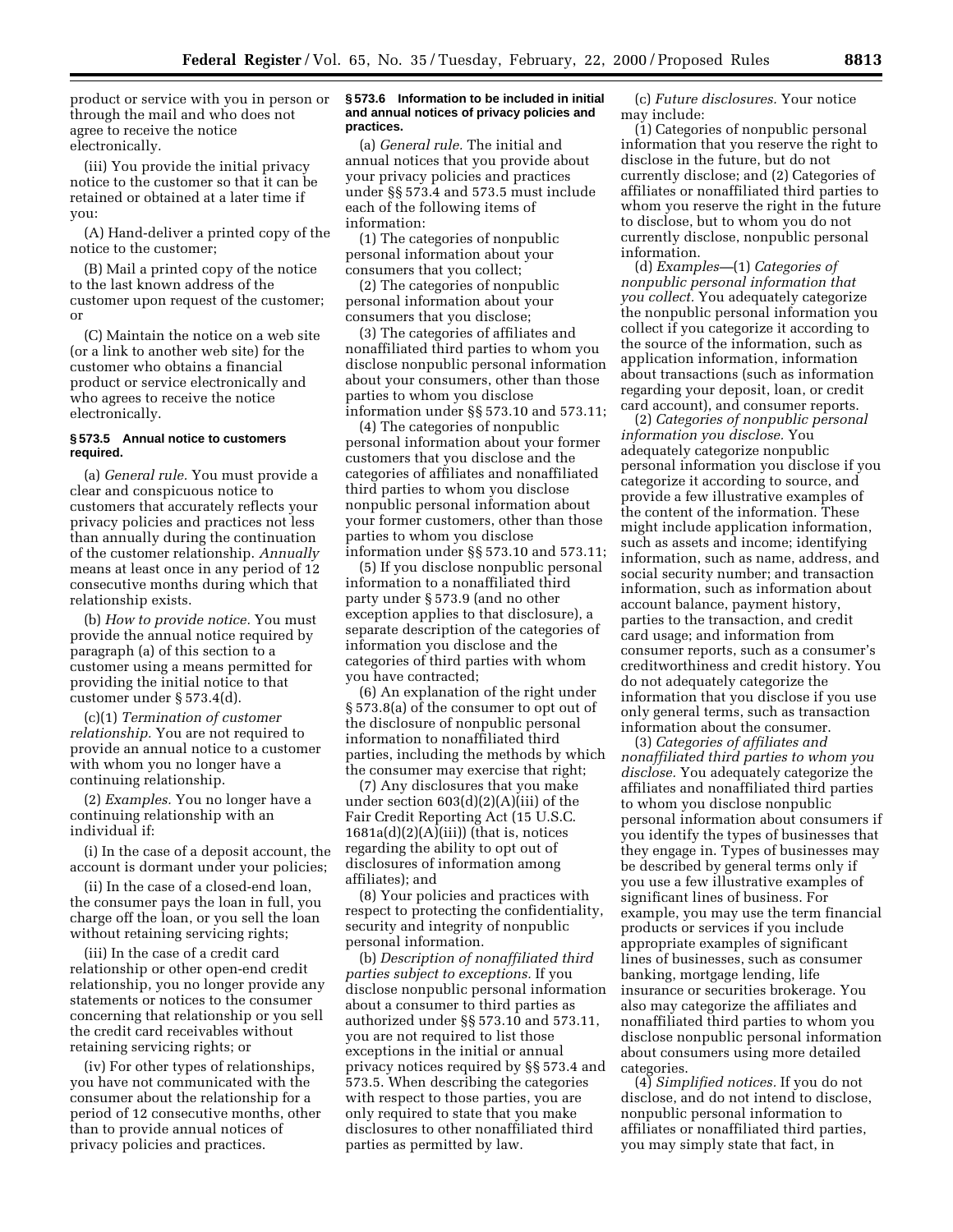addition to the information you must provide under paragraphs (a)(1), (a)(8), and (b) of this section.

(5) *Confidentiality, security and integrity.* You describe your policies and practices with respect to protecting the confidentiality and security of nonpublic personal information if you explain who has access to the information and the circumstances under which the information may be accessed. You describe your policies and practices with respect to protecting the integrity of nonpublic personal information if you explain measures you take to protect against reasonably anticipated threats or hazards. You are not required to describe technical information about the safeguards you use.

#### **§ 573.7 Limitation on disclosure of nonpublic personal information about consumers to nonaffiliated third parties.**

(a) (1) *Conditions for disclosure.* Except as otherwise authorized in this part, you may not, directly or through any affiliate, disclose any nonpublic personal information about a consumer to a nonaffiliated third party unless:

(i) You have provided to the consumer an initial notice as required under § 573.4;

(ii) You have provided to the consumer an opt out notice as required in § 573.8;

(iii) You have given the consumer a reasonable opportunity, before the time that you disclose the information to the nonaffiliated third party, to opt out of the disclosure; and

(iv) The consumer does not opt out.

(2) *Opt out definition.* Opt out means a direction by the consumer that you not disclose nonpublic personal information about that consumer to a nonaffiliated third party, other than as permitted by §§ 573.9, 573.10 and 573.11.

(3) *Examples of reasonable opportunity to opt out—(i) By mail.* You provide a consumer with whom you have a customer relationship with a reasonable opportunity to opt out if you mail the notices required in paragraph (a)(1) of this section to the consumer and allow the consumer a reasonable period of time, such as 30 days, to opt out.

(ii) *Isolated transaction with consumer.* For an isolated transaction, such as the purchase of a cashier's check by a consumer, you provide a reasonable opportunity to opt out if you provide the consumer with the required notices at the time of the transaction and request that the consumer decide, as a necessary part of the transaction, whether to opt out before completing the transaction.

(b) *Application of opt out to all consumers and all nonpublic personal information.* 

(1) You must comply with this section, regardless of whether you and the consumer have established a customer relationship.

(2) Unless you comply with this section, you may not, directly or through any affiliate, disclose any nonpublic personal information about a consumer that you have collected, regardless of whether you collected it before or after receiving the direction to opt out from the consumer.

(c) *Partial opt out.* You may allow a consumer to select certain nonpublic personal information or certain nonaffiliated third parties with respect to which the consumer wishes to opt out.

#### **§ 573.8 Form and method of providing opt out notice to consumers.**

(a) (1) *Form of opt out notice.* You must provide a clear and conspicuous notice to each of your consumers that accurately explains the right to opt out under § 573.7(a)(1). The notice must state:

(i) That you disclose or reserve the right to disclose nonpublic personal information about your consumer to a nonaffiliated third party;

(ii) That the consumer has the right to opt out of that disclosure; and

(iii) A reasonable means by which the consumer may exercise the opt out right.

(2) *Examples.* (i) You provide adequate notice that the consumer can opt out of the disclosure of nonpublic personal information to a nonaffiliated third party if you identify all of the categories of nonpublic personal information that you disclose or reserve the right to disclose to nonaffiliated third parties as described in § 573.6 and state that the consumer can opt out of the disclosure of that information.

(ii) You provide a reasonable means to exercise an opt out right if you:

(A) Designate check-off boxes in a prominent position on the relevant forms with the opt out notice;

(B) Include a reply form together with the opt out notice; or

(C) Provide an electronic means to opt out, such as a form that can be sent via electronic mail or a process at your web site, if the consumer agrees to the electronic delivery of information.

(iii) You *do not* provide a reasonable means of opting out if the only means of opting out is for the consumer to write his or her own letter to exercise that opt out right.

(b) *How to provide opt out notice*—(1) *Delivery of notice.* You must provide the

opt out notice required by paragraph (a) of this section in a manner so that each consumer can reasonably be expected to receive actual notice in writing or, if the consumer agrees, in electronic form. If you and the consumer orally agree to enter into a customer relationship, you may provide the opt out notice required by paragraph (a) of this section within a reasonable time thereafter if the consumer agrees.

(2) *Oral description of opt out right insufficient.* You may not provide the opt out notice solely by orally explaining, either in person or over the telephone, the right of the consumer to opt out.

(3) *Same form as initial notice permitted.* You may provide the opt out notice together with or on the same written or electronic form as the initial notice you provide in accordance with § 573.4.

(4) *Initial notice required when opt out notice delivered subsequent to initial notice.* If you provide the opt out notice at a later time than required for the initial notice in accordance with § 573.4, you must also include a copy of the initial notice in writing or, if the consumer agrees, in an electronic form with the opt out notice.

(c) *Notice of change in terms*—(1) *General rule.* Except as otherwise authorized in this part, you must not, directly or through any affiliate, disclose any nonpublic personal information about a consumer to a nonaffiliated third party other than as described in the initial notice that you provided to the consumer under § 573.4, unless:

(i) You have provided to the consumer a revised notice that accurately describes your policies and practices;

(ii) You have provided to the consumer a new opt out notice;

(iii) You have given the consumer a reasonable opportunity, before the time that you disclose the information to the nonaffiliated third party, to opt out of the disclosure; and

(iv) The consumer does not opt out. (2) *How to provide notice of change in terms.* You must provide the revised notice of your policies and practices and opt out notice to a consumer using the means permitted for providing the initial notice and opt out notice to that consumer under § 573.4(d) or paragraph (b) of this section respectively.

(3) *Examples.* (i) Except as otherwise permitted by §§ 573.9, 573.10 and 573.11, a change-in-terms notice is required if you:

(A) Disclose a new category of nonpublic personal information to any nonaffiliated third party; or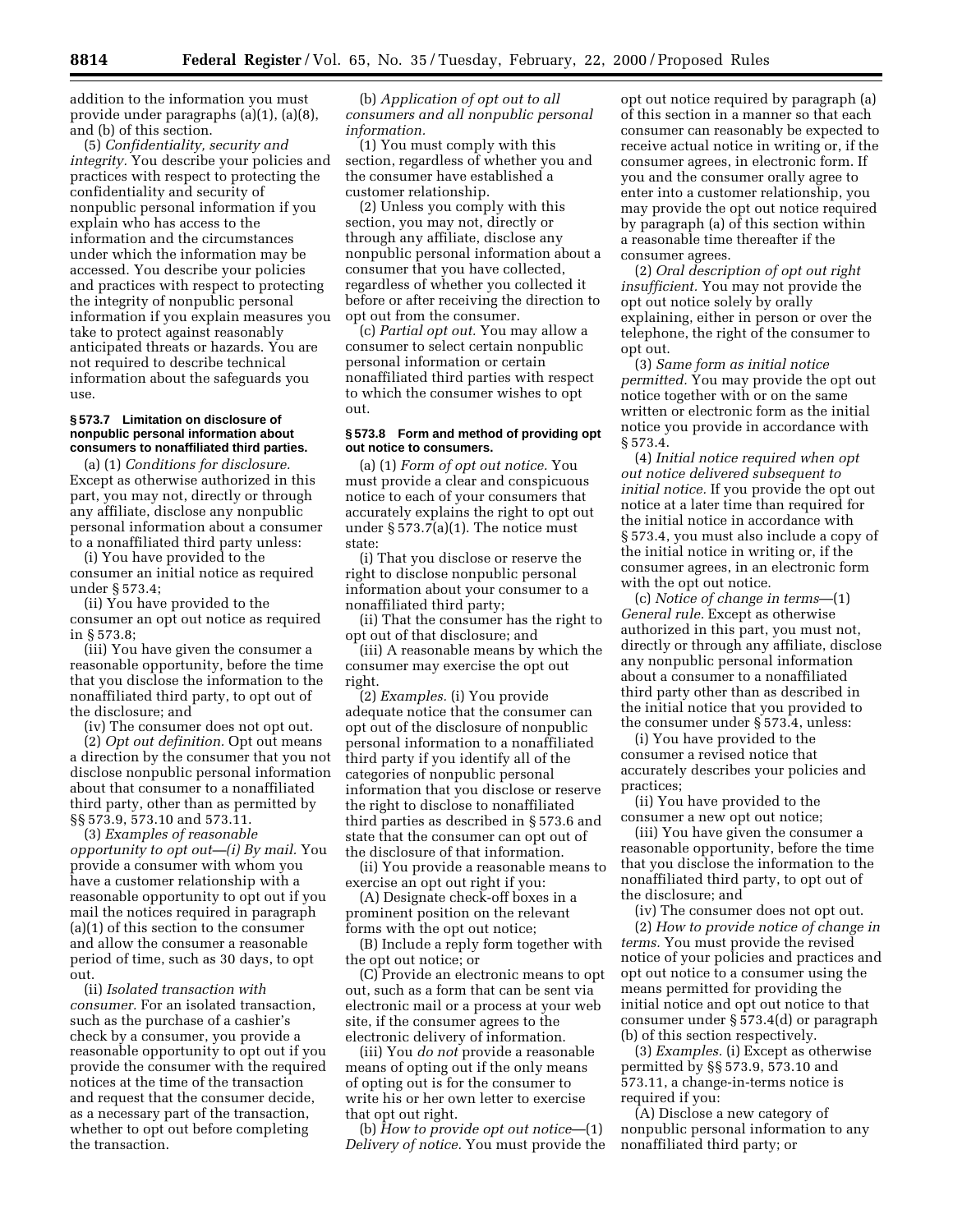(B) Disclose nonpublic personal information to a new category of nonaffiliated third party.

(ii) A change-in-terms notice is not required if you disclose nonpublic personal information to a new nonaffiliated third party that is adequately described by your prior notice.

(d) *Continuing right to opt out.* A consumer may exercise the right to opt out at any time, and you must comply with the consumer's direction as soon as reasonably practicable.

(e) *Duration of consumer's opt out direction.* A consumer's direction to opt out under this section is effective until revoked by the consumer in writing, or if the consumer agrees, in electronic form.

#### **§ 573.9 Exception to opt out requirements for service providers and joint marketing.**

(a) *General rule.* The opt out requirements in §§ 573.7 and 573.8 do not apply when you provide nonpublic personal information about a consumer to a nonaffiliated third party to perform services for you or functions on your behalf, if you:

(1) Provide the initial notice in accordance with § 573.4; and

(2) Enter into a contractual agreement with the third party that:

(i) Requires the third party to maintain the confidentiality of the information to at least the same extent that you must maintain that confidentiality under this part; and

(ii) Limits the third party's use of information you disclose solely to the purposes for which the information is disclosed or as otherwise permitted by §§ 573.10 and 573.11 of this part.

(b) *Service may include joint marketing.* The services performed for you by a nonaffiliated third party under paragraph (a) of this section may include marketing of your own products or services or marketing of financial products or services offered pursuant to joint agreements between you and one or more financial institutions.

(c) *Definition of joint agreement.* For purposes of this section, *joint agreement* means a written contract pursuant to which you and one or more financial institutions jointly offer, endorse, or sponsor a financial product or service.

#### **§ 573.10 Exceptions to notice and opt out requirements for processing and servicing transactions.**

(a) *Exceptions for processing transactions at consumer's request.* The requirements for initial notice in § 573.4(a)(2), the opt out in §§ 573.7 and 573.8 and service providers and joint marketing in § 573.9 do not apply if you disclose nonpublic personal information:

(1) As necessary to effect, administer, or enforce a transaction requested or authorized by the consumer;

(2) To service or process a financial product or service requested or authorized by the consumer;

(3) To maintain or service the consumer's account with you, or with another entity as part of a private label credit card program or other extension of credit on behalf of such entity; or

(4) In connection with a proposed or actual securitization, secondary market sale (including sales of servicing rights) or similar transaction related to a transaction of the consumer.

(b) *Necessary to effect, administer, or enforce a transaction* means that the disclosure is:

(1) Required, or is one of the lawful or appropriate methods, to enforce your rights or the rights of other persons engaged in carrying out the financial transaction or providing the product or service; or

(2) Required, or is a usual, appropriate, or acceptable method:

(i) To carry out the transaction or the product or service business of which the transaction is a part, and record, service, or maintain the consumer's account in the ordinary course of providing the financial service or financial product;

(ii) To administer or service benefits or claims relating to the transaction or the product or service business of which it is a part;

(iii) To provide a confirmation, statement or other record of the transaction, or information on the status or value of the financial service or financial product to the consumer or the consumer's agent or broker;

(iv) To accrue or recognize incentives or bonuses associated with the transaction that are provided by you or any other party;

(v) To underwrite insurance at the consumer's request or for reinsurance purposes, or for any of the following purposes as they relate to a consumer's insurance: account administration, reporting, investigating, or preventing fraud or material misrepresentation, processing premium payments, processing insurance claims, administering insurance benefits (including utilization review activities), participating in research projects, or as otherwise required or specifically permitted by Federal or State law;

(vi) In connection with settling a transaction, including:

(A) The authorization, billing, processing, clearing, transferring, reconciling or collection of amounts charged, debited, or otherwise paid

using a debit, credit, or other payment card, check or account number, or by other payment means;

(B) The transfer of receivables, accounts, or interests therein; or

(C) The audit of debit, credit, or other payment information.

#### **§ 573.11 Other exceptions to notice and opt out requirements.**

(a) *Exceptions to opt out requirements.* The requirements for initial notice to consumers in § 573.4(a)(2), the opt out in §§ 573.7 and 573.8 and service providers and joint marketing in § 573.9 do not apply when you disclose nonpublic personal information:

(1) With the consent or at the direction of the consumer, provided that the consumer has not revoked the consent or direction;

(2) (i) To protect the confidentiality or security of your records pertaining to the consumer, service, product or transaction;

(ii) To protect against or prevent actual or potential fraud, unauthorized transactions, claims or other liability;

(iii) For required institutional risk control or for resolving consumer disputes or inquiries;

(iv) To persons holding a legal or beneficial interest relating to the consumer; or

(v) To persons acting in a fiduciary or representative capacity on behalf of the consumer;

(3) To provide information to insurance rate advisory organizations, guaranty funds or agencies, agencies that are rating you, persons that are assessing your compliance with industry standards, and your attorneys, accountants, and auditors;

(4) To the extent specifically permitted or required under other provisions of law and in accordance with the Right to Financial Privacy Act of 1978 (12 U.S.C. 3401 *et seq.*), to law enforcement agencies (including government regulators), self-regulatory organizations, or for an investigation on a matter related to public safety;

(5) (i) To a consumer reporting agency in accordance with the Fair Credit Reporting Act (15 U.S.C. 1681 *et seq.*); or

(ii) From a consumer report reported by a consumer reporting agency;

(6) In connection with a proposed or actual sale, merger, transfer, or exchange of all or a portion of a business or operating unit if the disclosure of nonpublic personal information concerns solely consumers of such business or unit; or

(7) (i) To comply with Federal, State, or local laws, rules and other applicable legal requirements;